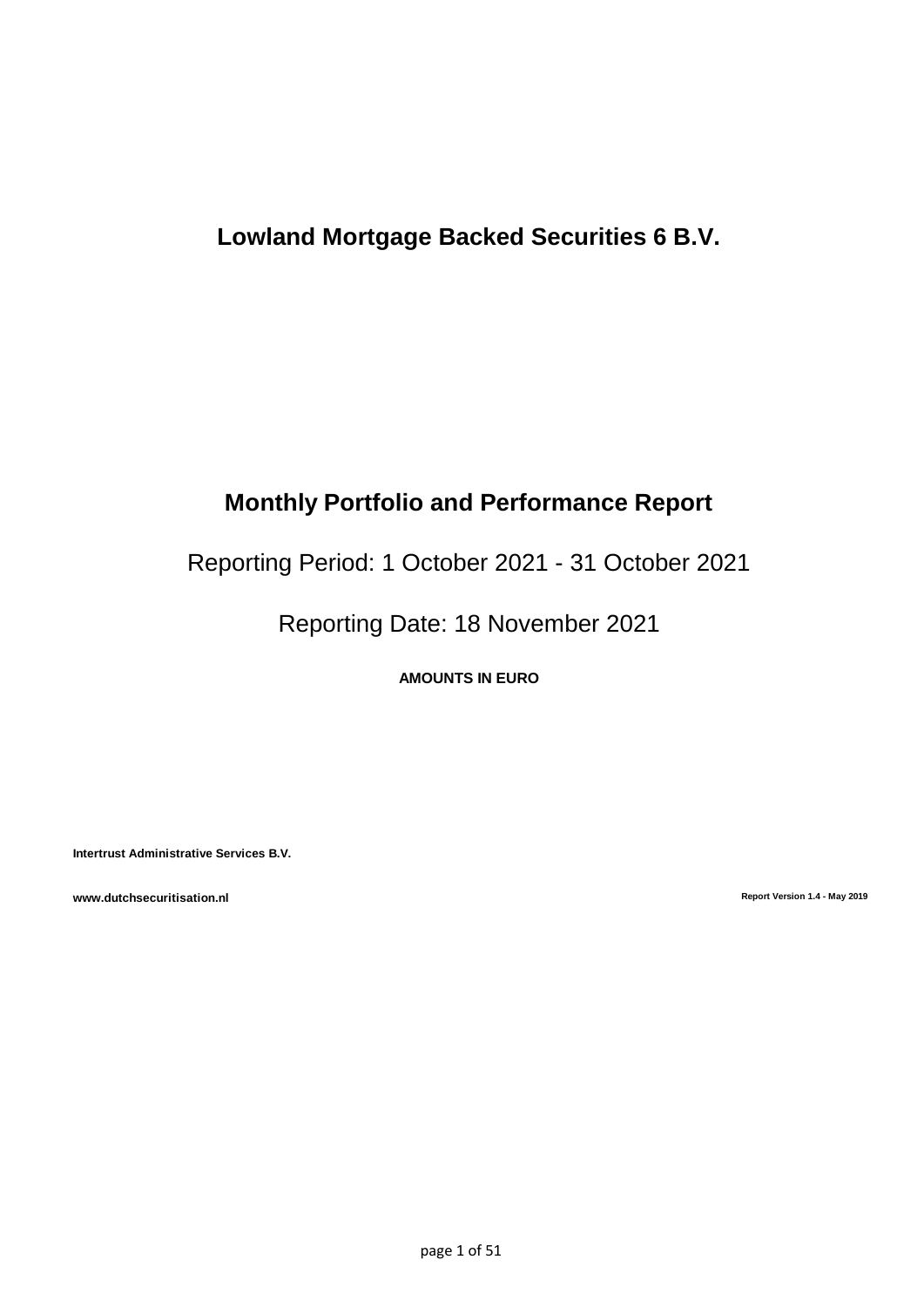### **Table of Contents**

|                                           | Page |
|-------------------------------------------|------|
| <b>Key Dates</b>                          | 3    |
| The Mortgage Loan Portfolio               | 4    |
| Delinquencies                             | 5    |
| <b>Foreclosure Statistics - Total</b>     | 6    |
| <b>Foreclosure Statistics - NHG Loans</b> |      |
| Foreclosure Statistics - Non NHG Loans    | 8    |
| <b>Performance Ratios</b>                 | 9    |
| <b>Transaction Specific Information</b>   | 10   |
| <b>Stratification Tables</b>              | 11   |
| Glossary                                  | 48   |
| Contact Information                       | 51   |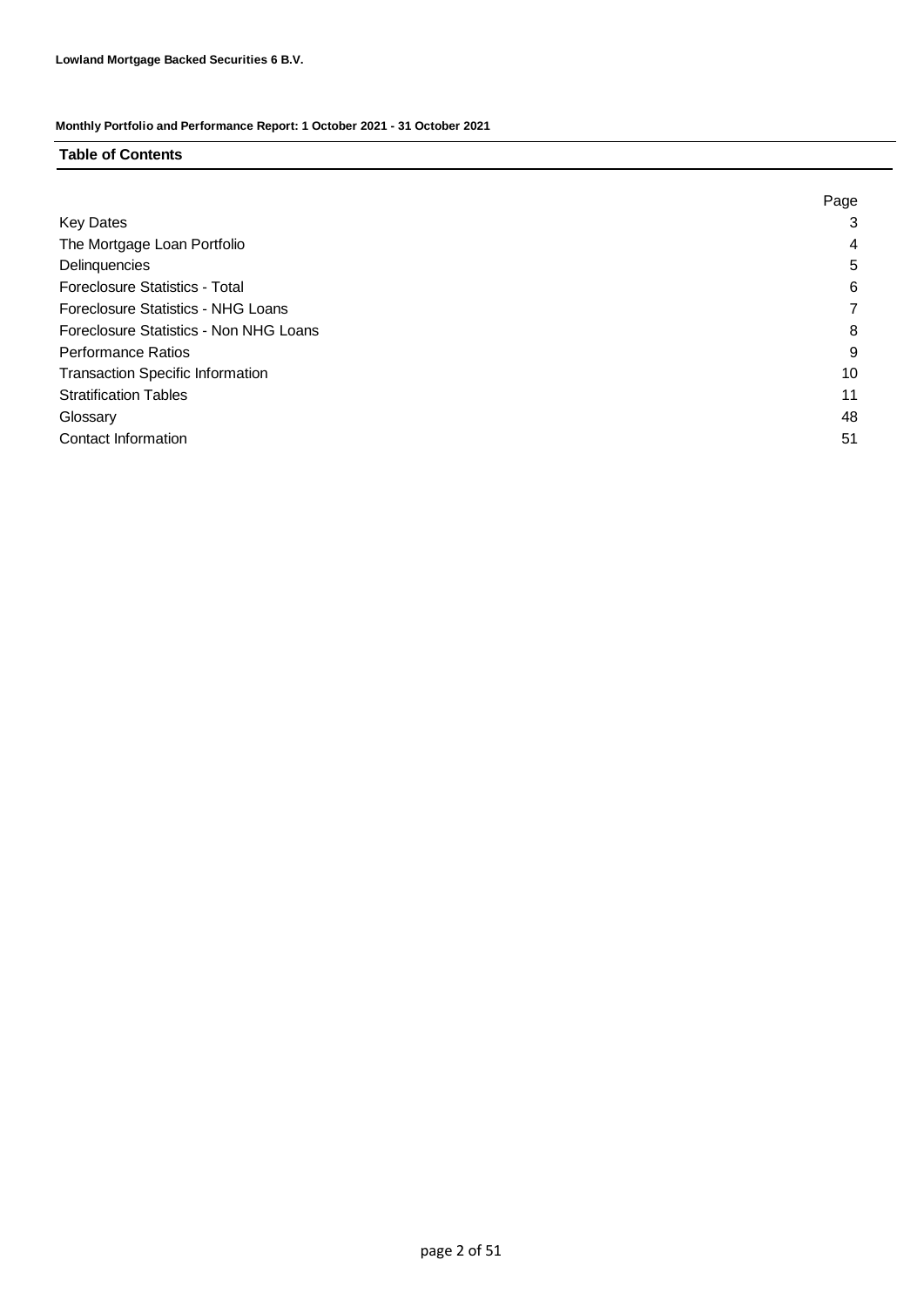| <b>Key Dates</b>                                             |                                                            |                                                            |                                                            |                                                            |                                                            |                                                          |
|--------------------------------------------------------------|------------------------------------------------------------|------------------------------------------------------------|------------------------------------------------------------|------------------------------------------------------------|------------------------------------------------------------|----------------------------------------------------------|
| <b>Note Class</b>                                            | Class A1                                                   | Class A2                                                   | Class B                                                    | Class C                                                    | Class D                                                    | Class E                                                  |
|                                                              |                                                            |                                                            |                                                            |                                                            |                                                            |                                                          |
| <b>Key Dates</b>                                             |                                                            |                                                            |                                                            |                                                            |                                                            |                                                          |
| <b>Closing Date</b>                                          | 22 Oct 2018                                                | 22 Oct 2018                                                | 22 Oct 2018                                                | 22 Oct 2018                                                | 22 Oct 2018                                                | 22 Oct 2018                                              |
| First Optional Redemption Date                               | 18 Oct 2023                                                | 18 Oct 2023                                                | 18 Oct 2023                                                | 18 Oct 2023                                                | 18 Oct 2023                                                | 18 Oct 2023                                              |
| Step Up Date                                                 | N/A                                                        | N/A                                                        | N/A                                                        | N/A                                                        | N/A                                                        | N/A                                                      |
| Original Weighted Average Life                               | N/A                                                        | N/A                                                        | N/A                                                        | N/A                                                        | N/A                                                        | N/A                                                      |
| (expected)<br>Legal Maturity Date                            | 18 Oct 2055                                                | 18 Oct 2055                                                | 18 Oct 2055                                                | 18 Oct 1955                                                | 18 Oct 1955                                                | 18 Oct 1955                                              |
| Portfolio Date                                               | 31 Oct 2021                                                | 31 Oct 2021                                                | 31 Oct 2021                                                | 31 Oct 2021                                                | 31 Oct 2021                                                | 31 Oct 2021                                              |
| <b>Determination Date</b>                                    | 16 Nov 2021                                                | 16 Nov 2021                                                | 16 Nov 2021                                                | 16 Nov 2021                                                | 16 Nov 2021                                                | 16 Nov 2021                                              |
| Interest Payment Date                                        | 18 Nov 2021                                                | 18 Nov 2021                                                | N/A                                                        | N/A                                                        | N/A                                                        | N/A                                                      |
| Principal Payment Date                                       | 18 Nov 2021                                                | 18 Nov 2021                                                | 18 Nov 2021                                                | 18 Nov 2021                                                | 18 Nov 2021                                                | 18 Nov 2021                                              |
| <b>Current Reporting Period</b><br>Previous Reporting Period | 1 Oct 2021 -<br>31 Oct 2021<br>1 Sep 2021 -<br>30 Sep 2021 | 1 Oct 2021 -<br>31 Oct 2021<br>1 Sep 2021 -<br>30 Sep 2021 | 1 Oct 2021 -<br>31 Oct 2021<br>1 Sep 2021 -<br>30 Sep 2021 | 1 Oct 2021 -<br>31 Oct 2021<br>1 Sep 2021 -<br>30 Sep 2021 | 1 Oct 2021 -<br>31 Oct 2021<br>1 Sep 2021 -<br>30 Sep 2021 | 1 Oct 2021<br>31 Oct 2021<br>1 Sep 2021 -<br>30 Sep 2021 |
| <b>Accrual Start Date</b>                                    | 18 Oct 2021                                                | 18 Oct 2021                                                | N/A                                                        | N/A                                                        | N/A                                                        | N/A                                                      |
| <b>Accrual End Date</b>                                      | 18 Nov 2021                                                | 18 Nov 2021                                                | N/A                                                        | N/A                                                        | N/A                                                        | N/A                                                      |
| Accrual Period (in days)                                     | 31                                                         | 30                                                         | N/A                                                        | N/A                                                        | N/A                                                        | N/A                                                      |
| Fixing Date Reference Rate                                   | 14 Oct 2021                                                | N/A                                                        | N/A                                                        | N/A                                                        | N/A                                                        | N/A                                                      |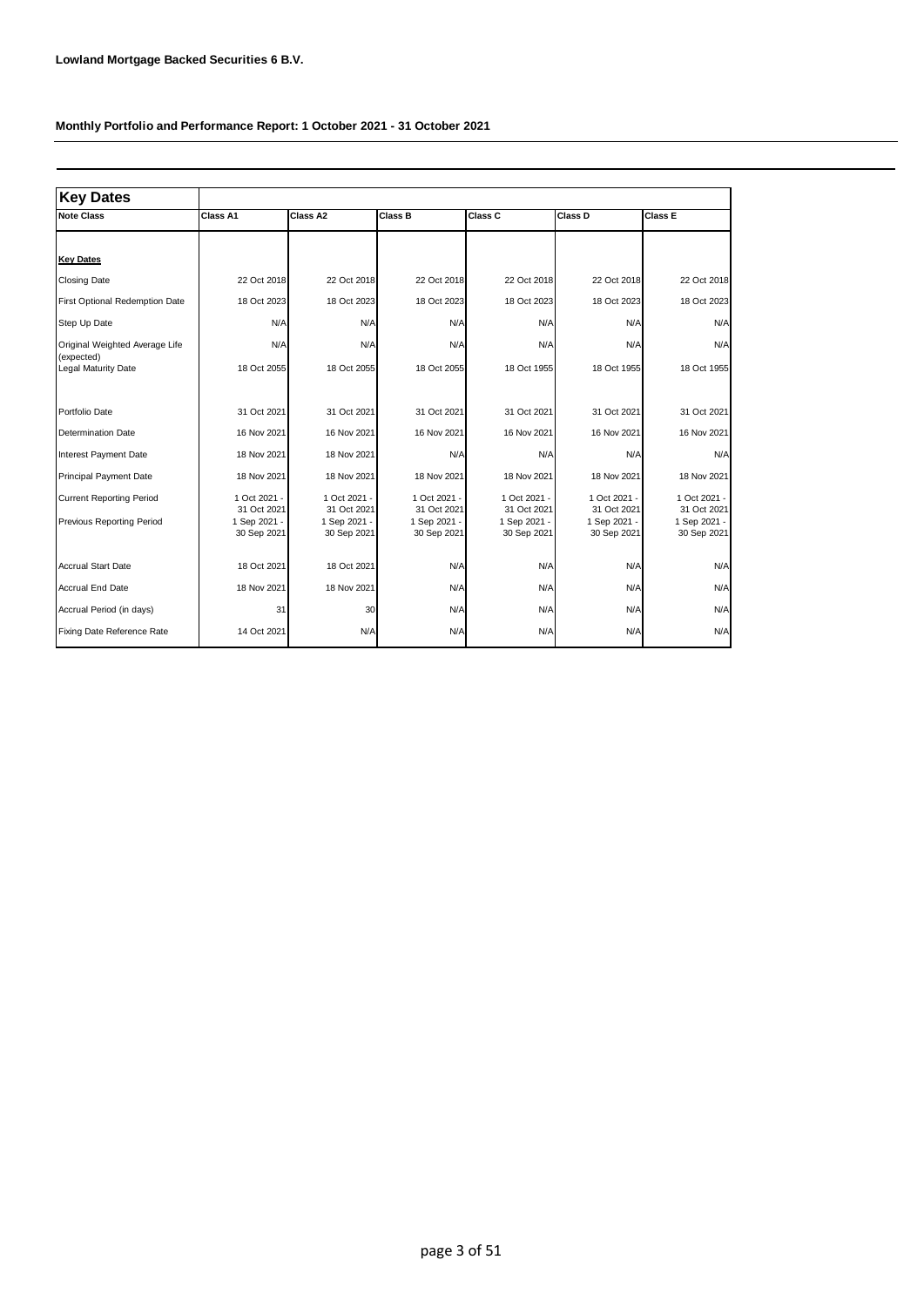| The Mortgage Loan Portfolio                                               |       |                  |
|---------------------------------------------------------------------------|-------|------------------|
| <b>Number of Mortgage Loans</b>                                           |       |                  |
| Number of Mortgage Loans at the beginning of the Reporting Period         |       | 12,546           |
| Matured Mortgage Loans                                                    | -/-   | $\mathbf 0$      |
| Prepaid Mortgage Loans                                                    | -/-   | 137              |
| Further Advances / Modified Mortgage Loans                                |       | $\mathbf 0$      |
| Replacements                                                              |       | $\mathbf 0$      |
| Replenishments                                                            |       | 171              |
| Loans repurchased by the Seller                                           | $-/-$ | 21               |
| Foreclosed Mortgage Loans                                                 | $-/-$ | $\mathbf 0$      |
| Others                                                                    |       | $\mathbf 0$      |
| Number of Mortgage Loans at the end of the Reporting Period               |       | 12,559           |
| <b>Amounts</b>                                                            |       |                  |
| Net Outstanding balance at the beginning of the Reporting Period          |       | 2,499,999,934.86 |
| Scheduled Principal Receipts                                              | -/-   | 4,576,376.91     |
| Prepayments                                                               | -/-   | 25,891,158.53    |
| Further Advances / Modified Mortgage Loans                                |       | 0.00             |
| Replacements                                                              |       | 0.00             |
| Replenishments                                                            |       | 35, 127, 916.26  |
| Loans repurchased by the Seller                                           | -/-   | 4,660,655.18     |
| Foreclosed Mortgage Loans                                                 | -/-   | 0.00             |
| Others                                                                    |       | 0.00             |
| Rounding                                                                  |       | 0.00             |
| Net Outstanding balance at the end of the Reporting Period                |       | 2,499,999,660.50 |
| <b>Amount of Construction Deposit Obligations</b>                         |       |                  |
| Construction Deposit Obligations at the beginning of the Reporting Period |       | 21,403,778.63    |
| Changes in Construction Deposit Obligations                               |       | $-2,940,720.99$  |
| Construction Deposit Obligations at the end of the Reporting Period       |       | 18,463,057.64    |
|                                                                           |       |                  |
| <b>Amount of Saving Deposits</b>                                          |       |                  |
| Saving Deposit at the beginning of the Reporting Period                   |       | $-52,807,763.12$ |
| Changes in Saving Deposits                                                |       | $-468,647.50$    |
| Saving Deposits at the end of the Reporting Period                        |       | $-53,276,410.62$ |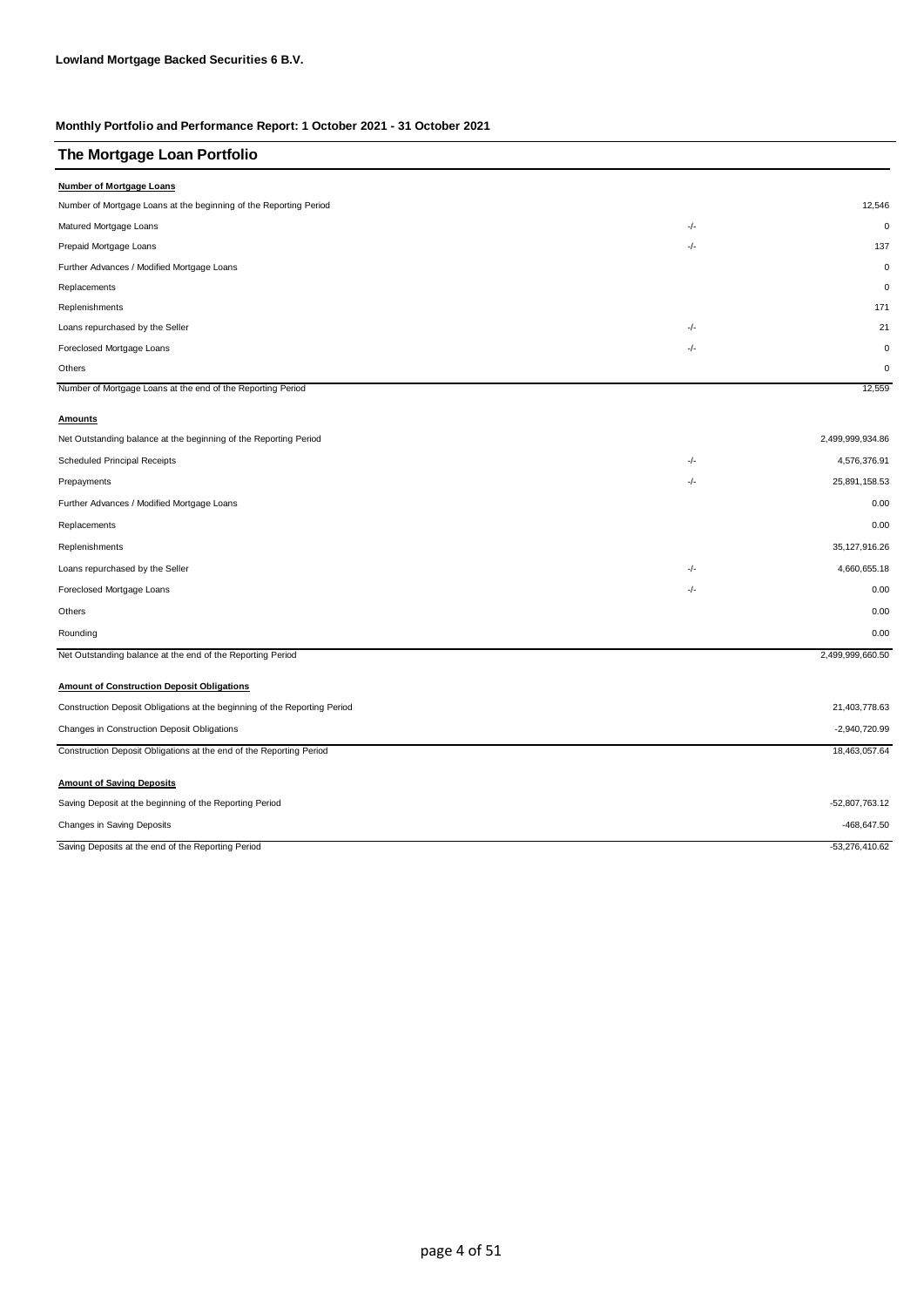| From $(>=)$ | Until $($ <= $)$ | <b>Arrears Amount</b> | Aggregate                  | % of Total | Nr of Mortgage | % of Total | Weighted                | Weighted                 | Weighted              |
|-------------|------------------|-----------------------|----------------------------|------------|----------------|------------|-------------------------|--------------------------|-----------------------|
|             |                  |                       | <b>Outstanding Not.</b>    |            | Loans          |            | Average                 | Average                  | <b>Average CLTOMV</b> |
| Performing  |                  | 0.00                  | Amount<br>2,481,138,336.01 | 99.246%    | 12,444         | 99.084%    | <b>Coupon</b><br>2.195% | <b>Maturity</b><br>23.70 | 80.47%                |
| $\leq$      | 29 days          | 913.96                | 196,855.02                 | 0.008%     |                | 0.008%     | 1.964%                  | 28.14                    | 85.57%                |
| 30 days     | 59 days          | 26,838.22             | 8,388,734.71               | 0.336%     | 50             | 0.398%     | 2.554%                  | 22.04                    | 86.59%                |
| 60 days     | 89 days          | 20,014.64             | 3,831,470.55               | 0.153%     | 23             | 0.183%     | 2.598%                  | 18.47                    | 92.55%                |
| 90 days     | 119 days         | 7,500.01              | 879,075.38                 | 0.035%     | $\overline{7}$ | 0.056%     | 2.405%                  | 16.72                    | 90.57%                |
| 120 days    | 149 days         | 12,527.34             | 1,007,008.28               | 0.04%      | $\overline{7}$ | 0.056%     | 2.298%                  | 17.94                    | 85.90%                |
| 150 days    | 179 days         | 28,988.94             | 1,383,978.20               | 0.055%     | 9              | 0.072%     | 2.928%                  | 15.58                    | 83.01%                |
| 180 days    | $\geq$           | 139,910.97            | 3,174,202.35               | 0.127%     | 18             | 0.143%     | 2.497%                  | 20.48                    | 90.90%                |
|             | Total            | 236,694.08            | 2,499,999,660.50           | 100.00%    | 12,559         | 100.00%    | 2.197%                  | 23.67                    | 80.54%                |

| <b>Weighted Average</b> | 2,600.19  |
|-------------------------|-----------|
| Minimum                 | 80.39     |
| Maximum                 | 23,187.57 |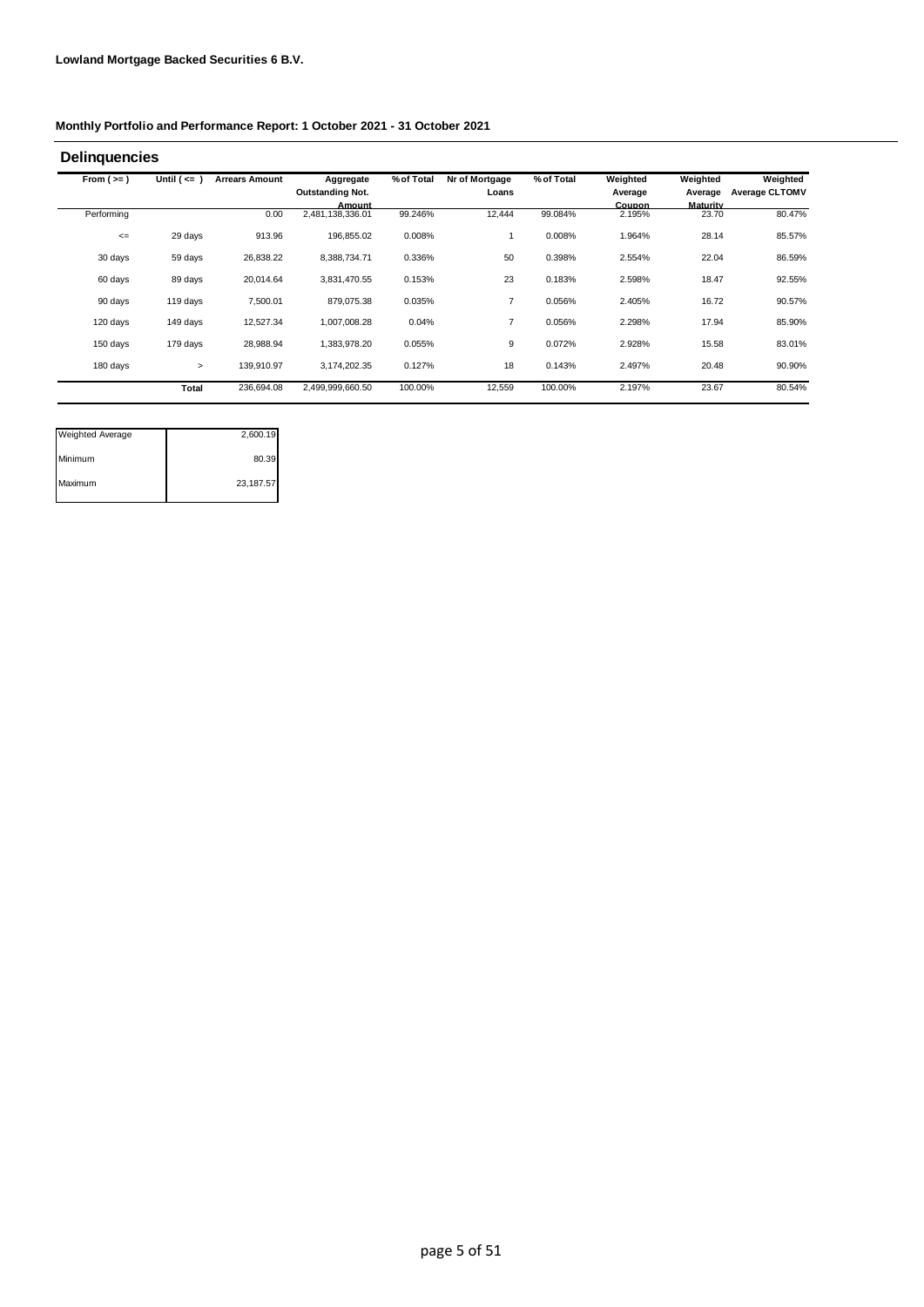| <b>Foreclosure Statistics - Total</b>                                                                   |       |                 |                       |
|---------------------------------------------------------------------------------------------------------|-------|-----------------|-----------------------|
|                                                                                                         |       | Previous Period | <b>Current Period</b> |
| Foreclosures reporting periodically                                                                     |       |                 |                       |
| Number of Mortgage Loans foreclosed during the Reporting Period                                         |       | 1               | 0                     |
| Net principal balance of Mortgage Loans foreclosed during the Reporting Period                          |       | 161,857.56      | 0.00                  |
| Other foreclosed amounts (e.g. interest in arrears and penalties) during the Reporting Period           |       | 0.00            | 0.00                  |
| Total amount of foreclosures / defaults of Mortgage Loans during the Reporting Period                   |       | 161,857.56      | 0.00                  |
| Recoveries from sales on Foreclosed Mortgage Loans during the Reporting Period                          | -/-   | 145,015.69      | 0.00                  |
| Total amount of losses on Foreclosed Mortgage Loans during the Reporting Period                         |       | 16,841.87       | 0.00                  |
| Post-Foreclosure recoveries on Foreclosed Mortgage Loans during the Reporting Period                    | -/-   | 0.00            | 0.00                  |
| Losses minus recoveries during the Reporting Period                                                     |       | 16,841.87       | 0.00                  |
| Average loss severity during the Reporting Period                                                       |       | 0.10            | 0.00                  |
| <b>Foreclosures since Closing Date</b>                                                                  |       |                 |                       |
| Number of Mortgage Loans foreclosed since the Closing Date                                              |       | 9               | 9                     |
| Percentage of number of Mortgage Loans at Closing Date (%, including replenished loans)                 |       | 0.036%          | 0.036%                |
| Net principal balance of Mortgage Loans foreclosed since the Closing Date                               |       | 2,344,772.89    | 2,344,772.89          |
| Percentage of net principal balance at the Closing Date (%, including replenished loans)                |       | 0.093%          | 0.093%                |
| Net principal balance of Mortgage Loans foreclosed since the Closing Date                               |       | 2,344,772.89    | 2,344,772.89          |
| Other foreclosed amounts (e.g. interest in arrears and penalties) since the Closing Date                |       | 0.00            | 0.00                  |
| Total amount of foreclosures / defaults of Mortgage Loans since the Closing Date                        |       | 2,344,772.89    | 2,344,772.89          |
| Recoveries from sales on Foreclosed Mortgage Loans since the Closing Date                               | $-/-$ | 2,042,090.89    | 2,042,090.89          |
| Total amount of losses on Mortgage Loans foreclosed since the Closing Date                              |       | 302,682.00      | 302,682.00            |
| Post-Foreclosure recoveries on Mortgage Loans Foreclosed since the Closing Date                         | -/-   | 0.00            | 0.00                  |
| Losses minus recoveries since the Closing Date                                                          |       | 302,682.00      | 302,682.00            |
| Average loss severity since the Closing Date                                                            |       | 0.13            | 0.13                  |
| <b>Foreclosures</b>                                                                                     |       |                 |                       |
| Number of Mortgage Loans in foreclosure at the beginning of the Reporting Period                        |       | $\mathbf 0$     |                       |
| Number of new Mortgage Loans in foreclosure during the Reporting Period                                 |       | 1               |                       |
| Number of Mortgage Loans for which foreclosure was completed in the Reporting Period                    | -/-   | 1               | 0                     |
| Number of Mortgage Loans in foreclosure at the end of the Reporting Period                              |       | $\mathbf 0$     | $\mathbf 0$           |
| Net principal balance of Mortgage Loans in foreclosure at the beginning of the Reporting Period         |       | 0.00            | 0.00                  |
| Net principal balance of new Mortgage Loans in foreclosure during the Reporting Period                  |       | 161,857.56      | 0.00                  |
| Net principal balance of Mortgage Loans for which foreclosure was completed during the Reporting Period | -/-   | 161,857.56      | 0.00                  |
| Net principal balance of Mortgage Loans in foreclosure at the end of the Reporting Period               |       | 0.00            | 0.00                  |

| <b>Constant Default Rate</b>           |          |          |
|----------------------------------------|----------|----------|
| Constant Default Rate current month    | 0.00634% | 0.00000% |
| Constant Default Rate 3-month average  | 0.00634% | 0.00634% |
| Constant Default Rate 6-month average  | 0.00634% | 0.00634% |
| Constant Default Rate 12-month average | 0.00634% | 0.00634% |
| Constant Default Rate to date          | 0.09271% | 0.09271% |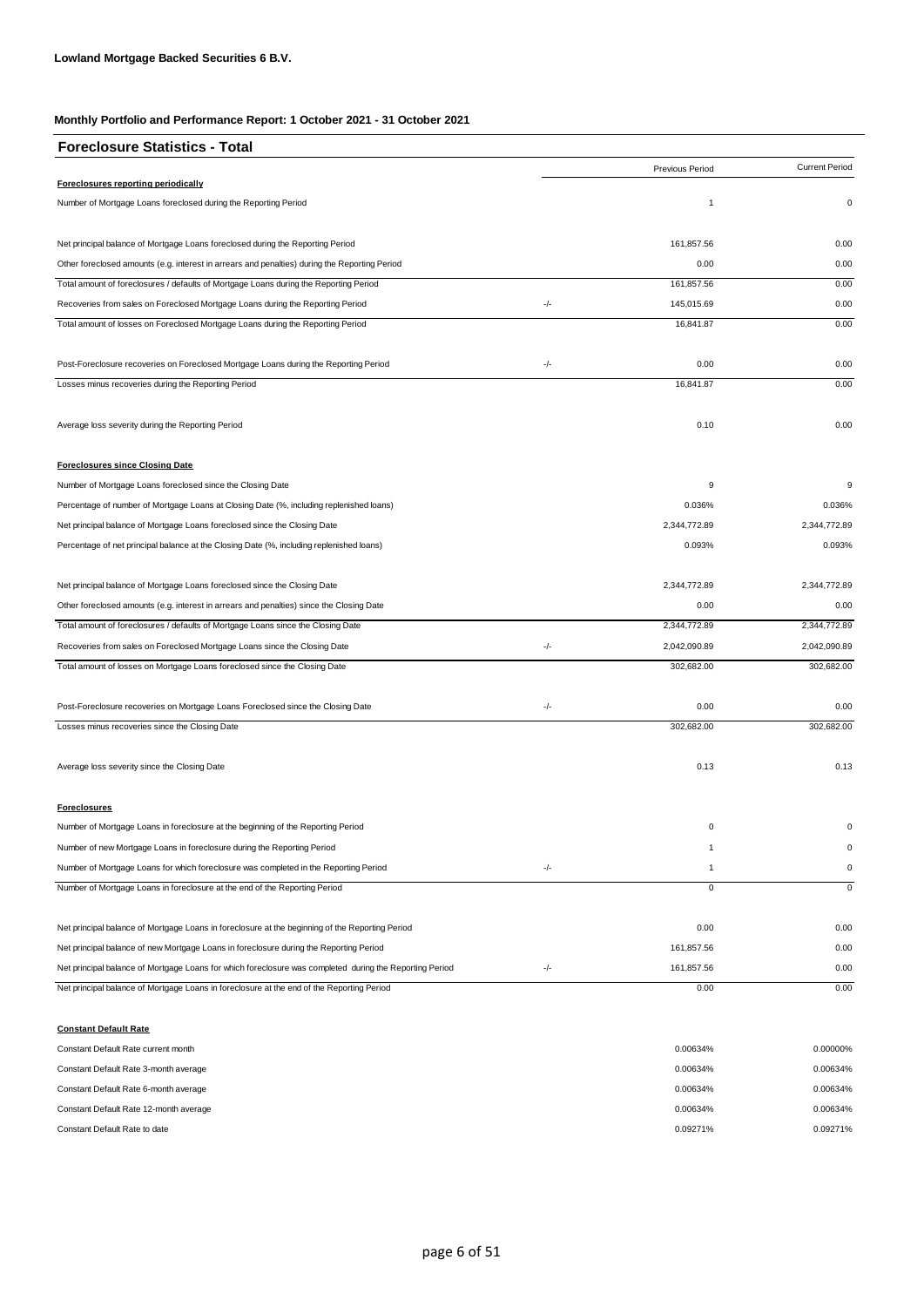| <b>Foreclosure Statistics - NHG Loans</b>                                                             |     |                 |                       |
|-------------------------------------------------------------------------------------------------------|-----|-----------------|-----------------------|
|                                                                                                       |     | Previous Period | <b>Current Period</b> |
| Foreclosures reporting periodically                                                                   |     |                 |                       |
| Number of NHG Loans foreclosed during the Reporting Period                                            |     | 0               | 0                     |
| Net principal balance of NHG Loans foreclosed during the Reporting Period                             |     | 0.00            | 0.00                  |
| Other foreclosed amounts of NHG Loans (e.g. interest in arrears and penalties) during the Reporting   |     | 0.00            | 0.00                  |
| Total amount of foreclosures / defaults on Foreclosed NHG Loans during the Reporting Period           |     | 0.00            | 0.00                  |
| Recoveries from sales on Foreclosed NHG Loans during the Reporting Period                             | -/- | 0               | 0.00                  |
| Total amount of losses on Foreclosed NHG Loans during the Reporting Period                            |     | 0.00            | 0.00                  |
| Post-foreclosure recoveries on foreclosed NHG loans during the Reporting Period                       | -/- | 0.00            | 0.00                  |
| Losses minus recoveries during the Reporting Period                                                   |     | 0.00            | 0.00                  |
| Average loss severity NHG Loans during the Reporting Period                                           |     | 0.00            | 0.00                  |
| <b>Foreclosures since Closing Date</b>                                                                |     |                 |                       |
| Net principal balance of NHG Loans foreclosed since the Closing Date                                  |     | 200,587.06      | 200.587.06            |
| Other foreclosed amounts of NHG Loans (e.g. interest in arrears and penalties) since the Closing Date |     | 0.00            | 0.00                  |
| Total amount of foreclosures / defaults of NHG Loans since the Closing Date                           |     | 200,587.06      | 200,587.06            |
| Recoveries from sales on foreclosed NHG Loans since the Closing Date                                  | -/- | 192,967.53      | 192,967.53            |
| Total amount of losses on NHG Loans foreclosed since the Closing Date                                 |     | 7,619.53        | 7,619.53              |
| Post-Foreclosure recoveries on NHG Loans foreclosed since the Closing Date                            | -/- | 0.00            | 0.00                  |
| Losses minus recoveries since the Closing Date                                                        |     | 7,619.53        | 7,619.53              |
| Average loss severity NHG Loans since the Closing Date                                                |     | 0.04            | 0.04                  |
| <b>Foreclosures</b>                                                                                   |     |                 |                       |
| Number of NHG Loans in foreclosure at the beginning of the Reporting Period                           |     | 0               |                       |
| Number of new NHG Loans in foreclosure during the Reporting Period                                    |     | 0               | $\Omega$              |
| Number of NHG Loans for which foreclosure was completed in the Reporting Period                       | -/- | 0               | 0                     |
| Number of NHG Loans in foreclosure at the end of the Reporting Period                                 |     | 0               | $\mathsf 0$           |
| Net principal balance of NHG Loans in foreclosure at the beginning of the Reporting Period            |     | 0.00            | 0.00                  |
| Net principal balance of new NHG Loans in foreclosure during the Reporting Period                     |     | 0.00            | 0.00                  |
| Net principal balance of NHG Loans for which foreclosure was completed during the Reporting Period    | -/- | 0.00            | 0.00                  |
| Net principal balance of NHG Loans in foreclosure at the end of the Reporting Period                  |     | 0.00            | 0.00                  |
| <b>WEW Claims periodically</b>                                                                        |     |                 |                       |
| Number of claims to WEW at the beginning of the Reporting Period                                      |     | 0               | $\Omega$              |
| New claims to WEW during the Reporting Period                                                         |     | 0               |                       |
| Finalised claims with WEW during the Reporting Period                                                 | -/- | 0               | 0                     |
| Number of claims to WEW at the end of the Reporting Period                                            |     | 0               | 0                     |
| Notional amount of claims to WEW at the beginning of the Reporting Period                             |     | 0.00            | 0.00                  |
| Notional amount of new claims to WEW during the Reporting Period                                      |     | 0.00            | 0.00                  |
| Notional amount of finalised claims with WEW during the Reporting Period                              | -/- | 0.00            | 0.00                  |
| Notional amount of claims to WEW at the end of the Reporting Period                                   |     | 0.00            | 0.00                  |
|                                                                                                       |     |                 |                       |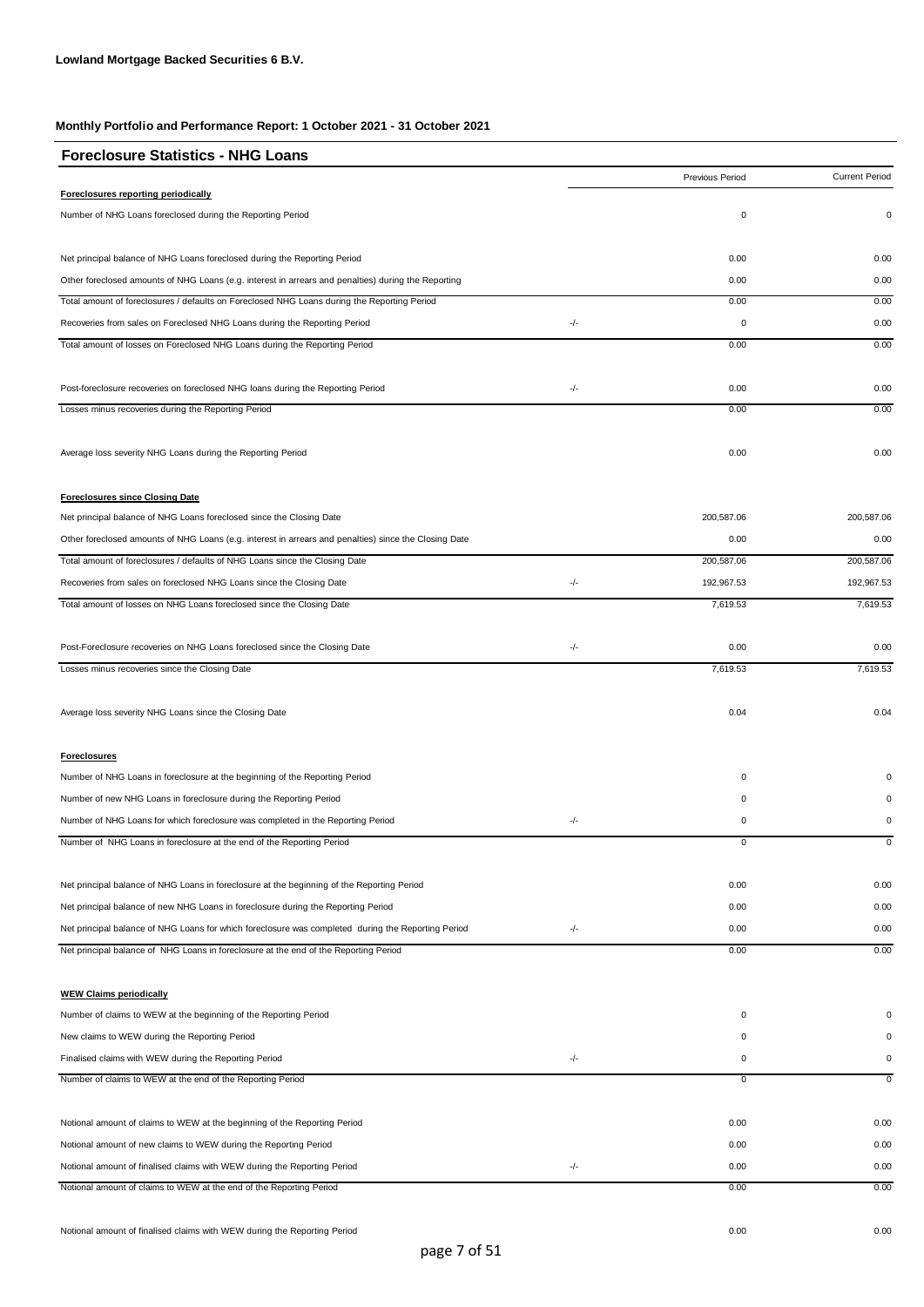| Amount paid out by WEW during the Reporting Period                 |       | 0.00        | 0.00  |
|--------------------------------------------------------------------|-------|-------------|-------|
| Payout ratio WEW during the Reporting Period                       |       | 0.00        | 0.00  |
|                                                                    |       |             |       |
| <b>WEW Claims since Closing</b>                                    |       |             |       |
| Number of finalised claims to WEW since the Closing Date           |       | $\mathsf 0$ | 0     |
|                                                                    |       |             |       |
| Amount of finalised claims with WEW since the Closing Date         |       | 0.00        | 0.00  |
| Amount paid out by WEW since the Closing Date                      | $-/-$ | 0.00        | 0.00  |
| Payout ratio WEW since the Closing Date                            |       | 0.00        | 0.00  |
|                                                                    |       |             |       |
| Reasons for non payout as percentage of non recovered claim amount |       |             |       |
| Amount of finalised claims with WEW since the Closing Date         |       | 0.00        | 0.00  |
| Amount paid out by WEW since the Closing Date                      | $-/-$ | 0.00        | 0.00  |
| Non recovered amount of WEW since the Closing Date                 |       | 0.00        | 0.00  |
|                                                                    |       |             |       |
| Insufficient guaranteed amount due to decrease with annuity amount |       | 0.00%       | 0.00% |
| Loan does not comply with NHG criteria at origination              |       | 0.00%       | 0.00% |
| Other administrative reasons                                       |       | 0.00%       | 0.00% |
| Other                                                              |       | 0.00%       | 0.00% |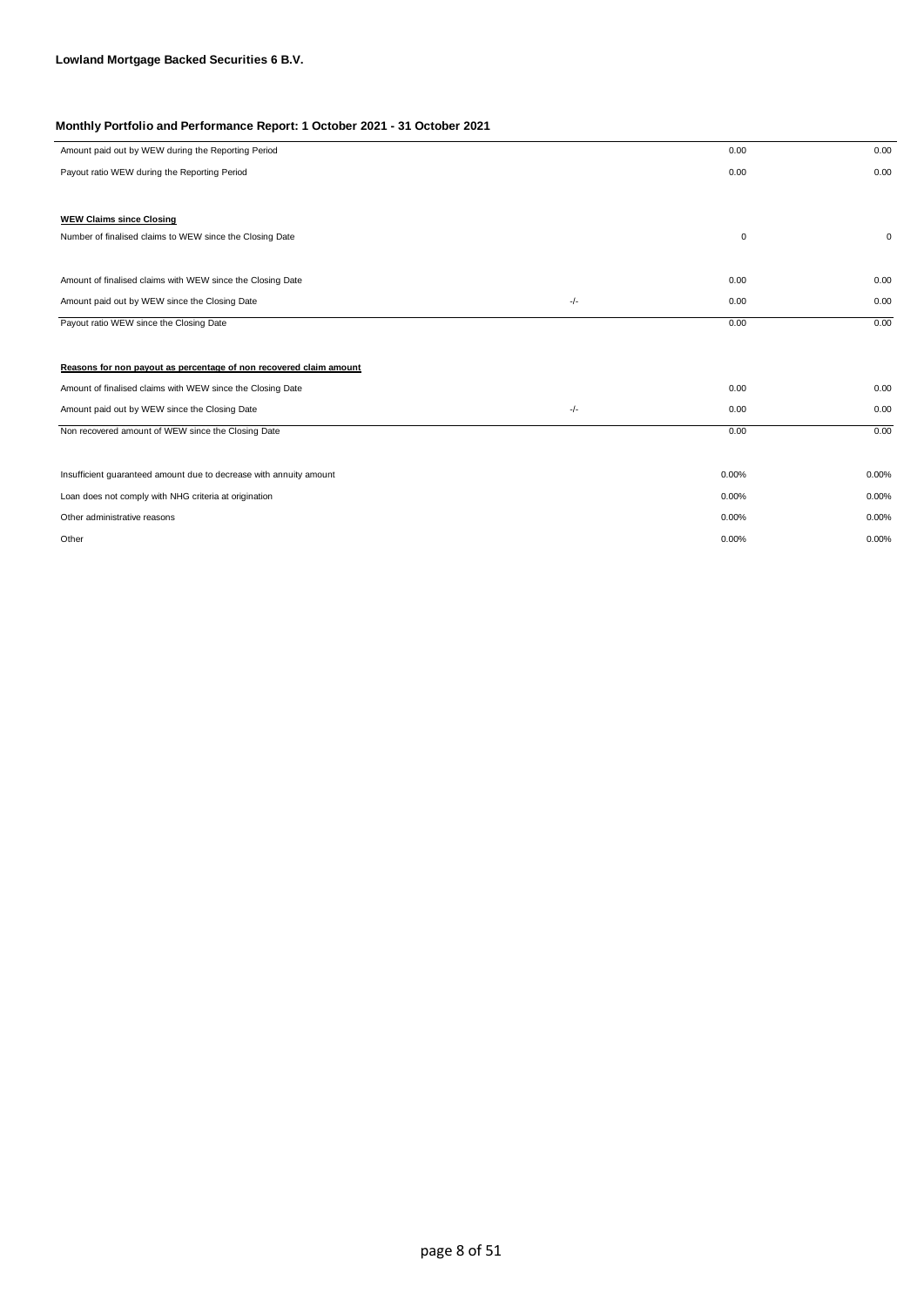| <b>Foreclosure Statistics - Non NHG Loans</b>                                                                  |     |                 |                       |
|----------------------------------------------------------------------------------------------------------------|-----|-----------------|-----------------------|
|                                                                                                                |     | Previous Period | <b>Current Period</b> |
| Foreclosures reporting periodically                                                                            |     |                 |                       |
| Number of Non NHG Loans foreclosed during the Reporting Period                                                 |     | $\overline{1}$  | $\mathbf 0$           |
| Net principal balance of Non NHG Loans foreclosed during the Reporting Period                                  |     | 161,857.56      | 0.00                  |
| Other foreclosed amounts of Non NHG Loans (e.g. interest in arrears and penalties) during the Reporting Period |     | 0.00            | 0.00                  |
| Total amount of foreclosures / defaults on Non Foreclosed NHG Loans during the Reporting Period                |     | 161,857.56      | 0.00                  |
| Recoveries from sales on Foreclosed Non NHG Loans during the Reporting Period                                  | -/- | 145,015.69      | 0.00                  |
| Total amount of losses on Foreclosed Non NHG Loans during the Reporting Period                                 |     | 16,841.87       | 0.00                  |
| Post-foreclosure recoveries on Foreclosed Non NHG Loans during the Reporting Period                            | -/- | 0.00            | 0.00                  |
| Losses minus recoveries during the Reporting Period                                                            |     | 16,841.87       | 0.00                  |
| Average loss severity Non NHG Loans during the Reporting Period                                                |     | 0.10            | 0.00                  |
| <b>Foreclosures since Closing Date</b>                                                                         |     |                 |                       |
| Net principal balance of Non NHG loans foreclosed since the Closing Date                                       |     | 2,144,185.83    | 2,144,185.83          |
| Other foreclosed amounts of non Non NHG Loans (e.g. interest in arrears and penalties) since the Closing Date  |     | 0.00            | 0.00                  |
| Total amount of foreclosures / defaults of non Non NHG Loans since the Closing Date                            |     | 2,144,185.83    | 2,144,185.83          |
| Recoveries from sales on foreclosed Non NHG Loans since the Closing Date                                       | -/- | 1,849,123.36    | 1,849,123.36          |
| Total amount of losses on Non NHG Loans foreclosed since the Closing Date                                      |     | 295,062.47      | 295,062.47            |
| Post-Foreclosure recoveries on Non NHG Loans foreclosed since the Closing Date                                 | -/- | 0.00            | 0.00                  |
| Losses minus recoveries since the Closing Date                                                                 |     | 295,062.47      | 295,062.47            |
| Average loss severity Non NHG Loans since the Closing Date                                                     |     | 0.14            | 0.14                  |
| <b>Foreclosures</b>                                                                                            |     |                 |                       |
| Number of Non NHG Loans in foreclosure at the beginning of the Reporting Period                                |     | 0               |                       |
| Number of new Non NHG Loans in foreclosure during the Reporting Period                                         |     | $\overline{1}$  | $\Omega$              |
| Number of Non NHG Loans for which foreclosure was completed in the Reporting Period                            | -/- | $\mathbf{1}$    | $\mathbf 0$           |
| Number of Non NHG Loans in foreclosure at the end of the Reporting Period                                      |     | $\mathsf 0$     | $\mathsf 0$           |
| Net principal balance of Non NHG Loans in foreclosure at the beginning of the Reporting Period                 |     | 0.00            | 0.00                  |
| Net principal balance of new Non NHG Loans in foreclosure during the Reporting Period                          |     | 161,857.56      | 0.00                  |
| Net principal balance of Non NHG Loans for which foreclosure was completed during the Reporting Period         | -/- | 161,857.56      | 0.00                  |
| Net principal balance of Non NHG Loans in foreclosure at the end of the Reporting Period                       |     | 0.00            | 0.00                  |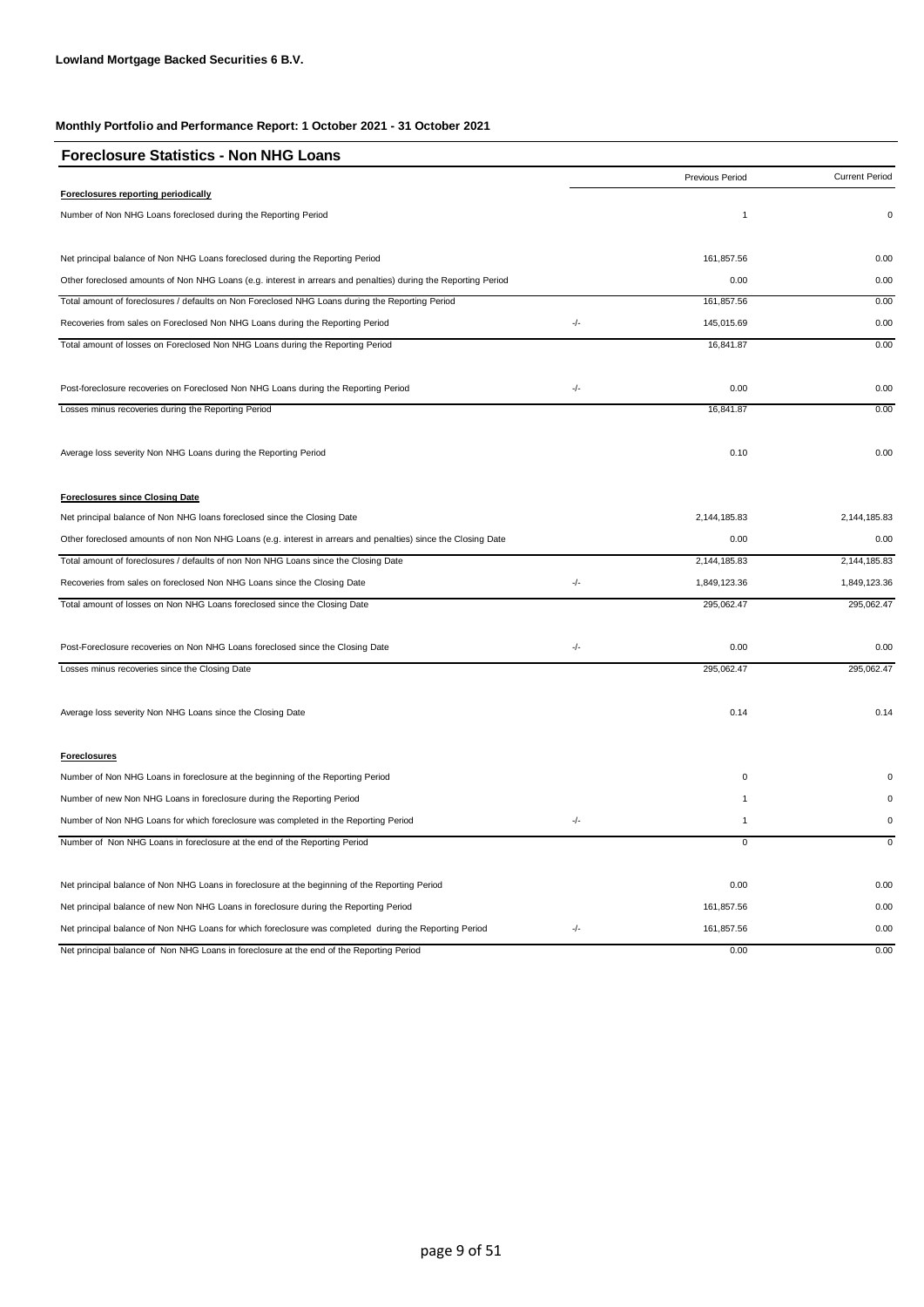| <b>Performance Ratios</b>             |                 |                       |
|---------------------------------------|-----------------|-----------------------|
|                                       | Previous Period | <b>Current Period</b> |
| <b>Constant Prepayment Rate (CPR)</b> |                 |                       |
| Annualized Life CPR                   | 9.5571%         | 9.6216%               |
| Annualized 1-month average CPR        | 15.6261%        | 11.9144%              |
| Annualized 3-month average CPR        | 14.5306%        | 8.4097%               |
| Annualized 6-month average CPR        | 13.0438%        | 13.2519%              |
| Annualized 12-month average CPR       | 12.7337%        | 12.6634%              |
|                                       |                 |                       |
| <b>Principal Payment Rate (PPR)</b>   |                 |                       |
| Annualized Life PPR                   | 1.8110%         | 1.8142%               |
| Annualized 1-month average PPR        | 1.9208%         | 1.9283%               |
| Annualized 3-month average PPR        | 1.9043%         | 1.9197%               |
| Annualized 6-month average PPR        | 1.8908%         | 1.9007%               |
| Annualized 12-month average PPR       | 1.8620%         | 1.8719%               |
|                                       |                 |                       |
| <b>Payment Ratio</b>                  |                 |                       |
| Periodic Payment Ratio                | 99.7798%        | 100.2176%             |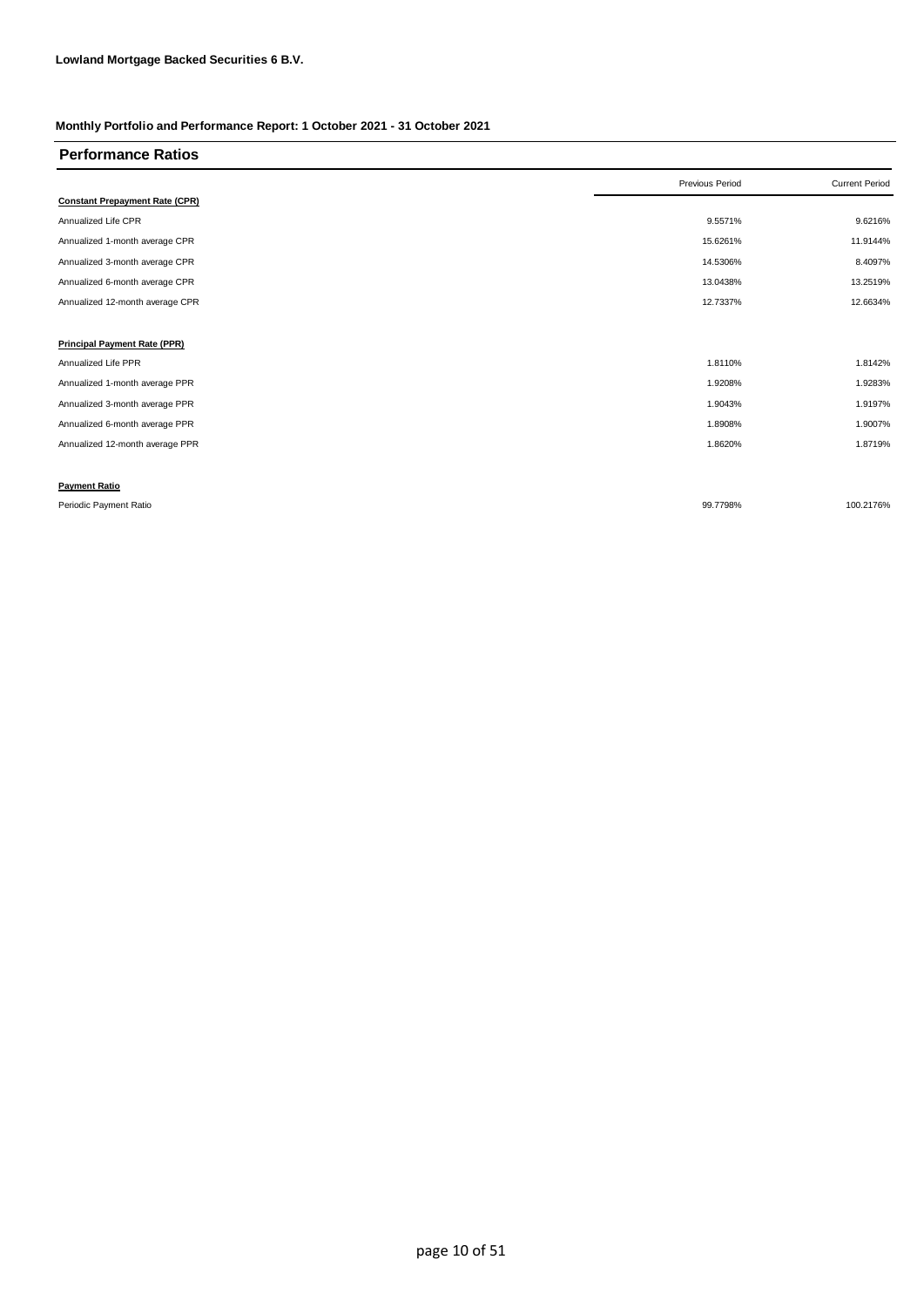**Transaction Specific Information**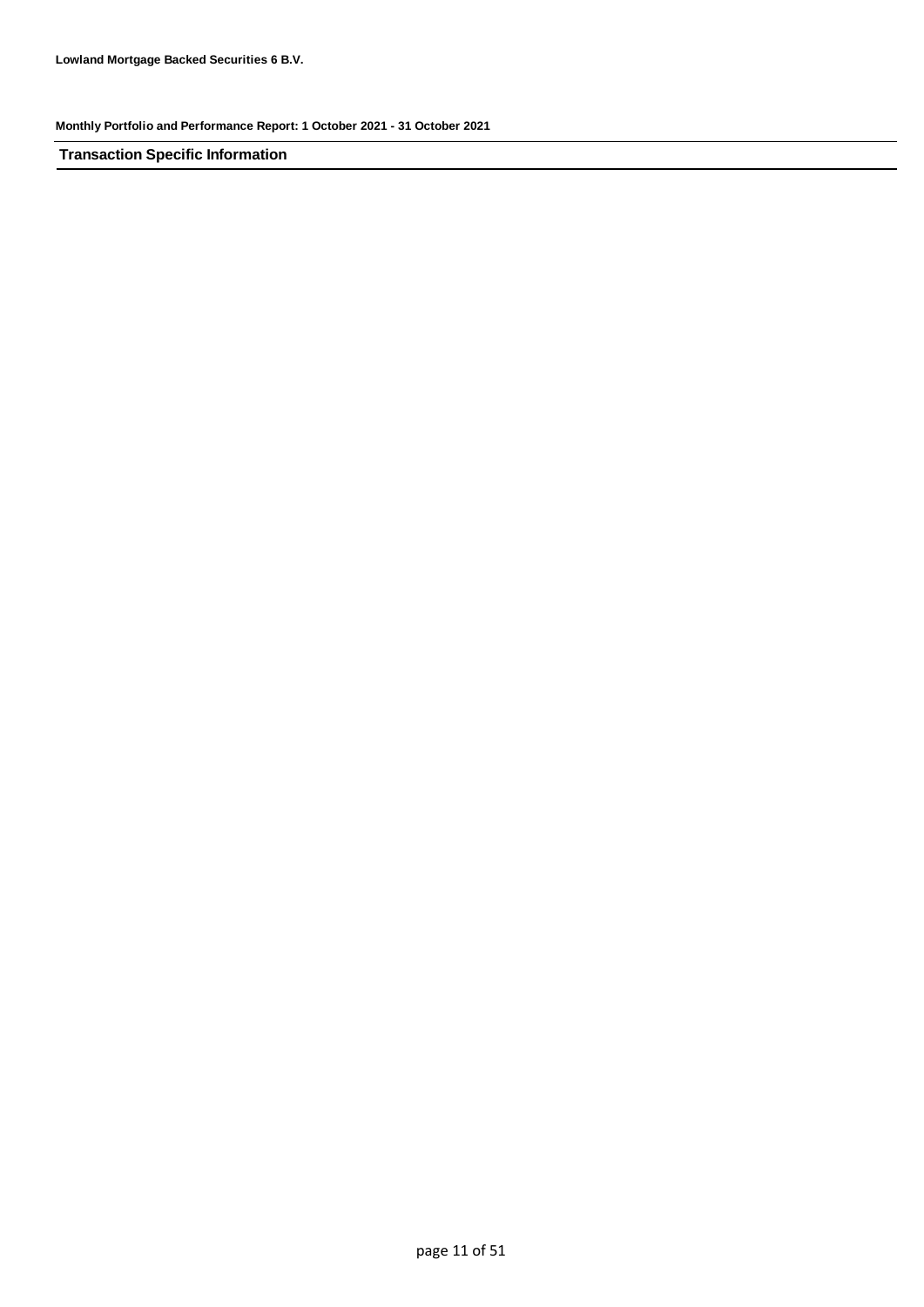### **Stratifications**

## **1. Key Characteristics**

| <b>Description</b>                                                                | As per Reporting Date | As per Closing Date |
|-----------------------------------------------------------------------------------|-----------------------|---------------------|
| Principal amount                                                                  | 2,553,276,071.12      | 2,529,062,074.29    |
| Value of savings deposits                                                         | 53,276,410.62         | 31,839,347.82       |
| Net principal balance                                                             | 2,499,999,660.50      | 2,497,222,726.47    |
| <b>Construction Deposits</b>                                                      | 18,463,057.64         | 33,334,737.00       |
| Net principal balance excl. Construction and Saving Deposits                      | 2,481,536,602.86      | 2,463,887,989.47    |
| Negative balance                                                                  | 0.00                  | 0.00                |
| Net principal balance excl. Construction and Saving Deposits and Negative Balance | 2,481,536,602.86      | 2,463,887,989.47    |
| Number of loans                                                                   | 12,559                | 12,097              |
| Number of loanparts                                                               | 27,704                | 24,774              |
| Number of negative loanparts                                                      | $\mathbf 0$           | 0                   |
| Average principal balance (borrower)                                              | 199,060.41            | 206,433.23          |
| Weighted average current interest rate                                            | 2.20%                 | 2.52%               |
| Weighted average maturity (in years)                                              | 23.67                 | 25.73               |
| Weighted average remaining time to interest reset (in years)                      | 8.70                  | 9.37                |
| Weighted average seasoning (in years)                                             | 5.75                  | 3.71                |
| Weighted average CLTOMV                                                           | 80.54%                | 91.82%              |
| Weighted average CLTIMV                                                           | 58.58%                | 85.31%              |
| Weighted average CLTIFV                                                           | 66.57%                | 96.94%              |
| Weighted average OLTOMV                                                           | 89.19%                | 96.05%              |
|                                                                                   |                       |                     |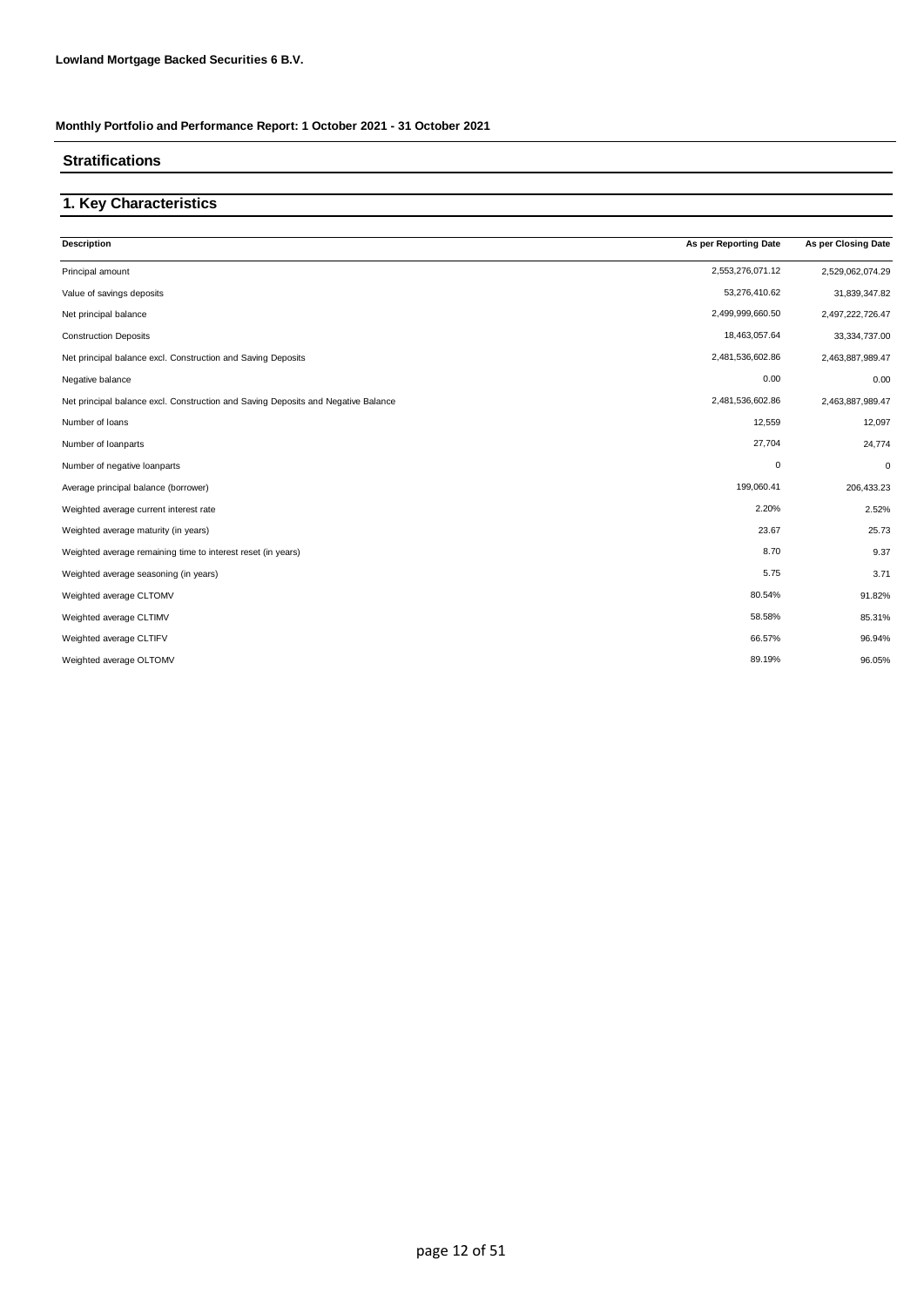## **2. Redemption Type**

| <b>Description</b>  |       | <b>Aggregate Outstanding</b><br>Amount | % of Total | Nr of<br>Loanparts | % of Total | Weighted<br>Average<br>Coupon | Weighted<br>Average<br><b>Maturity</b> | Weighted<br>Average<br><b>CLTOMV</b> | % of Total<br>Not.Amount<br>at Closing<br>Date |
|---------------------|-------|----------------------------------------|------------|--------------------|------------|-------------------------------|----------------------------------------|--------------------------------------|------------------------------------------------|
| Annuity             |       | 485,351,270.53                         | 59.41%     | 16,186             | 58.42%     | 2.05%                         | 25.58                                  | 81.06%                               | 58.29%                                         |
| <b>Bank Savings</b> |       | 50,151,850.82                          | 2.01%      | 752                | 2.71%      | 2.81%                         | 16.52                                  | 73.49%                               | 2.39%                                          |
| Interest only       |       | 760,797,872.04                         | 30.43%     | 7,950              | 28.70%     | 2.40%                         | 21.59                                  | 80.30%                               | 30.27%                                         |
| Investment          |       | 61,324,469.75                          | 2.45%      | 582                | 2.10%      | 2.63%                         | 13.58                                  | 92.39%                               | 3.18%                                          |
| Linear              |       | 105,617,770.58                         | 4.22%      | 1,478              | 5.33%      | 1.94%                         | 24.75                                  | 75.13%                               | 4.32%                                          |
| Savings             |       | 36,756,426.78                          | 1.47%      | 756                | 2.73%      | 3.17%                         | 13.27                                  | 69.73%                               | 1.54%                                          |
|                     | Total | 2,499,999,660.50                       | 100.00%    | 27,704             | 100.00%    | 2.20%                         | 23.67                                  | 80.54%                               | 100.00%                                        |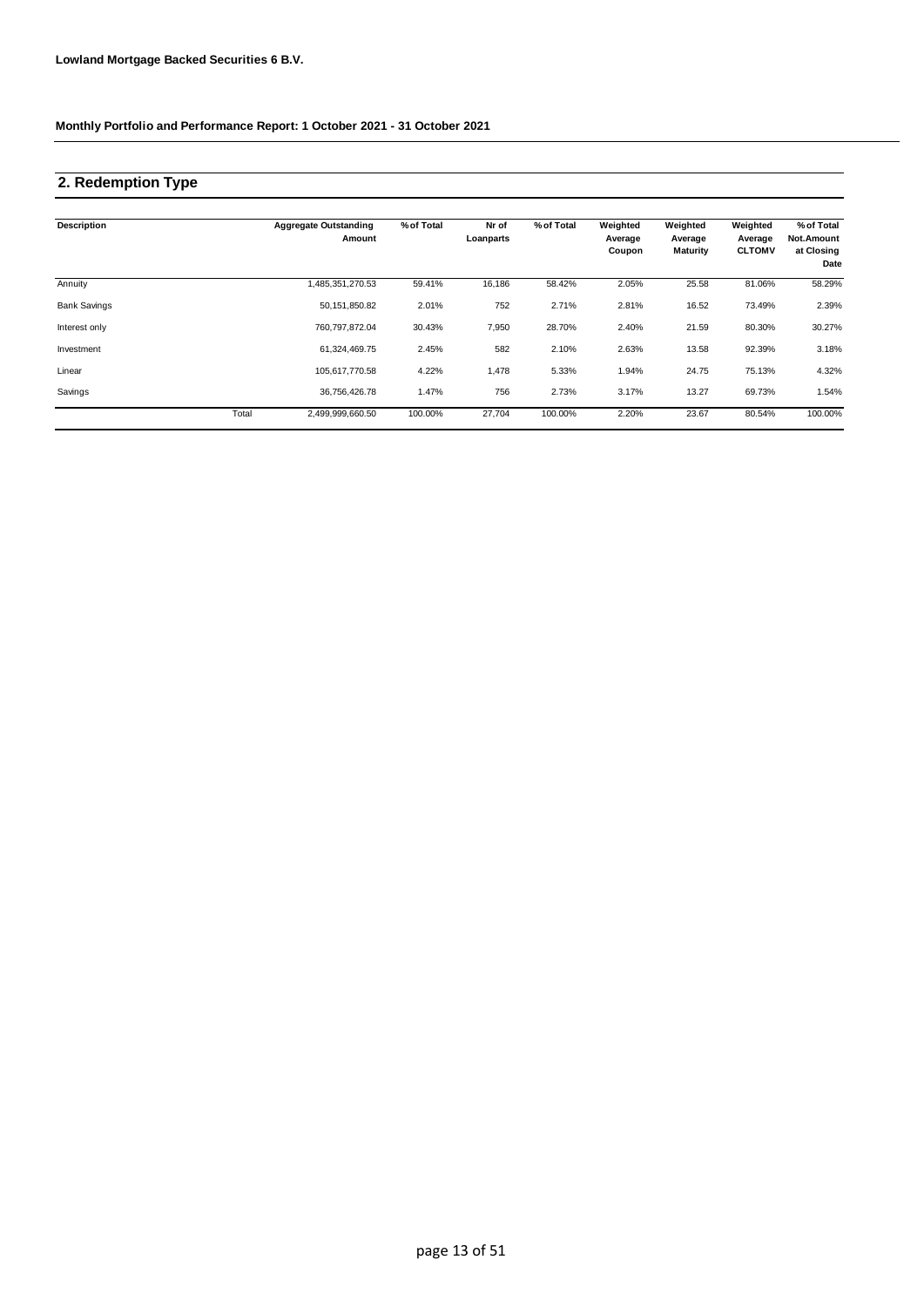## **3. Outstanding Loan Amount**

| From $(>=) -$ Until $(<)$ |       | <b>Aggregate Outstanding</b><br>Amount | % of Total | Nr of Loans    | % of Total | Weighted<br>Average<br>Coupon | Weighted<br>Average<br><b>Maturity</b> | Weighted<br>Average<br><b>CLTOMV</b> | % of Total<br>Not.Amount<br>at Closing<br>Date |
|---------------------------|-------|----------------------------------------|------------|----------------|------------|-------------------------------|----------------------------------------|--------------------------------------|------------------------------------------------|
| < 25.000                  |       | 1,564,697.19                           | 0.06%      | 121            | 0.96%      | 2.49%                         | 11.65                                  | 11.24%                               | 0.02%                                          |
| 25,000 - 50,000           |       | 5,269,782.33                           | 0.21%      | 144            | 1.15%      | 2.81%                         | 13.73                                  | 25.62%                               | 0.07%                                          |
| 50,000 - 75,000           |       | 15, 167, 948. 74                       | 0.61%      | 238            | 1.90%      | 2.51%                         | 18.30                                  | 50.67%                               | 0.30%                                          |
| 75,000 - 100,000          |       | 54,114,016.49                          | 2.16%      | 609            | 4.85%      | 2.42%                         | 20.39                                  | 68.65%                               | 1.50%                                          |
| 100,000 - 150,000         |       | 406,320,397.29                         | 16.25%     | 3,198          | 25.46%     | 2.23%                         | 22.77                                  | 78.00%                               | 14.45%                                         |
| 150,000 - 200,000         |       | 509,694,325.11                         | 20.39%     | 2,940          | 23.41%     | 2.25%                         | 22.83                                  | 81.94%                               | 23.79%                                         |
| 200,000 - 250,000         |       | 553,972,514.09                         | 22.16%     | 2,466          | 19.64%     | 2.19%                         | 23.79                                  | 82.90%                               | 23.13%                                         |
| 250,000 - 300,000         |       | 366, 363, 174.81                       | 14.65%     | 1,364          | 10.86%     | 2.10%                         | 24.70                                  | 82.71%                               | 12.64%                                         |
| 300,000 - 350,000         |       | 194,749,991.75                         | 7.79%      | 605            | 4.82%      | 2.18%                         | 24.74                                  | 80.77%                               | 8.20%                                          |
| 350,000 - 400,000         |       | 128,998,166.37                         | 5.16%      | 346            | 2.75%      | 2.20%                         | 24.65                                  | 80.63%                               | 5.22%                                          |
| 400,000 - 450,000         |       | 80,727,639.82                          | 3.23%      | 191            | 1.52%      | 2.23%                         | 24.43                                  | 80.08%                               | 3.64%                                          |
| 450,000 - 500,000         |       | 66,513,690.99                          | 2.66%      | 140            | 1.11%      | 2.10%                         | 25.11                                  | 76.26%                               | 2.24%                                          |
| 500,000 - 550,000         |       | 45,597,966.63                          | 1.82%      | 88             | 0.70%      | 2.12%                         | 25.56                                  | 80.82%                               | 1.51%                                          |
| 550,000 - 600,000         |       | 24,034,590.56                          | 0.96%      | 42             | 0.33%      | 2.05%                         | 25.13                                  | 81.46%                               | 1.11%                                          |
| 600,000 - 650,000         |       | 21,882,853.81                          | 0.88%      | 35             | 0.28%      | 2.15%                         | 25.32                                  | 80.74%                               | 0.85%                                          |
| 650,000 - 700,000         |       | 7,383,942.67                           | 0.30%      | 11             | 0.09%      | 1.76%                         | 25.68                                  | 79.76%                               | 0.67%                                          |
| 700,000 - 750,000         |       | 6,520,728.85                           | 0.26%      | 9              | 0.07%      | 1.99%                         | 25.49                                  | 80.04%                               | 0.38%                                          |
| 750,000 - 800,000         |       | 768,454.57                             | 0.03%      | $\overline{1}$ | 0.01%      | 1.92%                         | 26.67                                  | 66.48%                               | 0.15%                                          |
| 800,000 - 850,000         |       | 2,446,754.96                           | 0.10%      | 3              | 0.02%      | 1.66%                         | 27.60                                  | 68.39%                               |                                                |
| 850,000 - 900,000         |       | 885,829.67                             | 0.04%      | $\mathbf{1}$   | 0.01%      | 1.93%                         | 28.67                                  | 84.36%                               | 0.04%                                          |
| $900,000 - 950,000$       |       | 1,817,970.50                           | 0.07%      | $\overline{2}$ | 0.02%      | 1.88%                         | 20.83                                  | 81.53%                               | 0.04%                                          |
| 950,000 - 1,000,000       |       | 1,929,059.49                           | 0.08%      | $\overline{2}$ | 0.02%      | 1.71%                         | 27.71                                  | 77.32%                               |                                                |
| $>= 1.000.000$            |       | 3,275,163.81                           | 0.13%      | 3              | 0.02%      | 1.86%                         | 22.36                                  | 76.80%                               | 0.04%                                          |
| Unknown                   |       |                                        |            |                |            |                               |                                        |                                      |                                                |
|                           | Total | 2,499,999,660.50                       | 100.00%    | 12,559         | 100.00%    | 2.20%                         | 23.67                                  | 80.54%                               | 100.00%                                        |

| Average | 199,060   |
|---------|-----------|
| Minimum | ົ         |
| Maximum | 1,248,891 |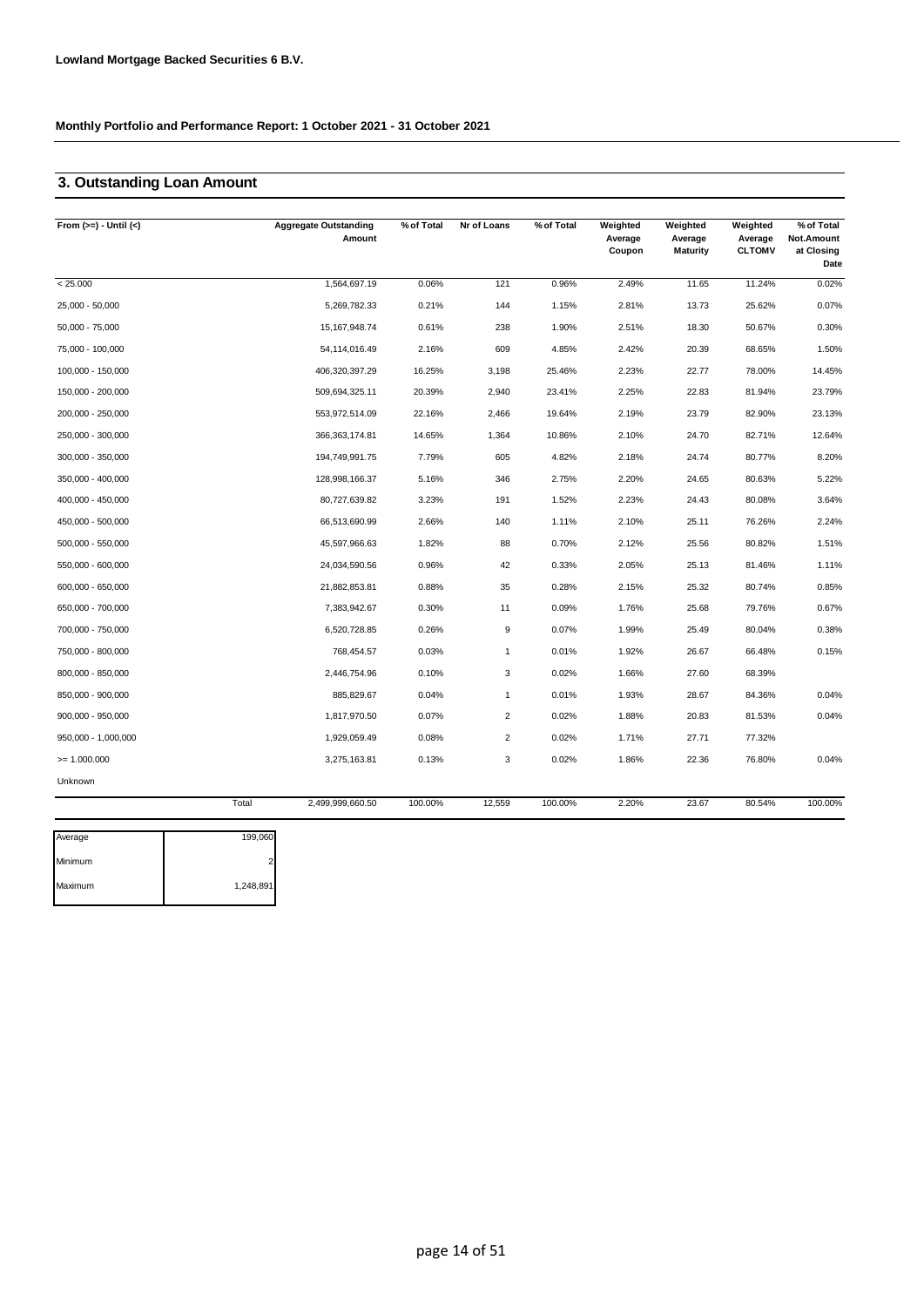## **4. Origination Year**

| From $(>=) -$ Until $(<)$ |       | <b>Aggregate Outstanding</b> | % of Total | Nr of     | % of Total | Weighted          | Weighted                   | Weighted                 | % of Total                       |
|---------------------------|-------|------------------------------|------------|-----------|------------|-------------------|----------------------------|--------------------------|----------------------------------|
|                           |       | Amount                       |            | Loanparts |            | Average<br>Coupon | Average<br><b>Maturity</b> | Average<br><b>CLTOMV</b> | Not.Amount<br>at Closing<br>Date |
| < 2000                    |       | 6,272,310.25                 | 0.25%      | 134       | 0.48%      | 2.54%             | 9.00                       | 56.31%                   | 0.21%                            |
| 2000 - 2001               |       | 8,339,177.63                 | 0.33%      | 128       | 0.46%      | 2.44%             | 9.39                       | 66.31%                   | 0.35%                            |
| 2001 - 2002               |       | 9,445,276.33                 | 0.38%      | 147       | 0.53%      | 2.77%             | 9.81                       | 70.48%                   | 0.39%                            |
| 2002 - 2003               |       | 20,345,839.84                | 0.81%      | 251       | 0.91%      | 2.78%             | 11.03                      | 79.01%                   | 0.72%                            |
| 2003 - 2004               |       | 21,997,400.80                | 0.88%      | 254       | 0.92%      | 2.76%             | 11.72                      | 87.16%                   | 1.24%                            |
| 2004 - 2005               |       | 34,817,656.23                | 1.39%      | 406       | 1.47%      | 2.58%             | 12.55                      | 82.98%                   | 1.65%                            |
| 2005 - 2006               |       | 55,375,066.42                | 2.22%      | 648       | 2.34%      | 2.53%             | 13.46                      | 88.83%                   | 3.15%                            |
| 2006 - 2007               |       | 64,174,898.11                | 2.57%      | 678       | 2.45%      | 2.71%             | 14.46                      | 87.61%                   | 3.75%                            |
| 2007 - 2008               |       | 58,141,536.68                | 2.33%      | 625       | 2.26%      | 2.89%             | 15.35                      | 85.85%                   | 3.13%                            |
| 2008 - 2009               |       | 48,912,538.11                | 1.96%      | 567       | 2.05%      | 2.86%             | 16.27                      | 81.51%                   | 1.76%                            |
| 2009 - 2010               |       | 28,707,403.64                | 1.15%      | 331       | 1.19%      | 2.72%             | 17.05                      | 76.88%                   | 1.33%                            |
| 2010 - 2011               |       | 27,836,445.43                | 1.11%      | 340       | 1.23%      | 2.58%             | 17.91                      | 81.01%                   | 1.25%                            |
| 2011 - 2012               |       | 45.637.935.89                | 1.83%      | 597       | 2.15%      | 2.38%             | 18.31                      | 75.30%                   | 1.53%                            |
| 2012 - 2013               |       | 11,213,379.55                | 0.45%      | 199       | 0.72%      | 3.36%             | 18.17                      | 69.17%                   | 0.42%                            |
| 2013 - 2014               |       | 29,104,928.74                | 1.16%      | 358       | 1.29%      | 3.36%             | 20.15                      | 75.69%                   | 1.24%                            |
| 2014 - 2015               |       | 76,341,918.32                | 3.05%      | 844       | 3.05%      | 3.25%             | 22.11                      | 77.73%                   | 4.63%                            |
| 2015 - 2016               |       | 99,034,115.49                | 3.96%      | 1,030     | 3.72%      | 2.65%             | 23.27                      | 78.93%                   | 6.35%                            |
| 2016 - 2017               |       | 303,745,717.53               | 12.15%     | 3,273     | 11.81%     | 2.30%             | 24.30                      | 80.06%                   | 16.29%                           |
| 2017 - 2018               |       | 520, 176, 225.33             | 20.81%     | 5,500     | 19.85%     | 2.08%             | 25.23                      | 81.52%                   | 29.14%                           |
| 2018 - 2019               |       | 538,550,902.92               | 21.54%     | 5,649     | 20.39%     | 2.04%             | 25.90                      | 78.96%                   | 21.49%                           |
| $2019 ==$                 |       | 491,828,987.26               | 19.67%     | 5,745     | 20.74%     | 1.66%             | 27.68                      | 81.27%                   |                                  |
| Unknown                   |       |                              |            |           |            |                   |                            |                          |                                  |
|                           | Total | 2,499,999,660.50             | 100.00%    | 27,704    | 100.00%    | 2.20%             | 23.67                      | 80.54%                   | 100.00%                          |

| <b>Weighted Average</b> | 2016 |
|-------------------------|------|
| Minimum                 | 1999 |
| Maximum                 | 2021 |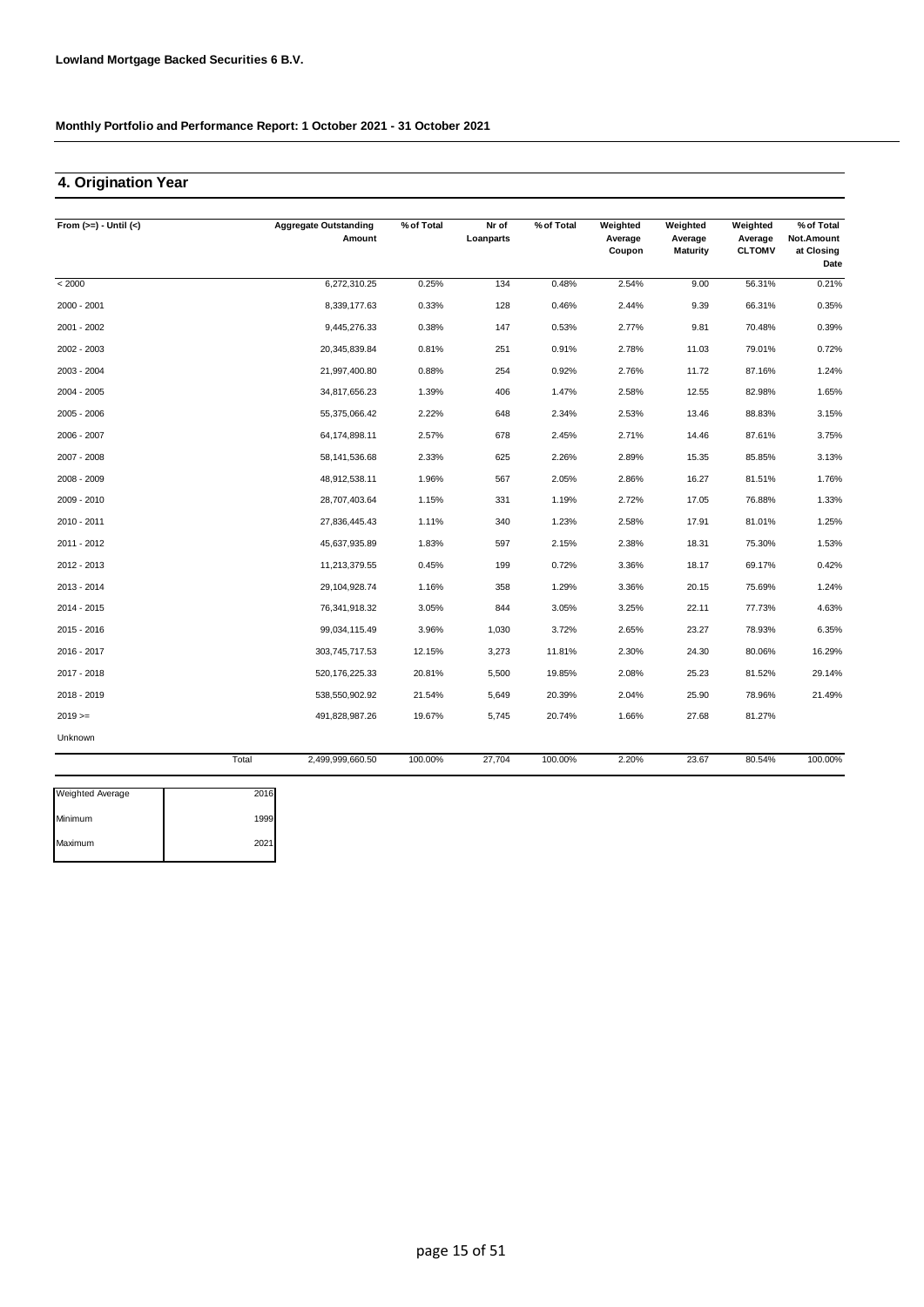## **5. Seasoning**

| From $(>=) -$ Until $(<)$   | <b>Aggregate Outstanding</b><br>Amount | % of Total | Nr of<br>Loanparts | % of Total | Weighted<br>Average<br>Coupon | Weighted<br>Average<br><b>Maturity</b> | Weighted<br>Average<br><b>CLTOMV</b> | % of Total<br>Not.Amount<br>at Closing<br>Date |
|-----------------------------|----------------------------------------|------------|--------------------|------------|-------------------------------|----------------------------------------|--------------------------------------|------------------------------------------------|
| 1 Year                      | 108,412,852.72                         | 4.34%      | 1,412              | 5.10%      | 1.44%                         | 28.35                                  | 80.49%                               | 29.48%                                         |
| 1 year(s) - $2$ year(s)     | 296,828,480.29                         | 11.87%     | 3,237              | 11.68%     | 1.64%                         | 27.75                                  | 81.75%                               | 25.45%                                         |
| $2$ year(s) - $3$ year(s)   | 92,631,104.99                          | 3.71%      | 1,174              | 4.24%      | 2.04%                         | 26.55                                  | 80.51%                               | 13.23%                                         |
| $3$ year(s) - 4 year(s)     | 631,678,120.44                         | 25.27%     | 6,685              | 24.13%     | 2.04%                         | 25.82                                  | 79.48%                               | 6.32%                                          |
| 4 year(s) - 5 year(s)       | 475,666,701.36                         | 19.03%     | 4,991              | 18.02%     | 2.07%                         | 25.12                                  | 81.29%                               | 4.09%                                          |
| $5$ year(s) - $6$ year(s)   | 261,420,031.11                         | 10.46%     | 2,799              | 10.10%     | 2.41%                         | 24.20                                  | 79.95%                               | 0.66%                                          |
| 6 year(s) - 7 year(s)       | 98,435,015.10                          | 3.94%      | 1,036              | 3.74%      | 2.70%                         | 23.10                                  | 78.61%                               | 0.56%                                          |
| $7$ year(s) - 8 year(s)     | 71,439,803.25                          | 2.86%      | 771                | 2.78%      | 3.30%                         | 22.01                                  | 77.87%                               | 1.60%                                          |
| 8 year(s) - 9 year(s)       | 23,793,162.76                          | 0.95%      | 313                | 1.13%      | 3.32%                         | 19.67                                  | 74.28%                               | 1.22%                                          |
| $9$ year(s) - 10 year(s)    | 12,063,449.97                          | 0.48%      | 211                | 0.76%      | 3.29%                         | 18.15                                  | 68.32%                               | 1.33%                                          |
| 10 year(s) - 11 year(s)     | 47,538,694.30                          | 1.90%      | 623                | 2.25%      | 2.36%                         | 18.27                                  | 76.03%                               | 1.79%                                          |
| 11 year(s) - $12$ year(s)   | 26,215,218.62                          | 1.05%      | 313                | 1.13%      | 2.55%                         | 17.84                                  | 80.32%                               | 3.33%                                          |
| 12 year(s) - 13 year(s)     | 29,423,309.25                          | 1.18%      | 350                | 1.26%      | 2.78%                         | 16.99                                  | 77.25%                               | 3.95%                                          |
| 13 year(s) - $14$ year(s)   | 48,615,492.89                          | 1.94%      | 557                | 2.01%      | 2.87%                         | 16.20                                  | 81.79%                               | 2.73%                                          |
| 14 year(s) - 15 year(s)     | 59,815,970.32                          | 2.39%      | 633                | 2.28%      | 2.86%                         | 15.32                                  | 86.16%                               | 1.51%                                          |
| 15 year(s) - 16 year(s)     | 67,770,971.12                          | 2.71%      | 722                | 2.61%      | 2.70%                         | 14.34                                  | 87.96%                               | 1.26%                                          |
| 16 year(s) - 17 year(s)     | 51,936,925.66                          | 2.08%      | 634                | 2.29%      | 2.51%                         | 13.36                                  | 87.44%                               | 0.62%                                          |
| 17 year(s) - $18$ year(s)   | 31,591,369.88                          | 1.26%      | 354                | 1.28%      | 2.60%                         | 12.45                                  | 84.17%                               | 0.35%                                          |
| 18 year(s) - 19 year(s)     | 22,134,586.93                          | 0.89%      | 250                | 0.90%      | 2.78%                         | 11.70                                  | 87.13%                               | 0.39%                                          |
| 19 year(s) - 20 year(s)     | 19,585,273.32                          | 0.78%      | 245                | 0.88%      | 2.75%                         | 11.00                                  | 77.85%                               | 0.12%                                          |
| $20$ year(s) - 21 year(s)   | 9,414,932.39                           | 0.38%      | 142                | 0.51%      | 2.77%                         | 10.11                                  | 70.90%                               |                                                |
| $21$ year(s) - 22 year(s)   | 7,710,761.61                           | 0.31%      | 129                | 0.47%      | 2.42%                         | 8.84                                   | 63.94%                               |                                                |
| 22 year(s) - 23 year(s)     | 5,877,432.22                           | 0.24%      | 123                | 0.44%      | 2.54%                         | 8.76                                   | 57.11%                               |                                                |
| 23 year(s) - 24 year(s)     |                                        |            |                    |            |                               |                                        |                                      |                                                |
| 24 year(s) - 25 year(s)     |                                        |            |                    |            |                               |                                        |                                      |                                                |
| 25 year(s) - 26 year(s)     |                                        |            |                    |            |                               |                                        |                                      |                                                |
| $26$ year(s) - $27$ year(s) |                                        |            |                    |            |                               |                                        |                                      |                                                |
| 27 year(s) - 28 year(s)     |                                        |            |                    |            |                               |                                        |                                      |                                                |
| 28 year(s) - 29 year(s)     |                                        |            |                    |            |                               |                                        |                                      |                                                |
| $29$ year(s) - 30 year(s)   |                                        |            |                    |            |                               |                                        |                                      |                                                |
| $30$ year(s) $>=$           |                                        |            |                    |            |                               |                                        |                                      |                                                |
| Unknown                     |                                        |            |                    |            |                               |                                        |                                      |                                                |

| <b>Weighted Average</b> | $5.75$ year(s) |
|-------------------------|----------------|
| Minimum                 | $.08$ year(s)  |
| Maximum                 | 22.83 year(s)  |

Total 2,499,999,660.50 100.00% 23.67

100.00% 27,704 2.20% 80.54% 100.00%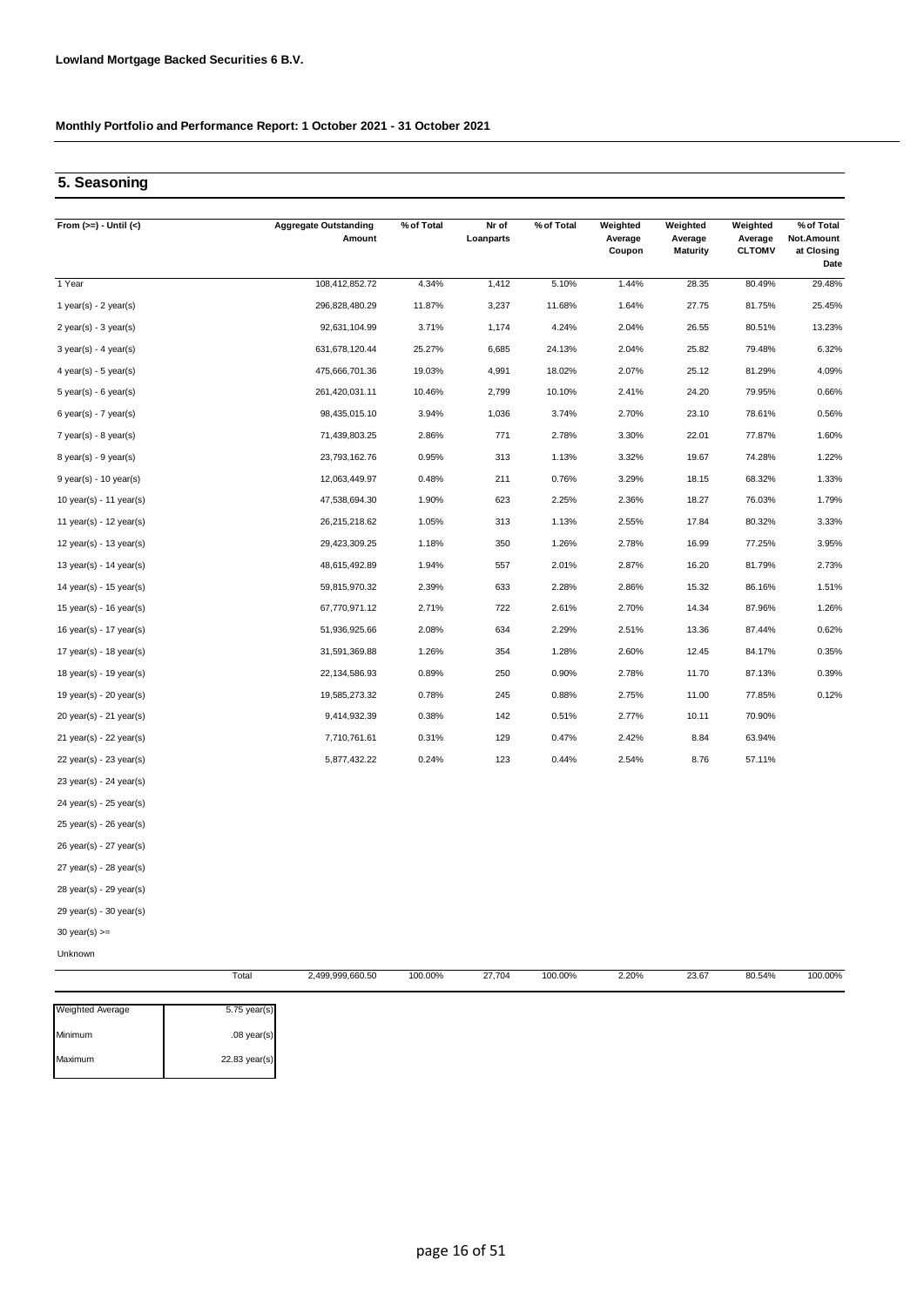### **6. Legal Maturity**

| From $(>=) -$ Until $(<)$ |       | <b>Aggregate Outstanding</b><br>Amount | % of Total | Nr of<br>Loanparts | % of Total | Weighted<br>Average<br>Coupon | Weighted<br>Average<br><b>Maturity</b> | Weighted<br>Average<br><b>CLTOMV</b> | % of Total<br>Not.Amount<br>at Closing<br>Date |
|---------------------------|-------|----------------------------------------|------------|--------------------|------------|-------------------------------|----------------------------------------|--------------------------------------|------------------------------------------------|
| 2012                      |       |                                        |            |                    |            |                               |                                        |                                      |                                                |
| 2012 - 2015               |       |                                        |            |                    |            |                               |                                        |                                      |                                                |
| 2015 - 2020               |       |                                        |            |                    |            |                               |                                        |                                      | 0.00%                                          |
| 2020 - 2025               |       | 1,367,759.32                           | 0.05%      | 118                | 0.43%      | 2.75%                         | 2.30                                   | 57.56%                               | 0.06%                                          |
| 2025 - 2030               |       | 17,271,006.21                          | 0.69%      | 531                | 1.92%      | 2.65%                         | 6.67                                   | 66.13%                               | 0.72%                                          |
| 2030 - 2035               |       | 118,683,834.67                         | 4.75%      | 1,706              | 6.16%      | 2.67%                         | 11.17                                  | 78.63%                               | 5.51%                                          |
| 2035 - 2040               |       | 292,027,302.46                         | 11.68%     | 3,472              | 12.53%     | 2.69%                         | 15.41                                  | 83.50%                               | 14.46%                                         |
| 2040 - 2045               |       | 236,267,890.50                         | 9.45%      | 2,678              | 9.67%      | 2.63%                         | 21.16                                  | 76.38%                               | 10.19%                                         |
| 2045 - 2050               |       | 1,505,280,543.72                       | 60.21%     | 15,525             | 56.04%     | 2.13%                         | 25.71                                  | 80.56%                               | 69.06%                                         |
| 2050 - 2055               |       | 329,101,323.62                         | 13.16%     | 3,674              | 13.26%     | 1.58%                         | 28.96                                  | 82.37%                               |                                                |
| 2055 - 2060               |       |                                        |            |                    |            |                               |                                        |                                      |                                                |
| 2060 - 2065               |       |                                        |            |                    |            |                               |                                        |                                      |                                                |
| 2065 - 2070               |       |                                        |            |                    |            |                               |                                        |                                      |                                                |
| 2070 - 2075               |       |                                        |            |                    |            |                               |                                        |                                      |                                                |
| 2075 - 2080               |       |                                        |            |                    |            |                               |                                        |                                      |                                                |
| 2080 - 2085               |       |                                        |            |                    |            |                               |                                        |                                      |                                                |
| 2085 - 2090               |       |                                        |            |                    |            |                               |                                        |                                      |                                                |
| 2090 - 2095               |       |                                        |            |                    |            |                               |                                        |                                      |                                                |
| 2095 - 2100               |       |                                        |            |                    |            |                               |                                        |                                      |                                                |
| $2100 >=$                 |       |                                        |            |                    |            |                               |                                        |                                      |                                                |
| Unknown                   |       |                                        |            |                    |            |                               |                                        |                                      |                                                |
|                           | Total | 2,499,999,660.50                       | 100.00%    | 27,704             | 100.00%    | 2.20%                         | 23.67                                  | 80.54%                               | 100.00%                                        |

| Weighted Average | 2045 |
|------------------|------|
| Minimum          | 2021 |
| Maximum          | 2053 |
|                  |      |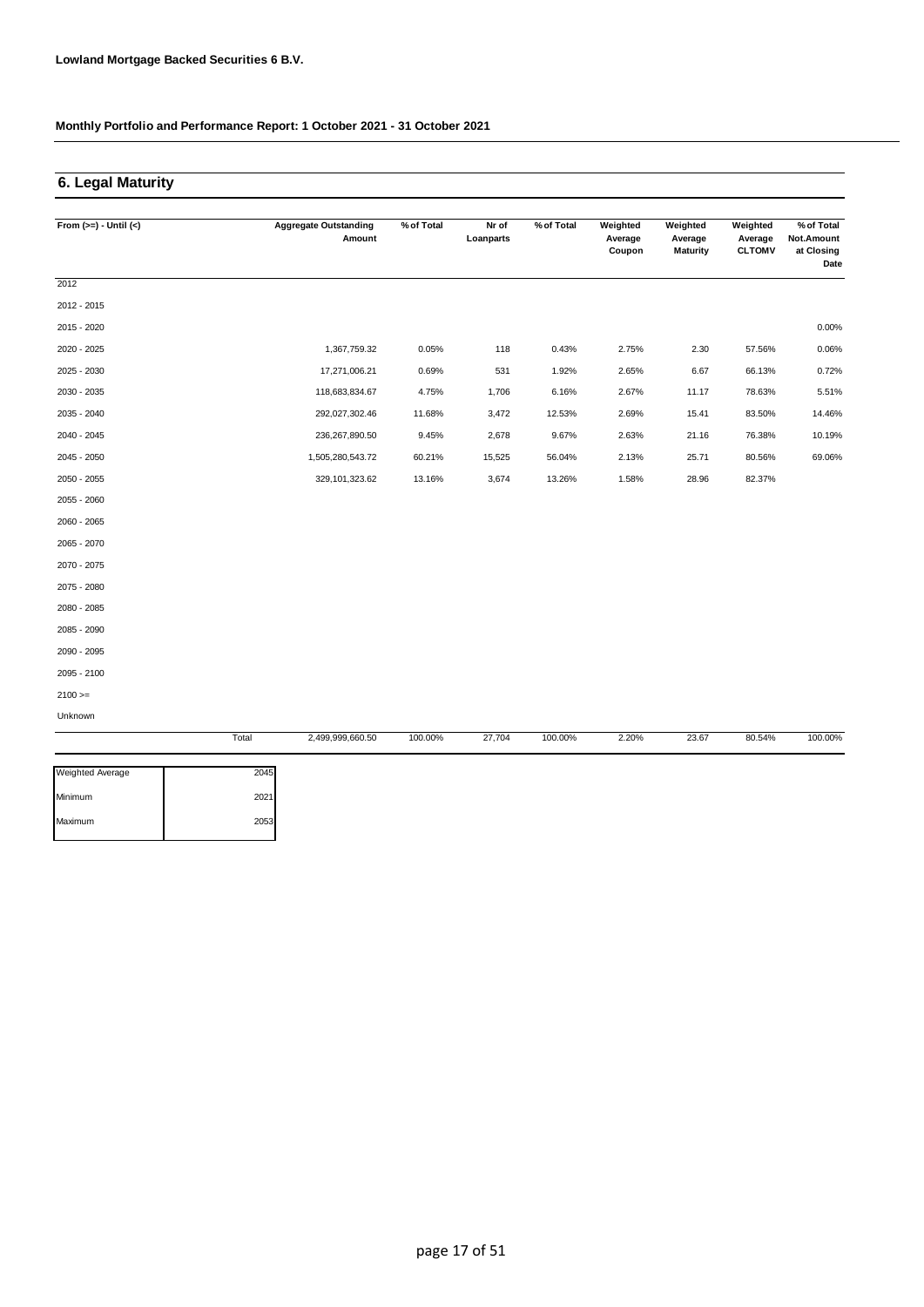## **7. Remaining Tenor**

| From $(>=) -$ Until $(<)$                 | <b>Aggregate Outstanding</b><br>Amount | % of Total | Nr of<br>Loanparts | % of Total | Weighted<br>Average<br>Coupon | Weighted<br>Average<br><b>Maturity</b> | Weighted<br>Average<br><b>CLTOMV</b> | % of Total<br>Not.Amount<br>at Closing<br>Date |
|-------------------------------------------|----------------------------------------|------------|--------------------|------------|-------------------------------|----------------------------------------|--------------------------------------|------------------------------------------------|
| 0 Year - 1 Year                           | 54,202.08                              | 0.00%      | 28                 | 0.10%      | 2.70%                         | 0.61                                   | 43.72%                               |                                                |
| 1 Year - 2 Years                          | 377,703.31                             | 0.02%      | 35                 | 0.13%      | 2.72%                         | 1.44                                   | 61.73%                               |                                                |
| 2 $year(s) - 3 year(s)$                   | 640,001.76                             | 0.03%      | 44                 | 0.16%      | 2.73%                         | 2.61                                   | 49.64%                               |                                                |
| $3 \text{ year(s)} - 4 \text{ year(s)}$   | 956,107.57                             | 0.04%      | 55                 | 0.20%      | 2.86%                         | 3.37                                   | 64.21%                               |                                                |
| 4 year(s) - 5 year(s)                     | 2,023,172.59                           | 0.08%      | 81                 | 0.29%      | 2.82%                         | 4.50                                   | 75.53%                               | 0.00%                                          |
| 5 year(s) - 6 year(s)                     | 2,144,715.50                           | 0.09%      | 87                 | 0.31%      | 2.59%                         | 5.40                                   | 66.91%                               | 0.04%                                          |
| 6 year(s) - 7 year(s)                     | 3,323,095.94                           | 0.13%      | 108                | 0.39%      | 2.63%                         | 6.48                                   | 65.20%                               | 0.05%                                          |
| 7 year(s) - 8 year(s)                     | 5,671,855.10                           | 0.23%      | 152                | 0.55%      | 2.79%                         | 7.58                                   | 63.98%                               | 0.10%                                          |
| $8 \text{ year(s)} - 9 \text{ year(s)}$   | 12,069,452.77                          | 0.48%      | 220                | 0.79%      | 2.41%                         | 8.39                                   | 69.00%                               | 0.10%                                          |
| 9 year(s) - 10 year(s)                    | 17,719,115.49                          | 0.71%      | 320                | 1.16%      | 2.74%                         | 9.49                                   | 68.96%                               | 0.13%                                          |
| 10 $year(s) - 11$ $year(s)$               | 22,169,700.75                          | 0.89%      | 354                | 1.28%      | 2.74%                         | 10.50                                  | 74.65%                               | 0.23%                                          |
| 11 year(s) - 12 year(s)                   | 29, 151, 272.03                        | 1.17%      | 358                | 1.29%      | 2.72%                         | 11.47                                  | 84.64%                               | 0.56%                                          |
| 12 year(s) - 13 year(s)                   | 37,584,504.43                          | 1.50%      | 467                | 1.69%      | 2.63%                         | 12.56                                  | 82.52%                               | 0.70%                                          |
| 13 year(s) - 14 year(s)                   | 53,721,523.89                          | 2.15%      | 675                | 2.44%      | 2.47%                         | 13.53                                  | 85.59%                               | 0.86%                                          |
| 14 year(s) - 15 year(s)                   | 74,208,447.86                          | 2.97%      | 881                | 3.18%      | 2.66%                         | 14.50                                  | 85.50%                               | 1.46%                                          |
| 15 year(s) - 16 year(s)                   | 65, 165, 532. 24                       | 2.61%      | 730                | 2.63%      | 2.77%                         | 15.49                                  | 84.84%                               | 1.61%                                          |
| 16 year(s) - 17 year(s)                   | 59,052,544.17                          | 2.36%      | 693                | 2.50%      | 2.76%                         | 16.48                                  | 81.69%                               | 2.70%                                          |
| 17 year(s) - 18 year(s)                   | 36,084,508.66                          | 1.44%      | 454                | 1.64%      | 2.76%                         | 17.45                                  | 77.35%                               | 4.07%                                          |
| 18 year(s) - 19 year(s)                   | 33,992,803.22                          | 1.36%      | 405                | 1.46%      | 2.54%                         | 18.40                                  | 77.62%                               | 3.65%                                          |
| 19 year(s) - 20 year(s)                   | 48,601,289.05                          | 1.94%      | 607                | 2.19%      | 2.20%                         | 19.47                                  | 76.46%                               | 2.33%                                          |
| $20 \text{ year(s)} - 21 \text{ year(s)}$ | 20,788,406.59                          | 0.83%      | 291                | 1.05%      | 2.85%                         | 20.33                                  | 74.00%                               | 1.69%                                          |
| 21 year(s) - 22 year(s)                   | 28,342,202.71                          | 1.13%      | 335                | 1.21%      | 2.48%                         | 21.63                                  | 74.45%                               | 1.43%                                          |
| 22 year(s) - 23 year(s)                   | 91,119,303.22                          | 3.64%      | 919                | 3.32%      | 2.88%                         | 22.47                                  | 77.17%                               | 1.74%                                          |
| 23 year(s) - 24 year(s)                   | 124,533,334.61                         | 4.98%      | 1,259              | 4.54%      | 2.53%                         | 23.48                                  | 78.87%                               | 0.79%                                          |
| 24 year(s) - 25 year(s)                   | 238,568,527.56                         | 9.54%      | 2,416              | 8.72%      | 2.40%                         | 24.55                                  | 79.56%                               | 0.87%                                          |
| $25$ year(s) - $26$ year(s)               | 432,919,899.39                         | 17.32%     | 4,353              | 15.71%     | 2.04%                         | 25.45                                  | 81.59%                               | 4.42%                                          |
| $26 \text{ year(s)} - 27 \text{ year(s)}$ | 622, 277, 431.11                       | 24.89%     | 6,372              | 23.00%     | 2.04%                         | 26.39                                  | 80.31%                               | 6.48%                                          |
| 27 year(s) - 28 year(s)                   | 97,770,101.01                          | 3.91%      | 1,188              | 4.29%      | 2.01%                         | 27.42                                  | 81.22%                               | 11.68%                                         |
| $28$ year(s) - 29 year(s)                 | 189,719,425.00                         | 7.59%      | 2,064              | 7.45%      | 1.62%                         | 28.65                                  | 82.89%                               | 22.65%                                         |
| $29$ year(s) - 30 year(s)                 | 148,318,045.41                         | 5.93%      | 1,733              | 6.26%      | 1.54%                         | 29.29                                  | 81.85%                               | 29.63%                                         |
| 30 year(s) $>=$                           | 931,435.48                             | 0.04%      | 20                 | 0.07%      | 1.46%                         | 30.13                                  | 57.09%                               | 0.01%                                          |
| Unknown                                   |                                        |            |                    |            |                               |                                        |                                      |                                                |
|                                           | Total<br>2,499,999,660.50              | 100.00%    | 27,704             | 100.00%    | 2.20%                         | 23.67                                  | 80.54%                               | 100.00%                                        |

| <b>Weighted Average</b> | 23.67 year(s) |
|-------------------------|---------------|
| Minimum                 | year(s)       |
| Maximum                 | 31.17 year(s) |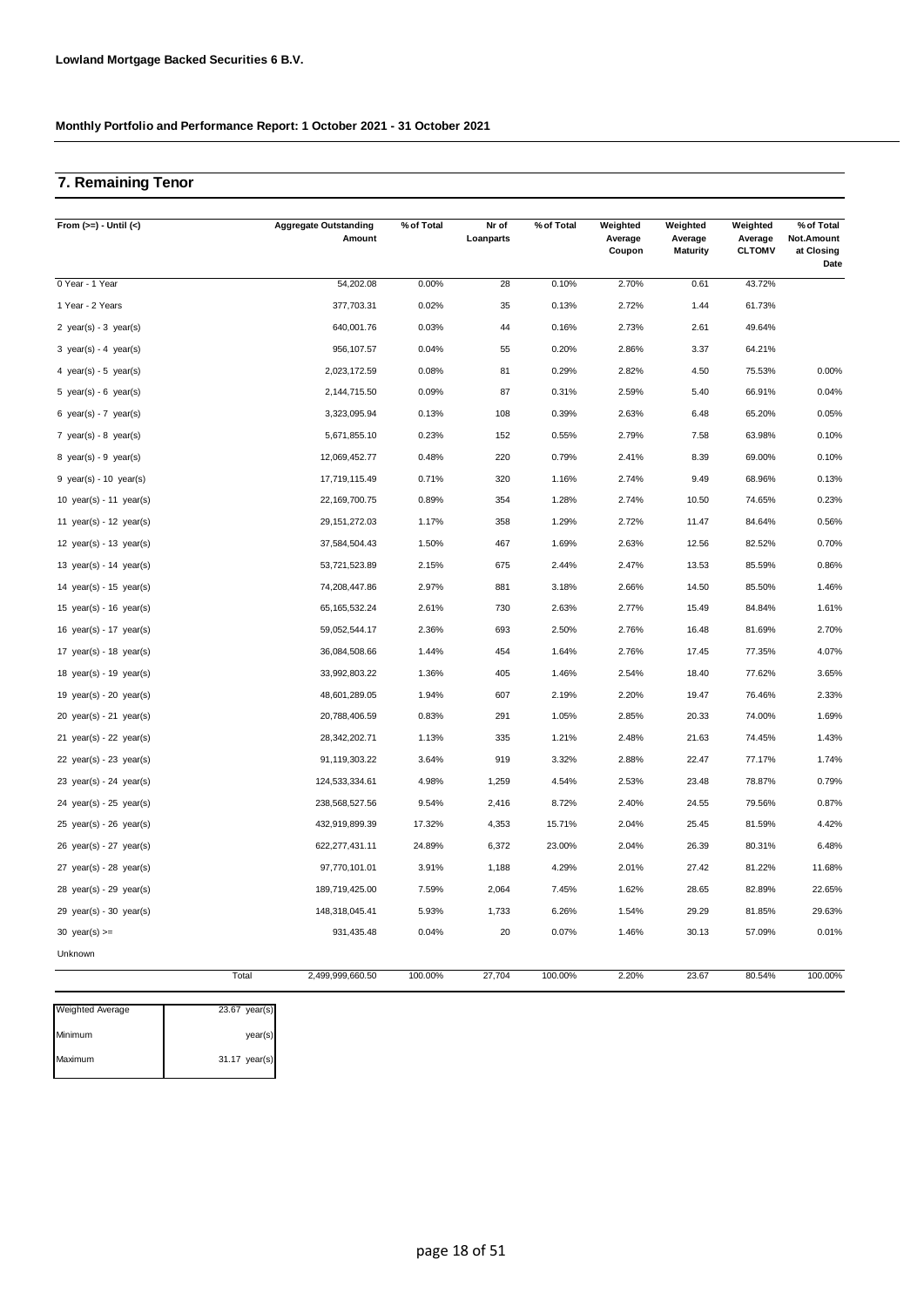### **8a. Original Loan To Original Foreclosure Value (Non-NHG)**

| From $(>=) -$ Until $(<)$ |       | <b>Aggregate Outstanding</b><br>Amount | % of Total | Nr of Loans    | % of Total | Weighted<br>Average<br>Coupon | Weighted<br>Average<br>Maturity | Weighted<br>Average<br><b>CLTOMV</b> | $%$ of Total<br>Not.Amount<br>at Closing<br>Date |
|---------------------------|-------|----------------------------------------|------------|----------------|------------|-------------------------------|---------------------------------|--------------------------------------|--------------------------------------------------|
| <b>NHG</b>                |       | 1,057,009,648.30                       | 42.28%     | 6,569          | 52.31%     | 2.08%                         | 24.56                           | 83.80%                               | 45.39%                                           |
| < 10%                     |       | 482,065.40                             | 0.02%      | $\overline{7}$ | 0.06%      | 1.58%                         | 15.05                           | 48.28%                               | 0.00%                                            |
| 10% - 20%                 |       | 623,667.00                             | 0.02%      | 26             | 0.21%      | 2.19%                         | 18.72                           | 11.14%                               | 0.02%                                            |
| 20% - 30%                 |       | 2,095,240.04                           | 0.08%      | 39             | 0.31%      | 2.11%                         | 18.18                           | 19.40%                               | 0.04%                                            |
| 30% - 40%                 |       | 5,536,116.29                           | 0.22%      | 68             | 0.54%      | 2.08%                         | 21.77                           | 26.50%                               | 0.05%                                            |
| 40% - 50%                 |       | 11,997,414.21                          | 0.48%      | 98             | 0.78%      | 1.95%                         | 23.69                           | 37.21%                               | 0.20%                                            |
| 50% - 60%                 |       | 36,615,219.59                          | 1.46%      | 217            | 1.73%      | 1.99%                         | 23.88                           | 44.18%                               | 0.52%                                            |
| 60% - 70%                 |       | 66,211,197.07                          | 2.65%      | 322            | 2.56%      | 2.00%                         | 23.71                           | 52.76%                               | 0.74%                                            |
| 70% - 80%                 |       | 130,817,737.24                         | 5.23%      | 563            | 4.48%      | 2.07%                         | 23.98                           | 60.75%                               | 1.60%                                            |
| 80% - 90%                 |       | 191,925,523.11                         | 7.68%      | 713            | 5.68%      | 2.09%                         | 24.15                           | 68.87%                               | 2.49%                                            |
| 90% - 100%                |       | 314,511,018.30                         | 12.58%     | 1,177          | 9.37%      | 2.17%                         | 23.92                           | 76.27%                               | 10.56%                                           |
| 100% - 110%               |       | 237,470,816.82                         | 9.50%      | 871            | 6.94%      | 2.26%                         | 23.47                           | 83.59%                               | 8.29%                                            |
| 110% - 120%               |       | 300,539,407.76                         | 12.02%     | 1,160          | 9.24%      | 2.46%                         | 23.55                           | 91.83%                               | 20.05%                                           |
| 120% - 130%               |       | 142,361,694.99                         | 5.69%      | 720            | 5.73%      | 2.90%                         | 16.36                           | 99.97%                               | 10.04%                                           |
| 130% - 140%               |       | 530, 557.82                            | 0.02%      | 3              | 0.02%      | 2.53%                         | 18.12                           | 92.93%                               |                                                  |
| 140% - 150%               |       | 980,116.66                             | 0.04%      | 4              | 0.03%      | 3.21%                         | 22.25                           | 91.32%                               |                                                  |
| $150\%>=$                 |       | 292,219.90                             | 0.01%      | $\overline{2}$ | 0.02%      | 2.37%                         | 26.89                           | 81.63%                               |                                                  |
| Null values               |       |                                        |            |                |            |                               |                                 |                                      |                                                  |
|                           | Total | 2,499,999,660.50                       | 100.00%    | 12,559         | 100.00%    | 2.20%                         | 23.67                           | 80.54%                               | 100.00%                                          |

| <b>Weighted Average</b> | 101% |
|-------------------------|------|
| Minimum                 | 0%   |
| Maximum                 | 208% |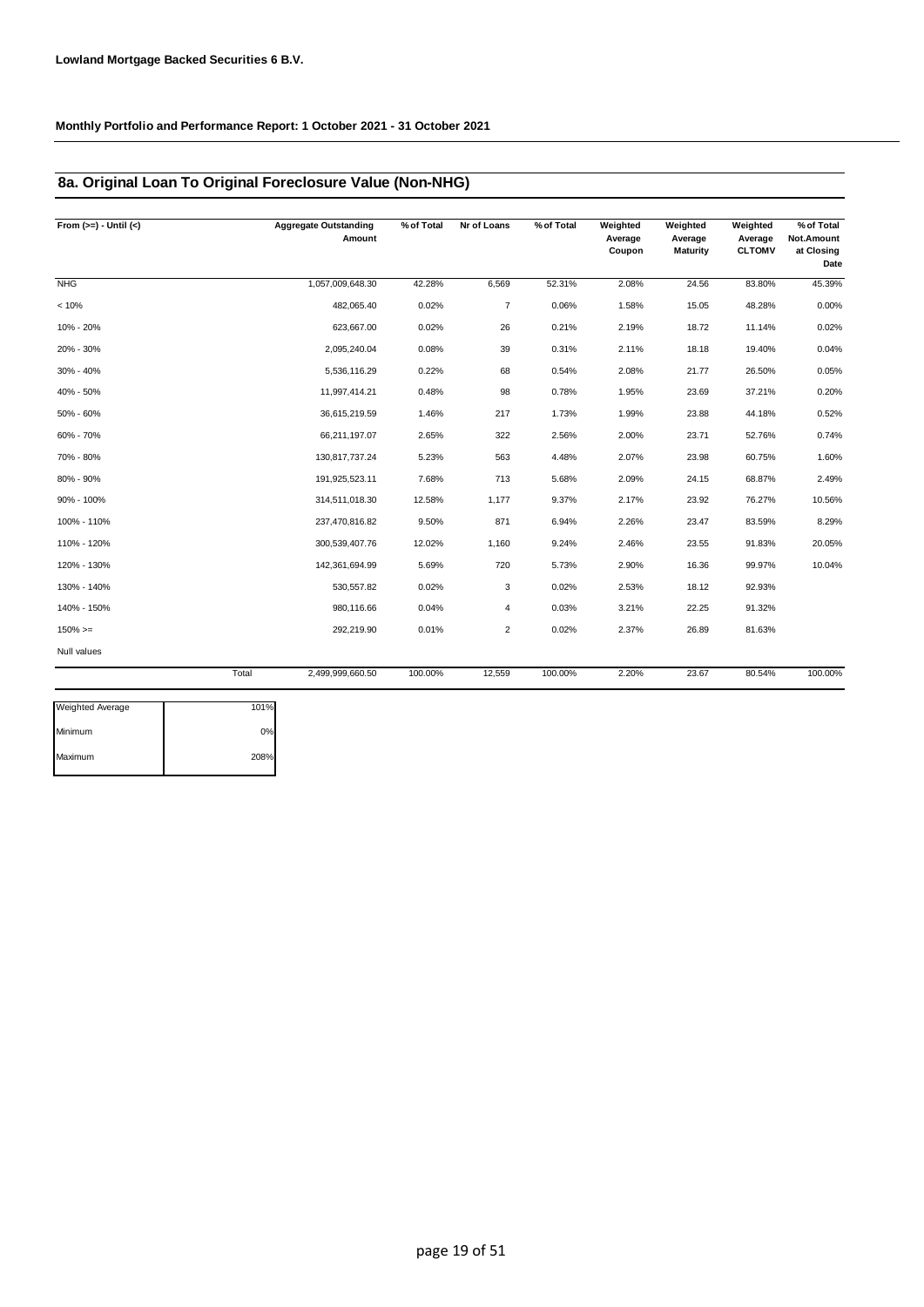### **8b. Original Loan To Original Foreclosure Value (NHG)**

| From $(>=) -$ Until $(<)$ |       | <b>Aggregate Outstanding</b><br>Amount | % of Total | Nr of Loans | % of Total | Weighted<br>Average<br>Coupon | Weighted<br>Average<br>Maturity | Weighted<br>Average<br><b>CLTOMV</b> | % of Total<br>Not.Amount<br>at Closing<br>Date |
|---------------------------|-------|----------------------------------------|------------|-------------|------------|-------------------------------|---------------------------------|--------------------------------------|------------------------------------------------|
| Non-NHG                   |       | 1,442,990,012.20                       | 57.72%     | 5,990       | 47.69%     | 2.28%                         | 23.02                           | 78.15%                               | 54.61%                                         |
| < 10%                     |       |                                        |            |             |            |                               |                                 |                                      |                                                |
| 10% - 20%                 |       | 248,777.43                             | 0.01%      | 9           | 0.07%      | 2.25%                         | 13.77                           | 11.05%                               | 0.01%                                          |
| 20% - 30%                 |       | 333,808.91                             | 0.01%      | 14          | 0.11%      | 2.42%                         | 17.03                           | 16.96%                               | 0.00%                                          |
| 30% - 40%                 |       | 683,772.97                             | 0.03%      | 14          | 0.11%      | 1.97%                         | 19.07                           | 23.63%                               | 0.00%                                          |
| 40% - 50%                 |       | 3,145,494.91                           | 0.13%      | 32          | 0.25%      | 2.15%                         | 21.69                           | 35.01%                               | 0.02%                                          |
| 50% - 60%                 |       | 8,302,663.31                           | 0.33%      | 77          | 0.61%      | 1.98%                         | 23.87                           | 44.38%                               | 0.04%                                          |
| 60% - 70%                 |       | 17,389,803.64                          | 0.70%      | 132         | 1.05%      | 2.01%                         | 23.72                           | 51.27%                               | 0.09%                                          |
| 70% - 80%                 |       | 35,751,542.07                          | 1.43%      | 242         | 1.93%      | 1.97%                         | 24.50                           | 59.66%                               | 0.35%                                          |
| 80% - 90%                 |       | 52,392,598.94                          | 2.10%      | 336         | 2.68%      | 1.99%                         | 24.92                           | 67.74%                               | 0.54%                                          |
| 90% - 100%                |       | 125,566,724.37                         | 5.02%      | 817         | 6.51%      | 2.00%                         | 24.59                           | 75.05%                               | 4.03%                                          |
| 100% - 110%               |       | 178,329,875.73                         | 7.13%      | 1,060       | 8.44%      | 2.00%                         | 24.74                           | 83.57%                               | 6.08%                                          |
| 110% - 120%               |       | 584,669,910.22                         | 23.39%     | 3,535       | 28.15%     | 2.10%                         | 24.91                           | 89.95%                               | 31.66%                                         |
| 120% - 130%               |       | 48,451,457.04                          | 1.94%      | 291         | 2.32%      | 2.50%                         | 20.00                           | 91.65%                               | 2.57%                                          |
| 130% - 140%               |       | 703,537.23                             | 0.03%      | 4           | 0.03%      | 1.79%                         | 24.99                           | 72.88%                               |                                                |
| 140% - 150%               |       | 150,354.58                             | 0.01%      | 1           | 0.01%      | 2.74%                         | 24.25                           | 71.60%                               |                                                |
| $150\%>=$                 |       | 889,326.95                             | 0.04%      | 5           | 0.04%      | 2.11%                         | 26.07                           | 86.94%                               |                                                |
| Unknown                   |       |                                        |            |             |            |                               |                                 |                                      |                                                |
|                           | Total | 2,499,999,660.50                       | 100.00%    | 12,559      | 100.00%    | 2.20%                         | 23.67                           | 80.54%                               | 100.00%                                        |
| <b>Weighted Average</b>   | 101%  |                                        |            |             |            |                               |                                 |                                      |                                                |

| <b>Weighted Average</b> | 101% |
|-------------------------|------|
| Minimum                 | ሰ%   |
| Maximum                 | 208% |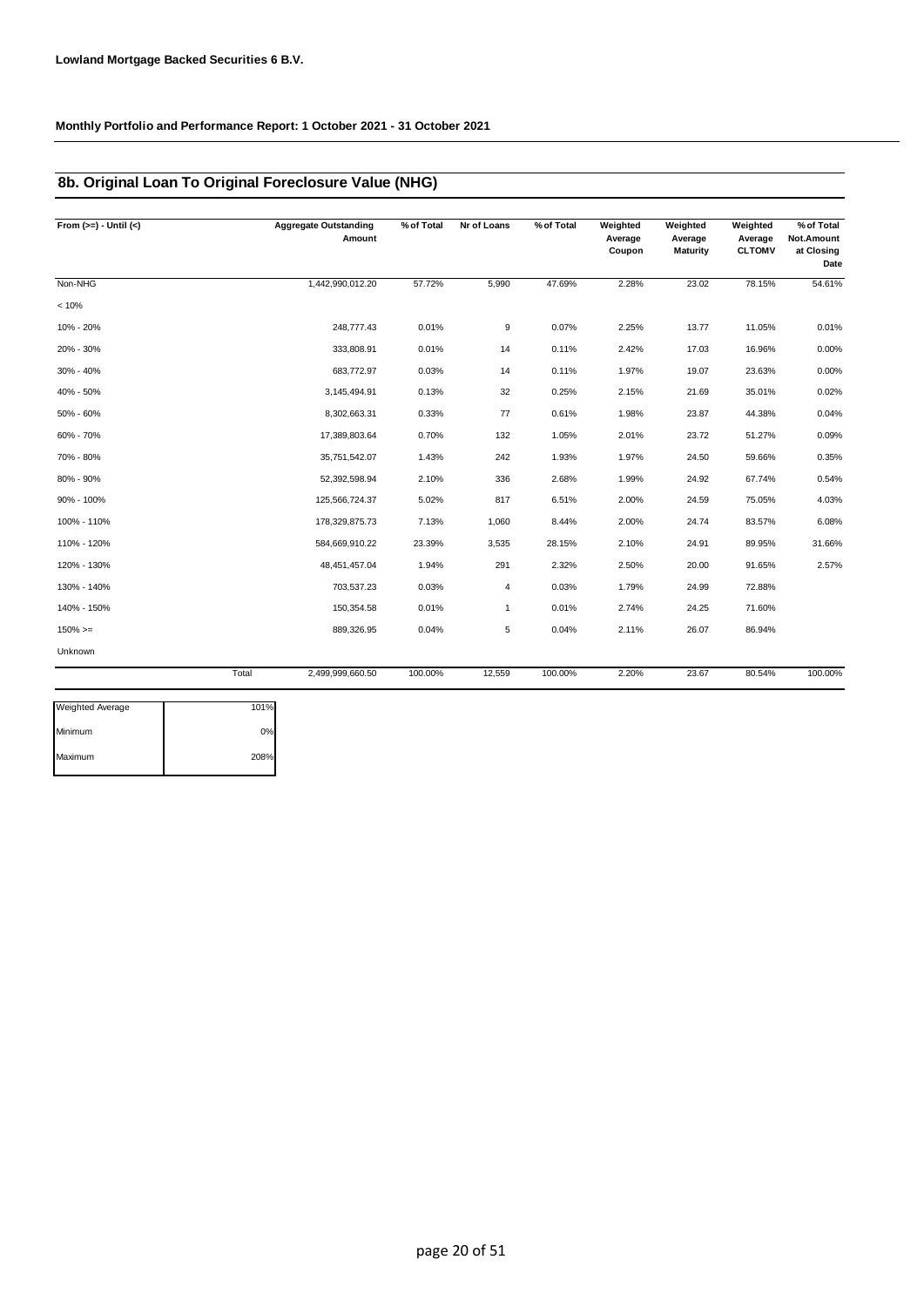## **9a. Current Loan To Original Foreclosure Value (Non-NHG)**

| From $(>=) -$ Until $(<)$ |       | <b>Aggregate Outstanding</b><br>Amount | % of Total | Nr of Loans | % of Total | Weighted<br>Average<br>Coupon | Weighted<br>Average<br><b>Maturity</b> | Weighted<br>Average<br><b>CLTOMV</b> | % of Total<br>Not.Amount<br>at Closing<br>Date |
|---------------------------|-------|----------------------------------------|------------|-------------|------------|-------------------------------|----------------------------------------|--------------------------------------|------------------------------------------------|
| <b>NHG</b>                |       | 1,057,009,648.30                       | 42.28%     | 6,569       | 52.31%     | 2.08%                         | 24.56                                  | 83.80%                               | 45.39%                                         |
| < 10%                     |       | 702,487.08                             | 0.03%      | 58          | 0.46%      | 2.56%                         | 11.33                                  | 6.18%                                | 0.01%                                          |
| 10% - 20%                 |       | 2,921,786.75                           | 0.12%      | 75          | 0.60%      | 2.58%                         | 16.90                                  | 13.90%                               | 0.05%                                          |
| 20% - 30%                 |       | 5,235,596.03                           | 0.21%      | 75          | 0.60%      | 2.43%                         | 17.58                                  | 22.51%                               | 0.05%                                          |
| 30% - 40%                 |       | 11,903,349.50                          | 0.48%      | 108         | 0.86%      | 2.03%                         | 20.70                                  | 31.39%                               | 0.11%                                          |
| 40% - 50%                 |       | 24,457,762.88                          | 0.98%      | 167         | 1.33%      | 2.18%                         | 21.71                                  | 40.34%                               | 0.26%                                          |
| 50% - 60%                 |       | 63,749,170.89                          | 2.55%      | 324         | 2.58%      | 2.05%                         | 22.93                                  | 48.70%                               | 0.63%                                          |
| 60% - 70%                 |       | 120,226,196.15                         | 4.81%      | 537         | 4.28%      | 2.12%                         | 23.22                                  | 57.70%                               | 1.03%                                          |
| 70% - 80%                 |       | 196,816,261.07                         | 7.87%      | 781         | 6.22%      | 2.14%                         | 23.61                                  | 66.21%                               | 2.32%                                          |
| 80% - 90%                 |       | 296,346,767.97                         | 11.85%     | 1,113       | 8.86%      | 2.16%                         | 23.75                                  | 75.04%                               | 5.09%                                          |
| 90% - 100%                |       | 271,668,683.37                         | 10.87%     | 994         | 7.91%      | 2.22%                         | 23.68                                  | 83.35%                               | 11.59%                                         |
| 100% - 110%               |       | 280, 457, 693. 73                      | 11.22%     | 1,040       | 8.28%      | 2.46%                         | 24.22                                  | 92.34%                               | 9.98%                                          |
| 110% - 120%               |       | 104,559,092.57                         | 4.18%      | 414         | 3.30%      | 2.53%                         | 21.62                                  | 99.91%                               | 17.95%                                         |
| 120% - 130%               |       | 63,945,164.21                          | 2.56%      | 304         | 2.42%      | 2.99%                         | 13.67                                  | 108.68%                              | 5.55%                                          |
| 130% - 140%               |       |                                        |            |             |            |                               |                                        |                                      |                                                |
| 140% - 150%               |       |                                        |            |             |            |                               |                                        |                                      |                                                |
| $150\%>=$                 |       |                                        |            |             |            |                               |                                        |                                      |                                                |
| Unknown                   |       |                                        |            |             |            |                               |                                        |                                      | 0.00%                                          |
|                           | Total | 2,499,999,660.50                       | 100.00%    | 12,559      | 100.00%    | 2.20%                         | 23.67                                  | 80.54%                               | 100.00%                                        |

| <b>Weighted Average</b> | 92%  |
|-------------------------|------|
| Minimum                 | 0%   |
| Maximum                 | 129% |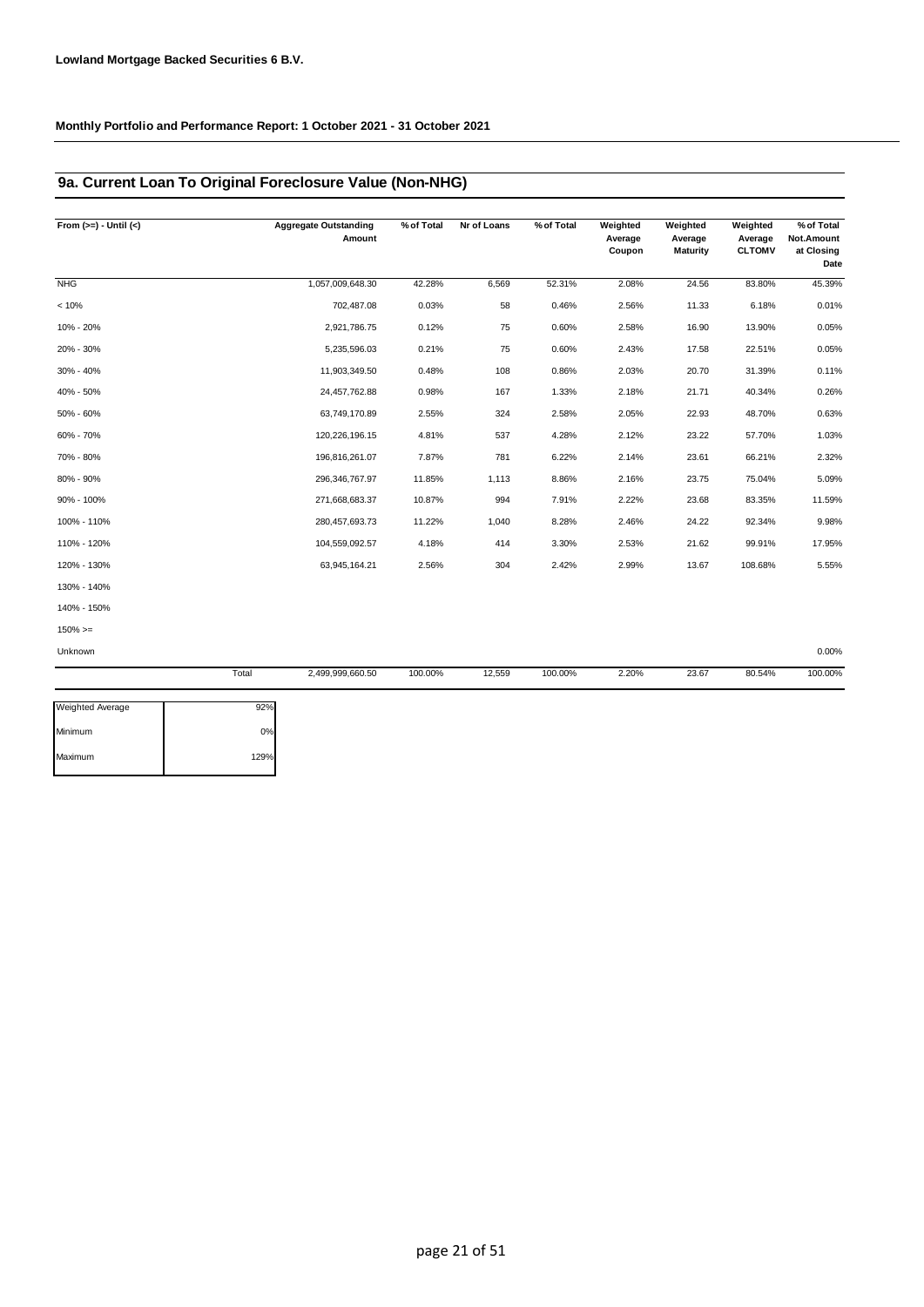### **9b. Current Loan To Original Foreclosure Value (NHG)**

| From $(>=) -$ Until $(<)$ | <b>Aggregate Outstanding</b><br>Amount | % of Total | Nr of Loans | % of Total | Weighted<br>Average<br>Coupon | Weighted<br>Average<br><b>Maturity</b> | Weighted<br>Average<br><b>CLTOMV</b> | % of Total<br>Not.Amount<br>at Closing<br>Date |
|---------------------------|----------------------------------------|------------|-------------|------------|-------------------------------|----------------------------------------|--------------------------------------|------------------------------------------------|
| Non-NHG                   | 1,442,990,012.20                       | 57.72%     | 5,990       | 47.69%     | 2.28%                         | 23.02                                  | 78.15%                               | 54.61%                                         |
| < 10%                     | 225,303.69                             | 0.01%      | 25          | 0.20%      | 2.52%                         | 14.99                                  | 6.60%                                | 0.00%                                          |
| 10% - 20%                 | 955,576.88                             | 0.04%      | 33          | 0.26%      | 2.72%                         | 15.02                                  | 13.42%                               | 0.02%                                          |
| 20% - 30%                 | 1,236,105.25                           | 0.05%      | 24          | 0.19%      | 2.82%                         | 14.05                                  | 22.76%                               | 0.00%                                          |
| 30% - 40%                 | 3,264,394.70                           | 0.13%      | 43          | 0.34%      | 2.49%                         | 19.05                                  | 31.60%                               | 0.01%                                          |
| 40% - 50%                 | 7,660,938.62                           | 0.31%      | 77          | 0.61%      | 2.41%                         | 20.07                                  | 40.29%                               | 0.04%                                          |
| 50% - 60%                 | 21,036,940.01                          | 0.84%      | 176         | 1.40%      | 2.30%                         | 21.93                                  | 48.85%                               | 0.09%                                          |
| 60% - 70%                 | 39,258,033.05                          | 1.57%      | 281         | 2.24%      | 2.13%                         | 22.96                                  | 57.79%                               | 0.23%                                          |
| 70% - 80%                 | 70,016,870.97                          | 2.80%      | 484         | 3.85%      | 2.16%                         | 23.43                                  | 66.45%                               | 0.69%                                          |
| 80% - 90%                 | 132,510,283.81                         | 5.30%      | 868         | 6.91%      | 2.13%                         | 23.85                                  | 75.07%                               | 2.19%                                          |
| 90% - 100%                | 259,587,351.75                         | 10.38%     | 1,620       | 12.90%     | 2.17%                         | 24.22                                  | 84.54%                               | 5.36%                                          |
| 100% - 110%               | 454,244,626.99                         | 18.17%     | 2,637       | 21.00%     | 2.03%                         | 25.41                                  | 91.61%                               | 16.17%                                         |
| 110% - 120%               | 62,294,120.74                          | 2.49%      | 276         | 2.20%      | 1.64%                         | 26.32                                  | 98.86%                               | 20.18%                                         |
| 120% - 130%               | 4,719,101.84                           | 0.19%      | 25          | 0.20%      | 2.59%                         | 15.38                                  | 107.69%                              | 0.42%                                          |
| 130% - 140%               |                                        |            |             |            |                               |                                        |                                      |                                                |
| 140% - 150%               |                                        |            |             |            |                               |                                        |                                      |                                                |
| $150\%>=$                 |                                        |            |             |            |                               |                                        |                                      |                                                |
| <b>Unknown</b>            |                                        |            |             |            |                               |                                        |                                      |                                                |

|                         | Total | 2,499,999,660.50 | 100.00% | 12,559 | 100.00% | 2.20% | 23.67 | 80.54% | 100.00% |
|-------------------------|-------|------------------|---------|--------|---------|-------|-------|--------|---------|
| <b>Weighted Average</b> | 92%   |                  |         |        |         |       |       |        |         |
| Minimum                 | 0%    |                  |         |        |         |       |       |        |         |
| Maximum                 | 129%  |                  |         |        |         |       |       |        |         |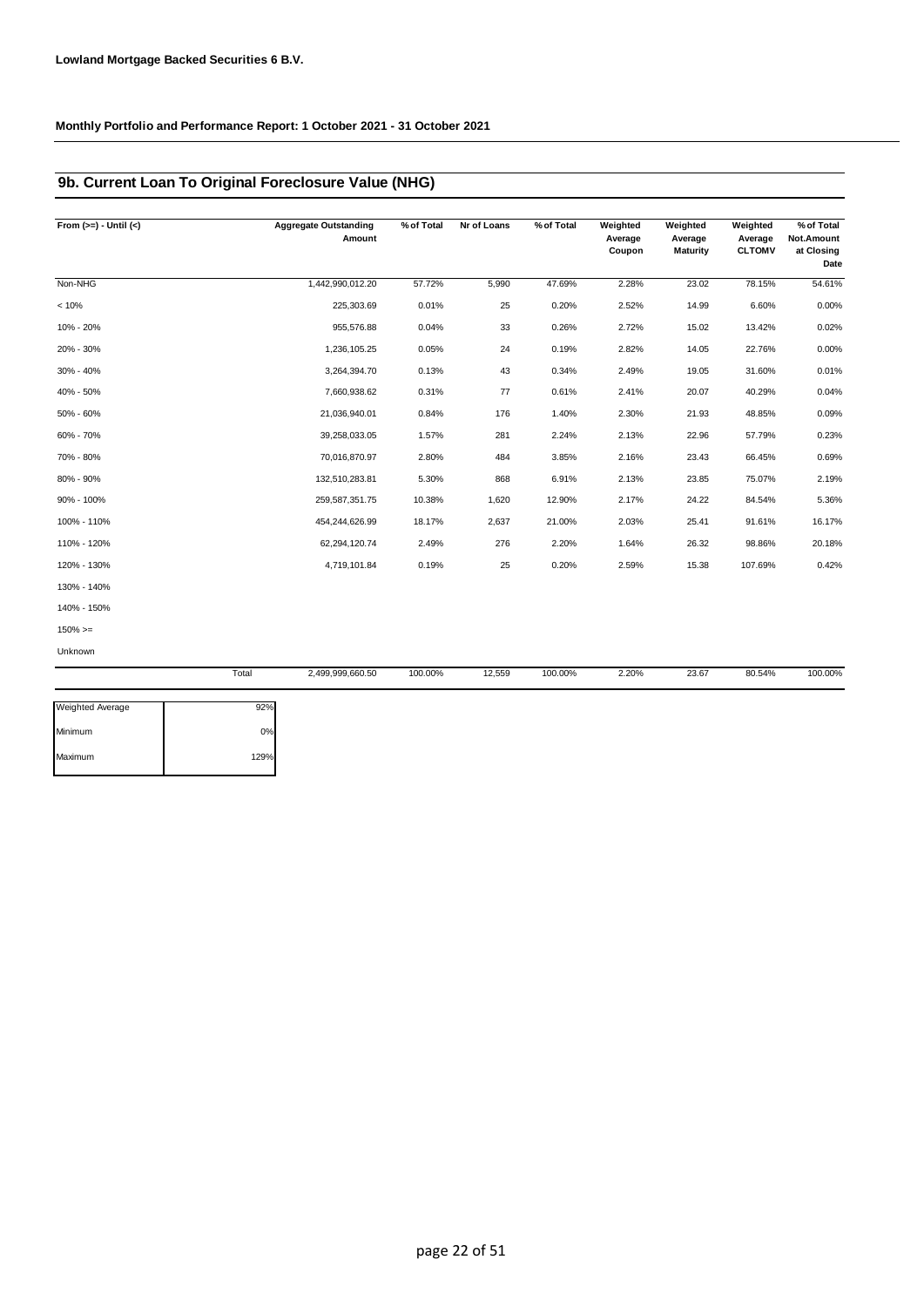### **10a. Current Loan To Indexed Foreclosure Value (Non-NHG)**

| <b>NHG</b><br>< 10% | 1,057,009,648.30<br>1,896,167.03 | 42.28%  | 6,569  | 52.31%  |       |       |        |         |
|---------------------|----------------------------------|---------|--------|---------|-------|-------|--------|---------|
|                     |                                  |         |        |         | 2.08% | 24.56 | 83.80% | 45.39%  |
|                     |                                  | 0.08%   | 99     | 0.79%   | 2.62% | 13.64 | 9.65%  | 0.01%   |
| 10% - 20%           | 5,658,132.54                     | 0.23%   | 103    | 0.82%   | 2.55% | 15.52 | 20.56% | 0.06%   |
| 20% - 30%           | 17,299,515.90                    | 0.69%   | 158    | 1.26%   | 2.21% | 18.72 | 33.88% | 0.06%   |
| 30% - 40%           | 41,545,719.74                    | 1.66%   | 269    | 2.14%   | 2.21% | 20.59 | 46.13% | 0.18%   |
| 40% - 50%           | 111,506,695.95                   | 4.46%   | 574    | 4.57%   | 2.21% | 21.60 | 57.19% | 0.34%   |
| 50% - 60%           | 265,806,400.19                   | 10.63%  | 1,096  | 8.73%   | 2.23% | 22.85 | 68.53% | 0.83%   |
| 60% - 70%           | 412,684,545.49                   | 16.51%  | 1,580  | 12.58%  | 2.31% | 23.32 | 79.96% | 1.63%   |
| 70% - 80%           | 376,453,059.53                   | 15.06%  | 1,354  | 10.78%  | 2.34% | 23.57 | 86.78% | 3.87%   |
| 80% - 90%           | 146,471,790.31                   | 5.86%   | 548    | 4.36%   | 2.31% | 22.74 | 93.20% | 8.77%   |
| 90% - 100%          | 58, 169, 132.60                  | 2.33%   | 193    | 1.54%   | 2.16% | 25.20 | 97.61% | 14.30%  |
| 100% - 110%         | 5,498,852.92                     | 0.22%   | 16     | 0.13%   | 1.73% | 28.02 | 98.66% | 15.20%  |
| 110% - 120%         |                                  |         |        |         |       |       |        | 7.16%   |
| 120% - 130%         |                                  |         |        |         |       |       |        | 1.95%   |
| 130% - 140%         |                                  |         |        |         |       |       |        | 0.28%   |
| 140% - 150%         |                                  |         |        |         |       |       |        |         |
| $150\%>=$           |                                  |         |        |         |       |       |        |         |
| Unknown             |                                  |         |        |         |       |       |        | 0.00%   |
|                     | Total<br>2,499,999,660.50        | 100.00% | 12,559 | 100.00% | 2.20% | 23.67 | 80.54% | 100.00% |

| <b>Weighted Average</b> | 67%  |
|-------------------------|------|
| Minimum                 | 0%   |
| Maximum                 | 112% |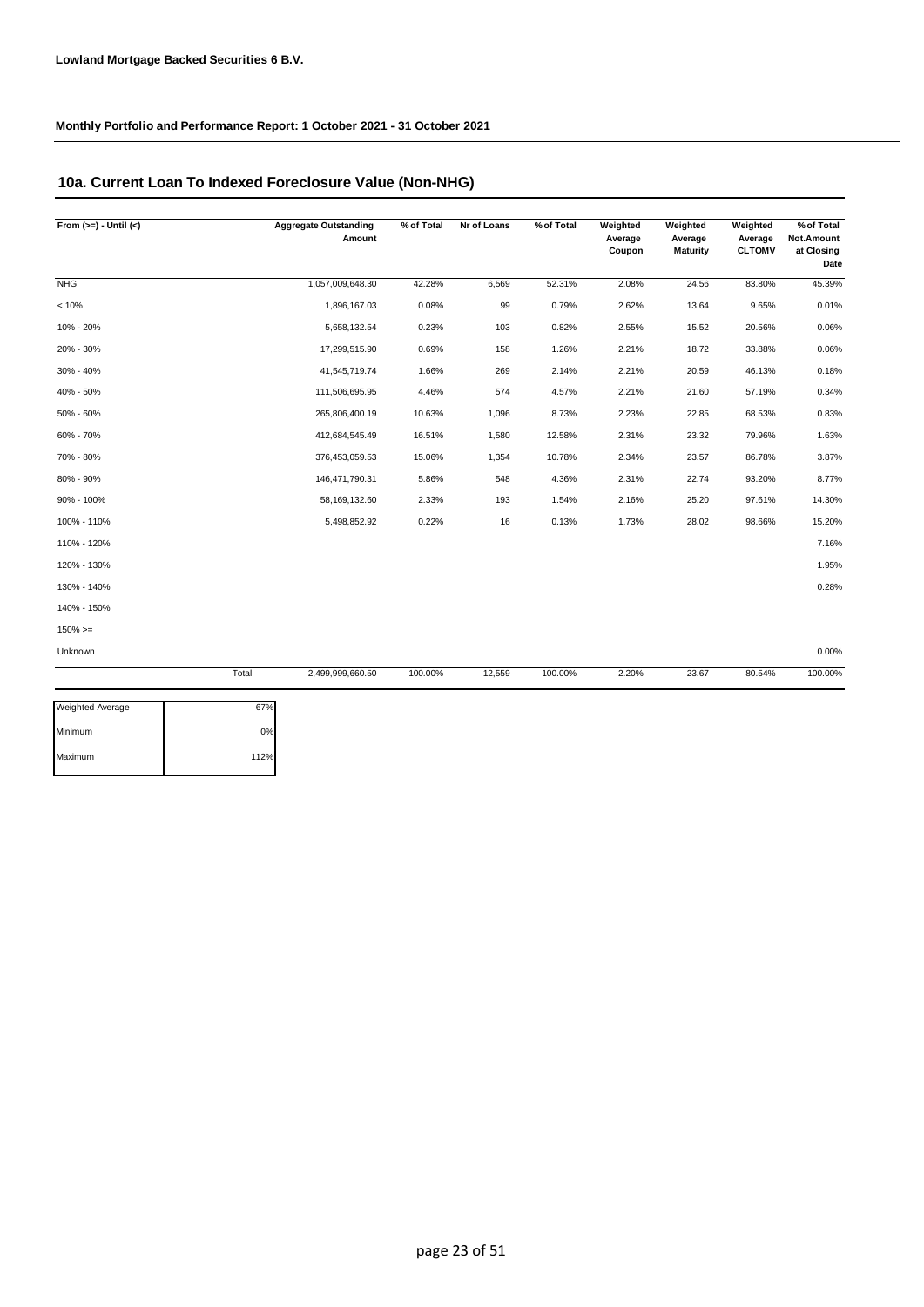## **10b. Current Loan To Indexed Foreclosure Value (NHG)**

| From $(>=) -$ Until $(<)$ |       | <b>Aggregate Outstanding</b><br>Amount | % of Total | Nr of Loans  | % of Total | Weighted<br>Average<br>Coupon | Weighted<br>Average<br>Maturity | Weighted<br>Average<br><b>CLTOMV</b> | % of Total<br>Not.Amount<br>at Closing<br>Date |
|---------------------------|-------|----------------------------------------|------------|--------------|------------|-------------------------------|---------------------------------|--------------------------------------|------------------------------------------------|
| Non-NHG                   |       | 1,442,990,012.20                       | 57.72%     | 5,990        | 47.69%     | 2.28%                         | 23.02                           | 78.15%                               | 54.61%                                         |
| < 10%                     |       | 698,051.83                             | 0.03%      | 44           | 0.35%      | 2.47%                         | 14.02                           | 10.78%                               | 0.00%                                          |
| 10% - 20%                 |       | 1,947,277.49                           | 0.08%      | 44           | 0.35%      | 3.03%                         | 15.26                           | 21.99%                               | 0.02%                                          |
| 20% - 30%                 |       | 3,635,177.75                           | 0.15%      | 50           | 0.40%      | 2.57%                         | 16.87                           | 35.80%                               | 0.00%                                          |
| 30% - 40%                 |       | 17,437,227.76                          | 0.70%      | 170          | 1.35%      | 2.48%                         | 19.64                           | 46.96%                               | 0.03%                                          |
| 40% - 50%                 |       | 53,905,592.95                          | 2.16%      | 416          | 3.31%      | 2.49%                         | 21.69                           | 62.25%                               | 0.06%                                          |
| 50% - 60%                 |       | 197,047,737.67                         | 7.88%      | 1,357        | 10.81%     | 2.42%                         | 23.21                           | 76.92%                               | 0.18%                                          |
| 60% - 70%                 |       | 379,849,859.79                         | 15.19%     | 2,420        | 19.27%     | 2.12%                         | 24.37                           | 85.35%                               | 0.59%                                          |
| 70% - 80%                 |       | 244,310,368.17                         | 9.77%      | 1,375        | 10.95%     | 1.95%                         | 25.27                           | 89.25%                               | 2.52%                                          |
| 80% - 90%                 |       | 89, 158, 142. 12                       | 3.57%      | 406          | 3.23%      | 1.67%                         | 26.62                           | 91.62%                               | 6.60%                                          |
| 90% - 100%                |       | 58,284,337.57                          | 2.33%      | 246          | 1.96%      | 1.41%                         | 28.34                           | 96.16%                               | 14.60%                                         |
| 100% - 110%               |       | 10,473,789.20                          | 0.42%      | 40           | 0.32%      | 1.18%                         | 29.34                           | 99.57%                               | 15.14%                                         |
| 110% - 120%               |       | 262,086.00                             | 0.01%      | $\mathbf{1}$ | 0.01%      | 1.30%                         | 29.92                           | 98.90%                               | 5.39%                                          |
| 120% - 130%               |       |                                        |            |              |            |                               |                                 |                                      | 0.22%                                          |
| 130% - 140%               |       |                                        |            |              |            |                               |                                 |                                      | 0.03%                                          |
| 140% - 150%               |       |                                        |            |              |            |                               |                                 |                                      |                                                |
| $150\%>=$                 |       |                                        |            |              |            |                               |                                 |                                      |                                                |
| Unknown                   |       |                                        |            |              |            |                               |                                 |                                      |                                                |
|                           | Total | 2,499,999,660.50                       | 100.00%    | 12,559       | 100.00%    | 2.20%                         | 23.67                           | 80.54%                               | 100.00%                                        |

| 67%  |
|------|
| 0%   |
| 112% |
|      |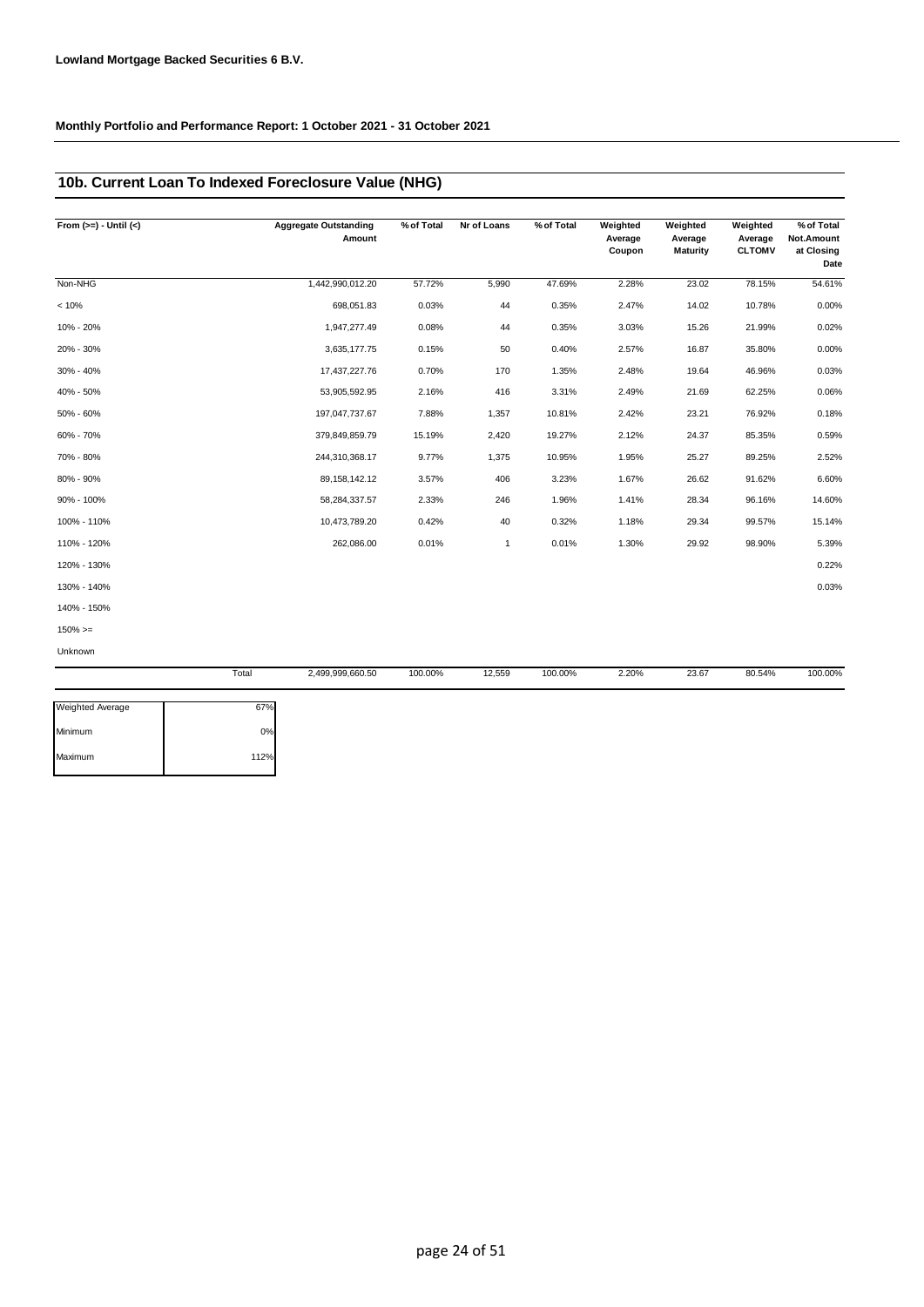## **11a. Original Loan To Original Market Value (Non-NHG)**

| From $(>=) -$ Until $(<)$ |       | <b>Aggregate Outstanding</b><br>Amount | % of Total | Nr of Loans    | % of Total | Weighted<br>Average<br>Coupon | Weighted<br>Average<br><b>Maturity</b> | Weighted<br>Average<br><b>CLTOMV</b> | % of Total<br>Not.Amount<br>at Closing<br>Date |
|---------------------------|-------|----------------------------------------|------------|----------------|------------|-------------------------------|----------------------------------------|--------------------------------------|------------------------------------------------|
| <b>NHG</b>                |       | 1,057,009,648.30                       | 42.28%     | 6,569          | 52.31%     | 2.08%                         | 24.56                                  | 83.80%                               | 45.39%                                         |
| < 10%                     |       | 553,561.81                             | 0.02%      | 11             | 0.09%      | 1.66%                         | 15.71                                  | 43.10%                               | 0.00%                                          |
| 10% - 20%                 |       | 1,190,752.73                           | 0.05%      | 36             | 0.29%      | 2.18%                         | 18.00                                  | 14.27%                               | 0.03%                                          |
| 20% - 30%                 |       | 3,851,340.65                           | 0.15%      | 60             | 0.48%      | 2.07%                         | 20.27                                  | 22.54%                               | 0.07%                                          |
| 30% - 40%                 |       | 8,587,590.35                           | 0.34%      | 80             | 0.64%      | 2.02%                         | 22.40                                  | 32.37%                               | 0.15%                                          |
| 40% - 50%                 |       | 30,903,229.95                          | 1.24%      | 201            | 1.60%      | 1.98%                         | 24.13                                  | 42.47%                               | 0.36%                                          |
| 50% - 60%                 |       | 65,907,618.89                          | 2.64%      | 331            | 2.64%      | 1.96%                         | 23.74                                  | 51.00%                               | 0.80%                                          |
| 60% - 70%                 |       | 136,964,467.29                         | 5.48%      | 593            | 4.72%      | 2.08%                         | 23.95                                  | 60.10%                               | 1.67%                                          |
| 70% - 80%                 |       | 228,494,599.04                         | 9.14%      | 864            | 6.88%      | 2.08%                         | 24.09                                  | 69.22%                               | 3.28%                                          |
| 80% - 90%                 |       | 356,021,760.49                         | 14.24%     | 1,308          | 10.41%     | 2.19%                         | 23.77                                  | 77.54%                               | 12.26%                                         |
| 90% - 100%                |       | 258,909,681.83                         | 10.36%     | 976            | 7.77%      | 2.32%                         | 23.58                                  | 86.66%                               | 10.51%                                         |
| 100% - 110%               |       | 334,271,737.97                         | 13.37%     | 1,443          | 11.49%     | 2.65%                         | 20.90                                  | 95.21%                               | 24.60%                                         |
| 110% - 120%               |       | 15,830,472.30                          | 0.63%      | 80             | 0.64%      | 2.97%                         | 14.95                                  | 103.22%                              | 0.88%                                          |
| 120% - 130%               |       | 995,962.21                             | 0.04%      | 4              | 0.03%      | 2.68%                         | 23.71                                  | 96.19%                               |                                                |
| 130% - 140%               |       | 410,466.67                             | 0.02%      | $\overline{2}$ | 0.02%      | 3.58%                         | 21.07                                  | 82.90%                               |                                                |
| 140% - 150%               |       |                                        |            |                |            |                               |                                        |                                      |                                                |
| $150\%>=$                 |       | 96,770.02                              | 0.00%      | $\mathbf{1}$   | 0.01%      | 2.84%                         | 27.00                                  | 99.76%                               |                                                |
| Unknown                   |       |                                        |            |                |            |                               |                                        |                                      |                                                |
|                           | Total | 2,499,999,660.50                       | 100.00%    | 12,559         | 100.00%    | 2.20%                         | 23.67                                  | 80.54%                               | 100.00%                                        |

| <b>Weighted Average</b> | 89%  |
|-------------------------|------|
| Minimum                 | 0%   |
| Maximum                 | 183% |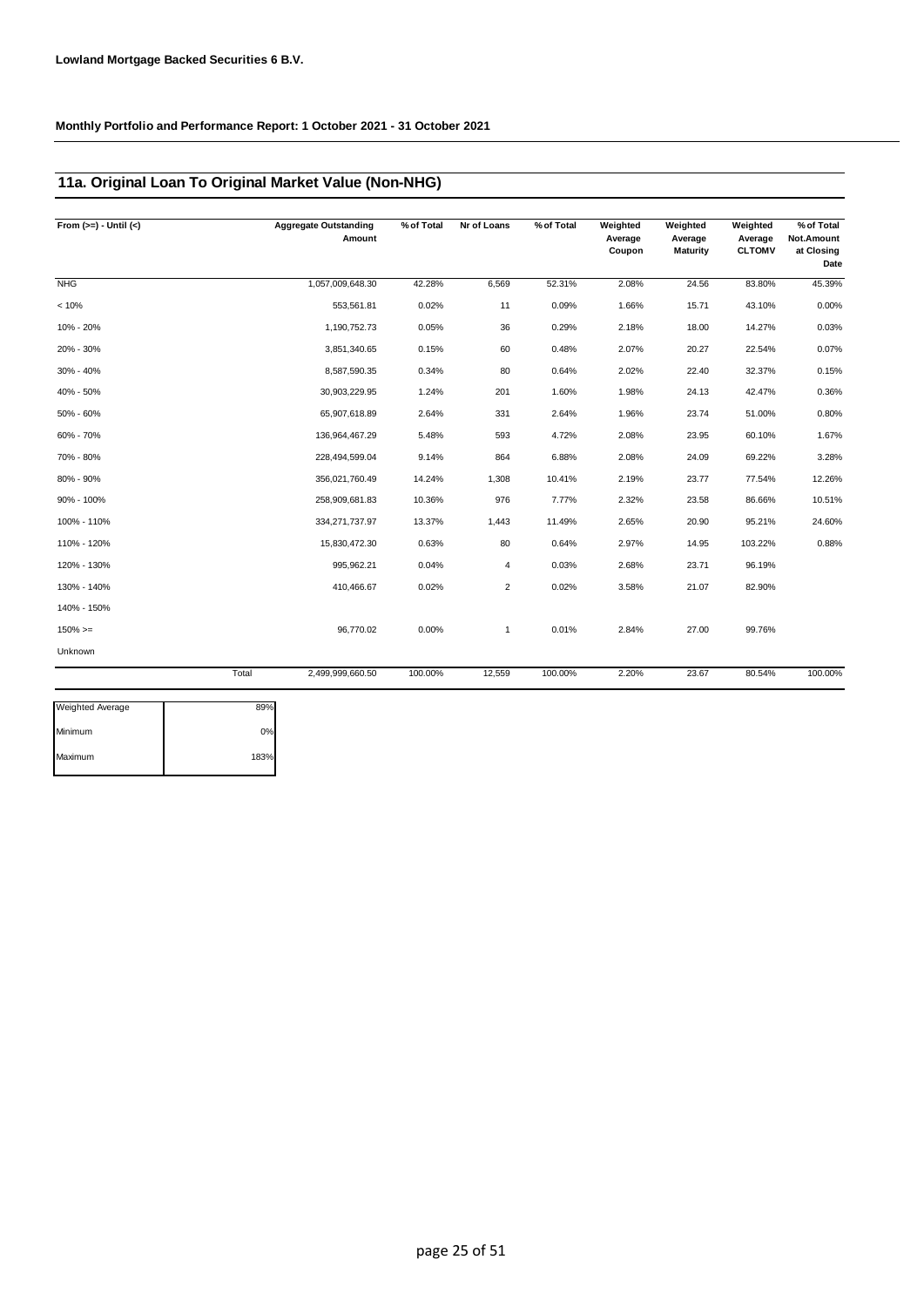### **11b. Original Loan To Original Market Value (NHG)**

| From $(>=) -$ Until $(<)$ |       | <b>Aggregate Outstanding</b><br>Amount | % of Total | Nr of Loans | % of Total | Weighted<br>Average<br>Coupon | Weighted<br>Average<br><b>Maturity</b> | Weighted<br>Average<br><b>CLTOMV</b> | % of Total<br>Not.Amount<br>at Closing<br>Date |
|---------------------------|-------|----------------------------------------|------------|-------------|------------|-------------------------------|----------------------------------------|--------------------------------------|------------------------------------------------|
| Non-NHG                   |       | 1,442,990,012.20                       | 57.72%     | 5,990       | 47.69%     | 2.28%                         | 23.02                                  | 78.15%                               | 54.61%                                         |
| < 10%                     |       |                                        |            |             |            |                               |                                        |                                      |                                                |
| 10% - 20%                 |       | 248,777.43                             | 0.01%      | 9           | 0.07%      | 2.25%                         | 13.77                                  | 11.05%                               | 0.01%                                          |
| 20% - 30%                 |       | 523,091.35                             | 0.02%      | 19          | 0.15%      | 2.25%                         | 17.18                                  | 19.07%                               | 0.00%                                          |
| 30% - 40%                 |       | 1,204,957.84                           | 0.05%      | 20          | 0.16%      | 2.03%                         | 19.67                                  | 28.90%                               | 0.01%                                          |
| 40% - 50%                 |       | 6,580,540.68                           | 0.26%      | 64          | 0.51%      | 2.04%                         | 23.41                                  | 39.36%                               | 0.03%                                          |
| 50% - 60%                 |       | 17,294,000.07                          | 0.69%      | 135         | 1.07%      | 2.05%                         | 23.51                                  | 49.34%                               | 0.07%                                          |
| 60% - 70%                 |       | 37,466,816.01                          | 1.50%      | 256         | 2.04%      | 1.96%                         | 24.53                                  | 58.89%                               | 0.36%                                          |
| 70% - 80%                 |       | 65,110,365.12                          | 2.60%      | 425         | 3.38%      | 1.97%                         | 24.86                                  | 68.08%                               | 0.89%                                          |
| 80% - 90%                 |       | 151,450,908.85                         | 6.06%      | 968         | 7.71%      | 2.00%                         | 24.62                                  | 76.55%                               | 4.83%                                          |
| 90% - 100%                |       | 287,594,598.93                         | 11.50%     | 1,673       | 13.32%     | 1.97%                         | 25.05                                  | 87.02%                               | 11.09%                                         |
| 100% - 110%               |       | 486,530,146.43                         | 19.46%     | 2,980       | 23.73%     | 2.19%                         | 24.29                                  | 90.27%                               | 28.08%                                         |
| 110% - 120%               |       | 1,690,890.66                           | 0.07%      | 12          | 0.10%      | 2.28%                         | 22.43                                  | 79.34%                               | 0.02%                                          |
| 120% - 130%               |       | 425,227.98                             | 0.02%      | 3           | 0.02%      | 1.97%                         | 25.84                                  | 63.53%                               |                                                |
| 130% - 140%               |       | 735,975.86                             | 0.03%      | 4           | 0.03%      | 2.04%                         | 25.80                                  | 86.80%                               |                                                |
| 140% - 150%               |       | 153,351.09                             | 0.01%      | 1           | 0.01%      | 2.46%                         | 27.40                                  | 87.63%                               |                                                |
| $150\%>=$                 |       |                                        |            |             |            |                               |                                        |                                      |                                                |
| Unknown                   |       |                                        |            |             |            |                               |                                        |                                      |                                                |
|                           | Total | 2,499,999,660.50                       | 100.00%    | 12,559      | 100.00%    | 2.20%                         | 23.67                                  | 80.54%                               | 100.00%                                        |

| 89%  |
|------|
| 0%   |
| 183% |
|      |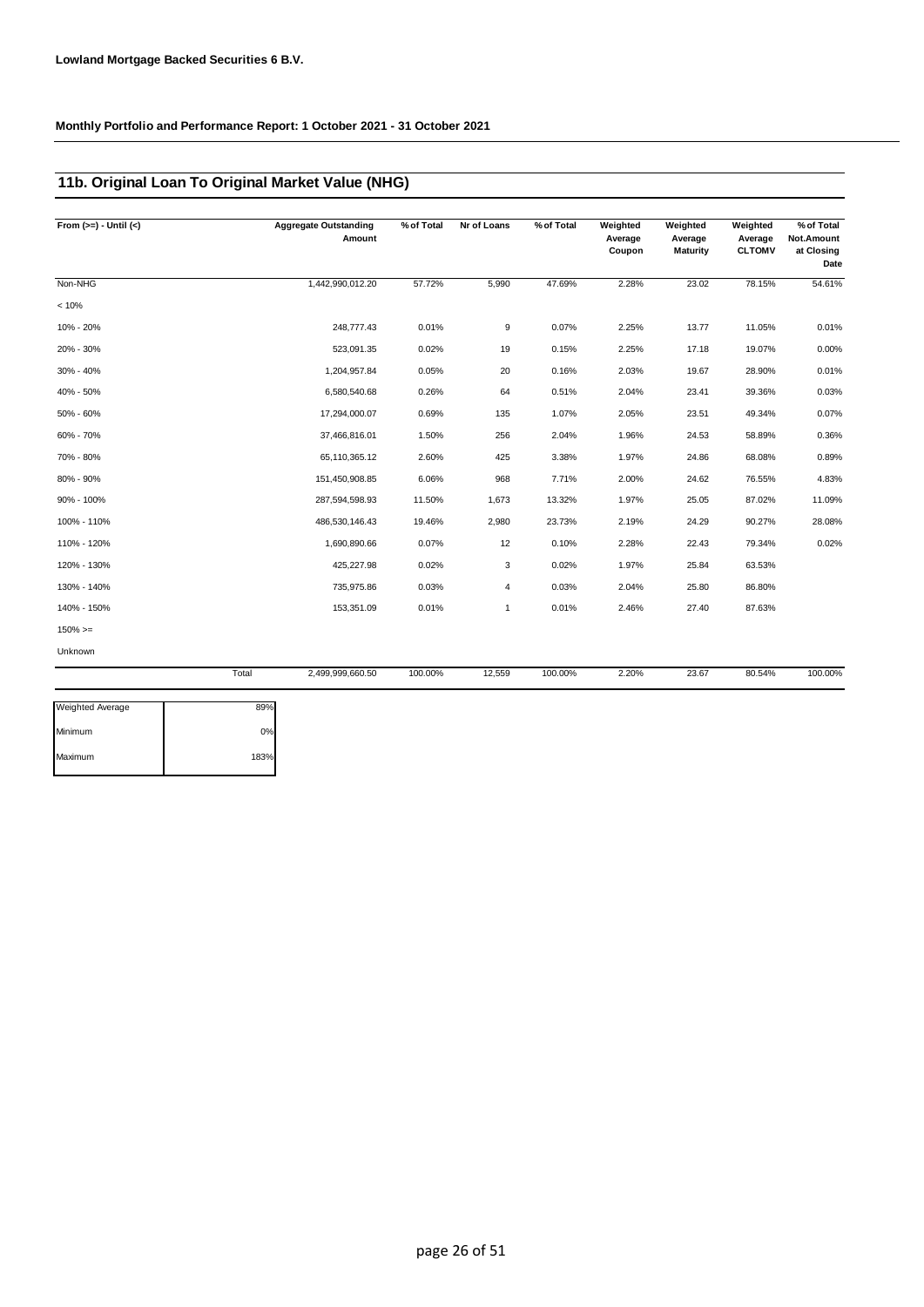### **12a. Current Loan To Original Market Value (Non-NHG)**

| From $(>=) -$ Until $(<)$ |       | <b>Aggregate Outstanding</b><br>Amount | % of Total | Nr of Loans | % of Total | Weighted<br>Average<br>Coupon | Weighted<br>Average<br><b>Maturity</b> | Weighted<br>Average<br><b>CLTOMV</b> | % of Total<br>Not.Amount<br>at Closing<br>Date |
|---------------------------|-------|----------------------------------------|------------|-------------|------------|-------------------------------|----------------------------------------|--------------------------------------|------------------------------------------------|
| NHG                       |       | 1,057,009,648.30                       | 42.28%     | 6,569       | 52.31%     | 2.08%                         | 24.56                                  | 83.80%                               | 45.39%                                         |
| < 10%                     |       | 901,986.89                             | 0.04%      | 65          | 0.52%      | 2.72%                         | 12.70                                  | 6.93%                                | 0.01%                                          |
| 10% - 20%                 |       | 4,108,102.51                           | 0.16%      | 93          | 0.74%      | 2.54%                         | 16.71                                  | 15.72%                               | 0.06%                                          |
| 20% - 30%                 |       | 7,310,809.54                           | 0.29%      | 90          | 0.72%      | 2.31%                         | 18.26                                  | 25.98%                               | 0.09%                                          |
| 30% - 40%                 |       | 18,388,637.44                          | 0.74%      | 146         | 1.16%      | 2.04%                         | 21.23                                  | 35.51%                               | 0.21%                                          |
| 40% - 50%                 |       | 56,266,998.22                          | 2.25%      | 303         | 2.41%      | 2.09%                         | 22.87                                  | 45.94%                               | 0.54%                                          |
| 50% - 60%                 |       | 116,672,225.99                         | 4.67%      | 535         | 4.26%      | 2.10%                         | 23.12                                  | 55.82%                               | 1.03%                                          |
| 60% - 70%                 |       | 211,852,642.74                         | 8.47%      | 852         | 6.78%      | 2.14%                         | 23.52                                  | 65.36%                               | 2.42%                                          |
| 70% - 80%                 |       | 335,263,685.74                         | 13.41%     | 1,266       | 10.08%     | 2.16%                         | 23.77                                  | 75.27%                               | 5.87%                                          |
| 80% - 90%                 |       | 305,985,242.47                         | 12.24%     | 1,118       | 8.90%      | 2.27%                         | 23.65                                  | 84.86%                               | 12.74%                                         |
| 90% - 100%                |       | 282, 185, 862. 21                      | 11.29%     | 1,039       | 8.27%      | 2.45%                         | 24.25                                  | 94.44%                               | 20.47%                                         |
| 100% - 110%               |       | 94,704,429.60                          | 3.79%      | 438         | 3.49%      | 2.92%                         | 15.55                                  | 105.94%                              | 10.65%                                         |
| 110% - 120%               |       | 9,349,388.85                           | 0.37%      | 45          | 0.36%      | 2.93%                         | 14.00                                  | 110.08%                              | 0.53%                                          |
| 120% - 130%               |       |                                        |            |             |            |                               |                                        |                                      |                                                |
| 130% - 140%               |       |                                        |            |             |            |                               |                                        |                                      |                                                |
| 140% - 150%               |       |                                        |            |             |            |                               |                                        |                                      |                                                |
| $150\%>=$                 |       |                                        |            |             |            |                               |                                        |                                      |                                                |
| Unknown                   |       |                                        |            |             |            |                               |                                        |                                      |                                                |
|                           | Total | 2,499,999,660.50                       | 100.00%    | 12,559      | 100.00%    | 2.20%                         | 23.67                                  | 80.54%                               | 100.00%                                        |

| Weighted Average | 81%  |
|------------------|------|
| Minimum          | 0%   |
| Maximum          | 113% |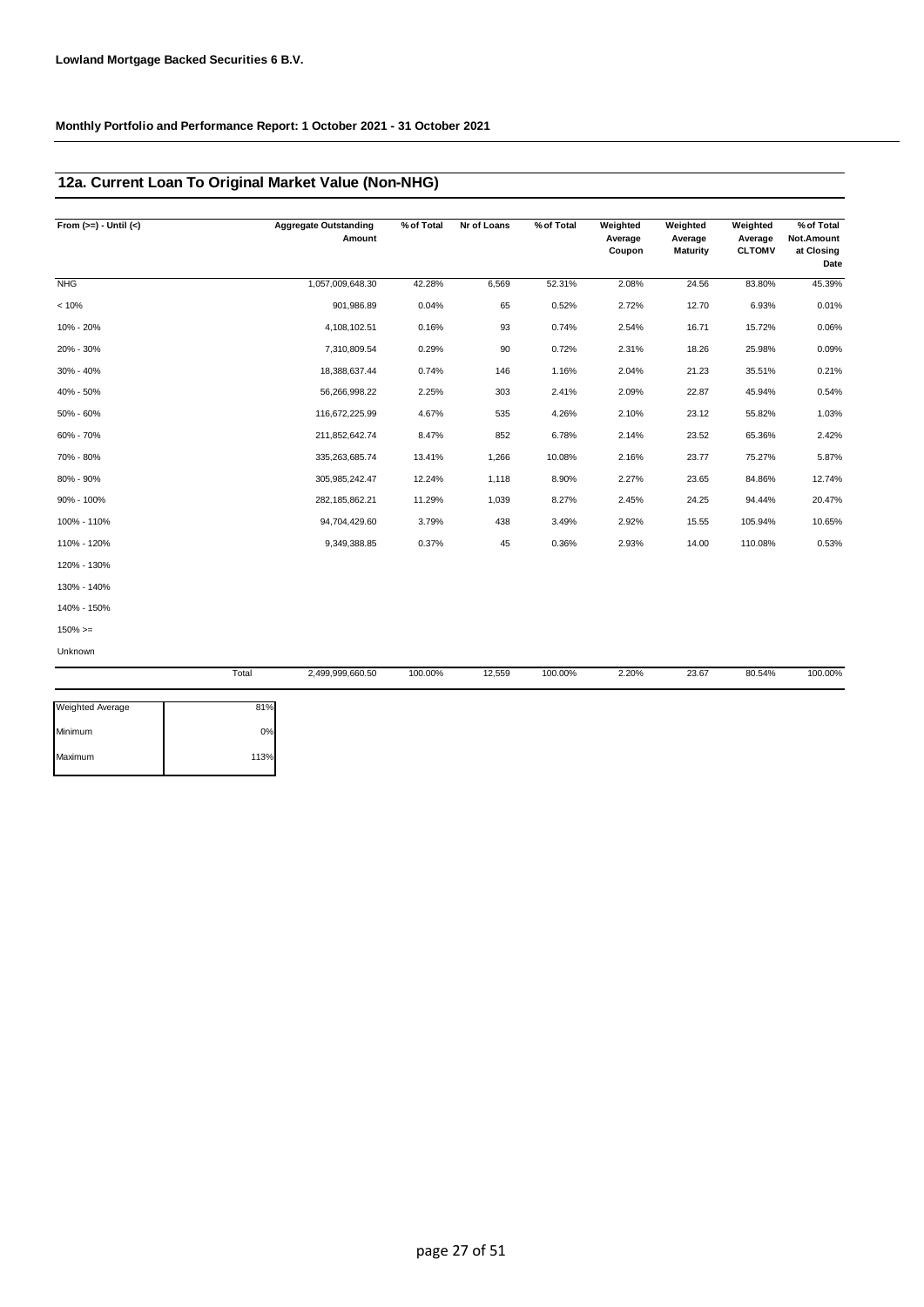## **12b. Current Loan To Original Market Value (NHG)**

| From $(>=) -$ Until $(<)$ | <b>Aggregate Outstanding</b><br>Amount | % of Total | Nr of Loans | % of Total | Weighted<br>Average<br>Coupon | Weighted<br>Average<br>Maturity | Weighted<br>Average<br><b>CLTOMV</b> | % of Total<br>Not.Amount<br>at Closing<br>Date |
|---------------------------|----------------------------------------|------------|-------------|------------|-------------------------------|---------------------------------|--------------------------------------|------------------------------------------------|
| Non-NHG                   | 1,442,990,012.20                       | 57.72%     | 5,990       | 47.69%     | 2.28%                         | 23.02                           | 78.15%                               | 54.61%                                         |
| < 10%                     | 275,408.64                             | 0.01%      | 27          | 0.21%      | 2.50%                         | 15.18                           | 7.12%                                | 0.00%                                          |
| 10% - 20%                 | 1,147,207.61                           | 0.05%      | 36          | 0.29%      | 2.71%                         | 14.67                           | 14.82%                               | 0.02%                                          |
| 20% - 30%                 | 1,962,917.28                           | 0.08%      | 34          | 0.27%      | 2.57%                         | 16.37                           | 25.68%                               | 0.00%                                          |
| 30% - 40%                 | 5,348,960.38                           | 0.21%      | 59          | 0.47%      | 2.46%                         | 19.88                           | 35.94%                               | 0.02%                                          |
| 40% - 50%                 | 18,044,726.68                          | 0.72%      | 162         | 1.29%      | 2.32%                         | 21.26                           | 46.07%                               | 0.06%                                          |
| 50% - 60%                 | 37,212,452.95                          | 1.49%      | 276         | 2.20%      | 2.16%                         | 22.69                           | 55.65%                               | 0.20%                                          |
| 60% - 70%                 | 76,785,578.26                          | 3.07%      | 529         | 4.21%      | 2.17%                         | 23.41                           | 65.61%                               | 0.74%                                          |
| 70% - 80%                 | 151,009,900.74                         | 6.04%      | 985         | 7.84%      | 2.11%                         | 23.92                           | 75.45%                               | 2.64%                                          |
| 80% - 90%                 | 399,003,811.83                         | 15.96%     | 2,536       | 20.19%     | 2.17%                         | 24.41                           | 86.45%                               | 6.59%                                          |
| 90% - 100%                | 350, 332, 755.51                       | 14.01%     | 1,847       | 14.71%     | 1.91%                         | 25.97                           | 93.74%                               | 32.31%                                         |
| 100% - 110%               | 15,885,928.42                          | 0.64%      | 78          | 0.62%      | 2.13%                         | 20.33                           | 103.75%                              | 2.80%                                          |
| 110% - 120%               |                                        |            |             |            |                               |                                 |                                      |                                                |
| 120% - 130%               |                                        |            |             |            |                               |                                 |                                      |                                                |
| 130% - 140%               |                                        |            |             |            |                               |                                 |                                      |                                                |
| 140% - 150%               |                                        |            |             |            |                               |                                 |                                      |                                                |
| $150\%>=$                 |                                        |            |             |            |                               |                                 |                                      |                                                |
| Unknown                   |                                        |            |             |            |                               |                                 |                                      |                                                |

|                         | Total | 2,499,999,660.50 | 100.00% | 12,559 | 100.00% | 2.20% | 23.67 | 80.54% | 100.00% |
|-------------------------|-------|------------------|---------|--------|---------|-------|-------|--------|---------|
|                         |       |                  |         |        |         |       |       |        |         |
| <b>Weighted Average</b> | 81%   |                  |         |        |         |       |       |        |         |
| Minimum                 | 0%    |                  |         |        |         |       |       |        |         |
| Maximum                 | 113%  |                  |         |        |         |       |       |        |         |
|                         |       |                  |         |        |         |       |       |        |         |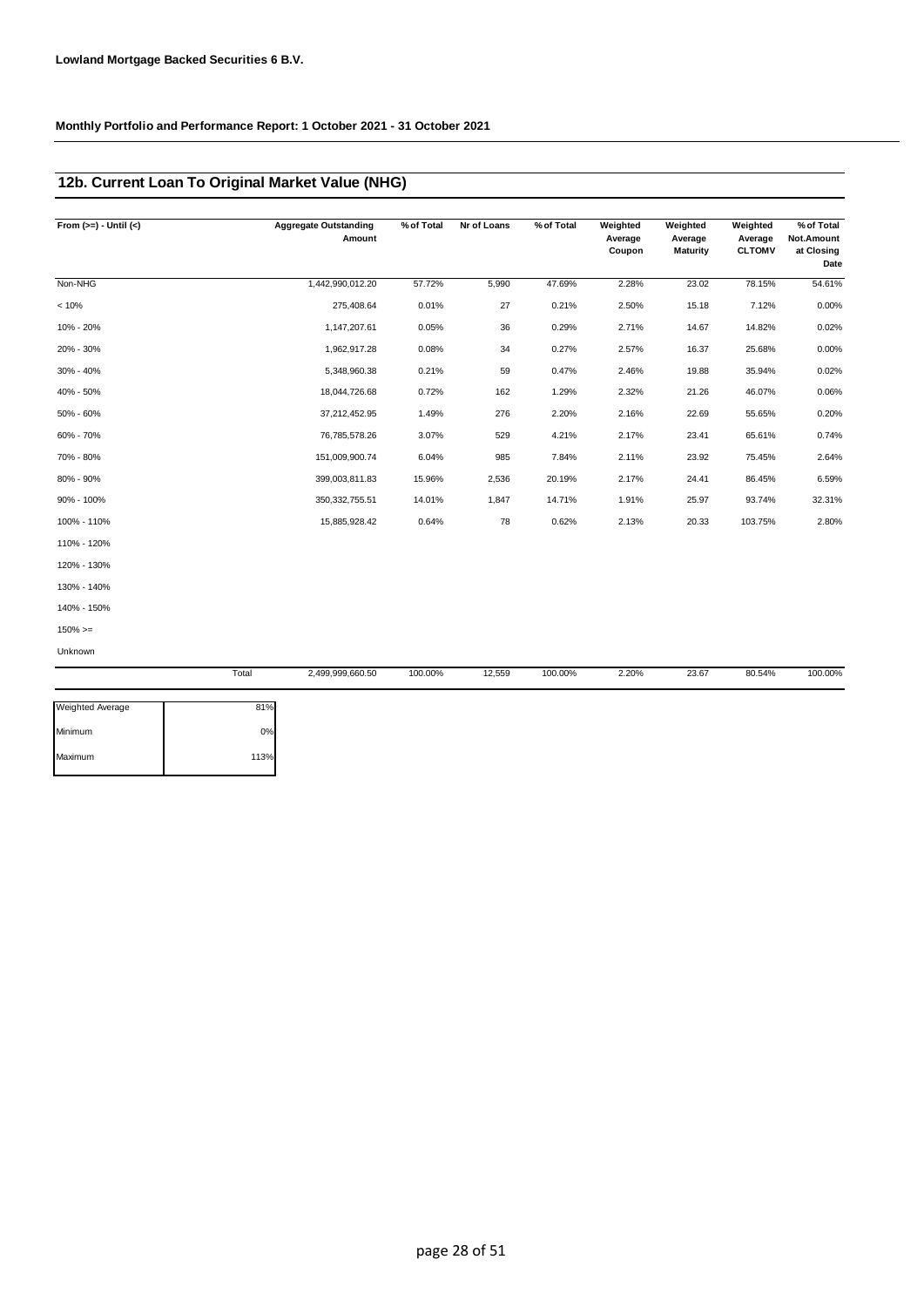## **13a. Current Loan To Indexed Market Value (Non-NHG)**

| From $(>=) -$ Until $(<)$ |       | <b>Aggregate Outstanding</b><br>Amount | % of Total | Nr of Loans | % of Total | Weighted<br>Average<br>Coupon | Weighted<br>Average<br>Maturity | Weighted<br>Average<br><b>CLTOMV</b> | % of Total<br>Not.Amount<br>at Closing<br>Date |
|---------------------------|-------|----------------------------------------|------------|-------------|------------|-------------------------------|---------------------------------|--------------------------------------|------------------------------------------------|
| <b>NHG</b>                |       | 1,057,009,648.30                       | 42.28%     | 6,569       | 52.31%     | 2.08%                         | 24.56                           | 83.80%                               | 45.39%                                         |
| < 10%                     |       | 2,539,734.78                           | 0.10%      | 116         | 0.92%      | 2.63%                         | 14.06                           | 11.15%                               | 0.02%                                          |
| 10% - 20%                 |       | 8,413,906.33                           | 0.34%      | 124         | 0.99%      | 2.44%                         | 16.31                           | 24.12%                               | 0.06%                                          |
| 20% - 30%                 |       | 27,240,416.39                          | 1.09%      | 217         | 1.73%      | 2.24%                         | 19.36                           | 38.83%                               | 0.12%                                          |
| 30% - 40%                 |       | 76,488,715.26                          | 3.06%      | 429         | 3.42%      | 2.23%                         | 21.31                           | 51.53%                               | 0.22%                                          |
| 40% - 50%                 |       | 217,845,254.71                         | 8.71%      | 979         | 7.80%      | 2.24%                         | 22.35                           | 64.29%                               | 0.76%                                          |
| 50% - 60%                 |       | 441,620,011.55                         | 17.66%     | 1,716       | 13.66%     | 2.28%                         | 23.21                           | 77.31%                               | 1.51%                                          |
| 60% - 70%                 |       | 448,315,391.15                         | 17.93%     | 1,617       | 12.88%     | 2.33%                         | 23.60                           | 86.08%                               | 4.01%                                          |
| 70% - 80%                 |       | 166,573,852.17                         | 6.66%      | 616         | 4.90%      | 2.29%                         | 22.93                           | 93.09%                               | 9.98%                                          |
| 80% - 90%                 |       | 49,073,921.69                          | 1.96%      | 162         | 1.29%      | 2.17%                         | 25.12                           | 98.07%                               | 17.06%                                         |
| 90% - 100%                |       | 4,878,808.17                           | 0.20%      | 14          | 0.11%      | 1.68%                         | 28.86                           | 99.06%                               | 15.98%                                         |
| 100% - 110%               |       |                                        |            |             |            |                               |                                 |                                      | 3.81%                                          |
| 110% - 120%               |       |                                        |            |             |            |                               |                                 |                                      | 1.06%                                          |
| 120% - 130%               |       |                                        |            |             |            |                               |                                 |                                      |                                                |
| 130% - 140%               |       |                                        |            |             |            |                               |                                 |                                      |                                                |
| 140% - 150%               |       |                                        |            |             |            |                               |                                 |                                      |                                                |
| $150\%>=$                 |       |                                        |            |             |            |                               |                                 |                                      |                                                |
| Unknown                   |       |                                        |            |             |            |                               |                                 |                                      |                                                |
|                           | Total | 2,499,999,660.50                       | 100.00%    | 12,559      | 100.00%    | 2.20%                         | 23.67                           | 80.54%                               | 100.00%                                        |

| <b>Weighted Average</b> | 59% |
|-------------------------|-----|
| Minimum                 | 0%  |
| Maximum                 | 99% |
|                         |     |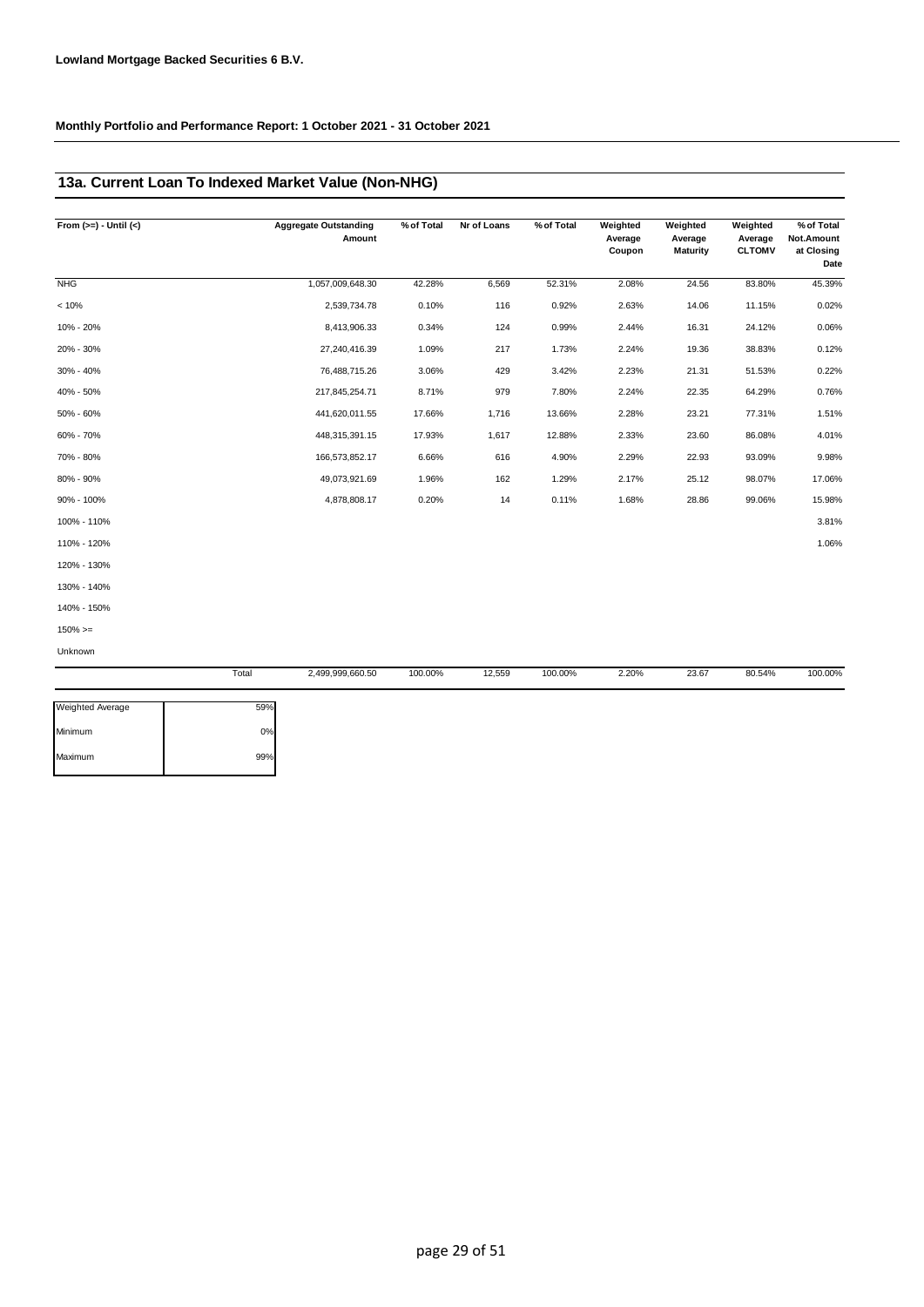## **13b. Current Loan To Indexed Market Value (NHG)**

| From $(>=) -$ Until $($ |       | <b>Aggregate Outstanding</b><br>Amount | % of Total | Nr of Loans | % of Total | Weighted<br>Average<br>Coupon | Weighted<br>Average<br><b>Maturity</b> | Weighted<br>Average<br><b>CLTOMV</b> | % of Total<br>Not.Amount<br>at Closing<br>Date |
|-------------------------|-------|----------------------------------------|------------|-------------|------------|-------------------------------|----------------------------------------|--------------------------------------|------------------------------------------------|
| Non-NHG                 |       | 1,442,990,012.20                       | 57.72%     | 5,990       | 47.69%     | 2.28%                         | 23.02                                  | 78.15%                               | 54.61%                                         |
| < 10%                   |       | 910,300.54                             | 0.04%      | 51          | 0.41%      | 2.57%                         | 14.06                                  | 11.57%                               | 0.01%                                          |
| 10% - 20%               |       | 2,392,675.73                           | 0.10%      | 48          | 0.38%      | 2.89%                         | 15.64                                  | 25.08%                               | 0.01%                                          |
| 20% - 30%               |       | 8,271,197.29                           | 0.33%      | 93          | 0.74%      | 2.51%                         | 17.64                                  | 40.59%                               | 0.01%                                          |
| 30% - 40%               |       | 33,862,371.81                          | 1.35%      | 295         | 2.35%      | 2.40%                         | 20.88                                  | 54.70%                               | 0.04%                                          |
| 40% - 50%               |       | 134,666,994.95                         | 5.39%      | 951         | 7.57%      | 2.48%                         | 22.67                                  | 71.55%                               | 0.12%                                          |
| 50% - 60%               |       | 406,939,950.95                         | 16.28%     | 2,650       | 21.10%     | 2.21%                         | 24.08                                  | 83.82%                               | 0.50%                                          |
| 60% - 70%               |       | 307,481,339.25                         | 12.30%     | 1,767       | 14.07%     | 1.96%                         | 25.20                                  | 88.94%                               | 2.53%                                          |
| 70% - 80%               |       | 102,659,403.77                         | 4.11%      | 465         | 3.70%      | 1.66%                         | 26.75                                  | 91.85%                               | 7.77%                                          |
| 80% - 90%               |       | 52,591,743.82                          | 2.10%      | 222         | 1.77%      | 1.39%                         | 28.44                                  | 96.56%                               | 17.63%                                         |
| 90% - 100%              |       | 7,233,670.19                           | 0.29%      | 27          | 0.21%      | 1.17%                         | 29.54                                  | 99.95%                               | 15.77%                                         |
| 100% - 110%             |       |                                        |            |             |            |                               |                                        |                                      | 0.89%                                          |
| 110% - 120%             |       |                                        |            |             |            |                               |                                        |                                      | 0.11%                                          |
| 120% - 130%             |       |                                        |            |             |            |                               |                                        |                                      |                                                |
| 130% - 140%             |       |                                        |            |             |            |                               |                                        |                                      |                                                |
| 140% - 150%             |       |                                        |            |             |            |                               |                                        |                                      |                                                |
| $150\%>=$               |       |                                        |            |             |            |                               |                                        |                                      |                                                |
| Unknown                 |       |                                        |            |             |            |                               |                                        |                                      |                                                |
|                         | Total | 2,499,999,660.50                       | 100.00%    | 12,559      | 100.00%    | 2.20%                         | 23.67                                  | 80.54%                               | 100.00%                                        |

| <b>Weighted Average</b> | 59% |
|-------------------------|-----|
| Minimum                 | 0%  |
| Maximum                 | 99% |
|                         |     |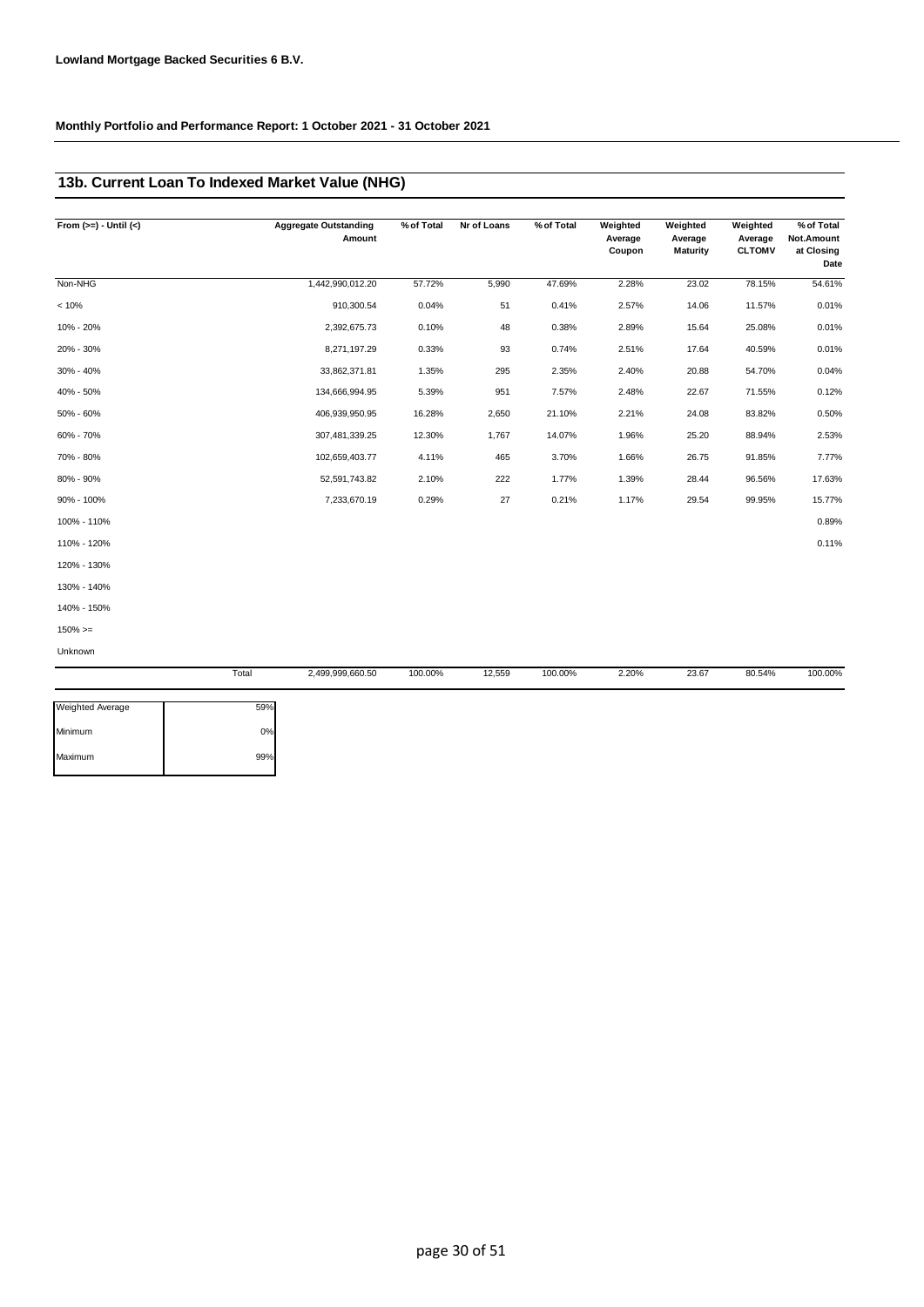## **14. Loanpart Coupon (interest rate bucket)**

| From $(>=) -$ Until $(<)$ |       | <b>Aggregate Outstanding</b><br>Amount | % of Total | Nr of<br>Loanparts | % of Total | Weighted<br>Average<br>Coupon | Weighted<br>Average<br>Maturity | Weighted<br>Average<br><b>CLTOMV</b> | % of Total<br>Not.Amount<br>at Closing<br>Date |
|---------------------------|-------|----------------------------------------|------------|--------------------|------------|-------------------------------|---------------------------------|--------------------------------------|------------------------------------------------|
| $< 0.50\%$                |       | 9.277.72                               | 0.00%      | $\mathbf{1}$       | 0.00%      | 0.49%                         | 27.75                           | 47.08%                               |                                                |
| $0.50\% - 1.00\%$         |       | 9,728,905.75                           | 0.39%      | 146                | 0.53%      | 0.91%                         | 25.67                           | 73.41%                               |                                                |
| 1.00% - 1.50%             |       | 219, 147, 418.40                       | 8.77%      | 2,843              | 10.26%     | 1.29%                         | 25.68                           | 78.07%                               | 0.07%                                          |
| 1.50% - 2.00%             |       | 1,022,633,658.63                       | 40.91%     | 11,298             | 40.78%     | 1.76%                         | 25.15                           | 78.97%                               | 31.42%                                         |
| 2.00% - 2.50%             |       | 548,094,712.48                         | 21.92%     | 5,651              | 20.40%     | 2.22%                         | 23.56                           | 82.07%                               | 25.37%                                         |
| 2.50% - 3.00%             |       | 381,426,709.14                         | 15.26%     | 4,163              | 15.03%     | 2.72%                         | 22.13                           | 81.40%                               | 20.36%                                         |
| $3.00\% - 3.50\%$         |       | 180, 156, 641.86                       | 7.21%      | 1,937              | 6.99%      | 3.19%                         | 20.12                           | 85.21%                               | 11.24%                                         |
| $3.50\% - 4.00\%$         |       | 78, 187, 436.56                        | 3.13%      | 856                | 3.09%      | 3.72%                         | 19.82                           | 85.30%                               | 6.03%                                          |
| 4.00% - 4.50%             |       | 29,373,124.10                          | 1.17%      | 304                | 1.10%      | 4.10%                         | 19.78                           | 82.47%                               | 2.13%                                          |
| 4.50% - 5.00%             |       | 12,968,356.52                          | 0.52%      | 198                | 0.71%      | 4.71%                         | 16.12                           | 78.82%                               | 1.46%                                          |
| $5.00\% - 5.50\%$         |       | 7,854,065.67                           | 0.31%      | 135                | 0.49%      | 5.18%                         | 14.88                           | 71.19%                               | 1.10%                                          |
| 5.50% - 6.00%             |       | 6.424.403.41                           | 0.26%      | 99                 | 0.36%      | 5.70%                         | 15.15                           | 74.56%                               | 0.58%                                          |
| $6.00\% - 6.50\%$         |       | 3,068,288.65                           | 0.12%      | 57                 | 0.21%      | 6.14%                         | 13.87                           | 61.60%                               | 0.20%                                          |
| 6.50% - 7.00%             |       | 605,417.85                             | 0.02%      | 10                 | 0.04%      | 6.69%                         | 11.17                           | 52.26%                               | 0.03%                                          |
| $7.00\%>=$                |       | 321,243.76                             | 0.01%      | 6                  | 0.02%      | 7.43%                         | 12.48                           | 45.01%                               | 0.01%                                          |
| Unknown                   |       |                                        |            |                    |            |                               |                                 |                                      |                                                |
|                           | Total | 2,499,999,660.50                       | 100.00%    | 27,704             | 100.00%    | 2.20%                         | 23.67                           | 80.54%                               | 100.00%                                        |

| 2.20% |
|-------|
| 0.49% |
| 8.30% |
|       |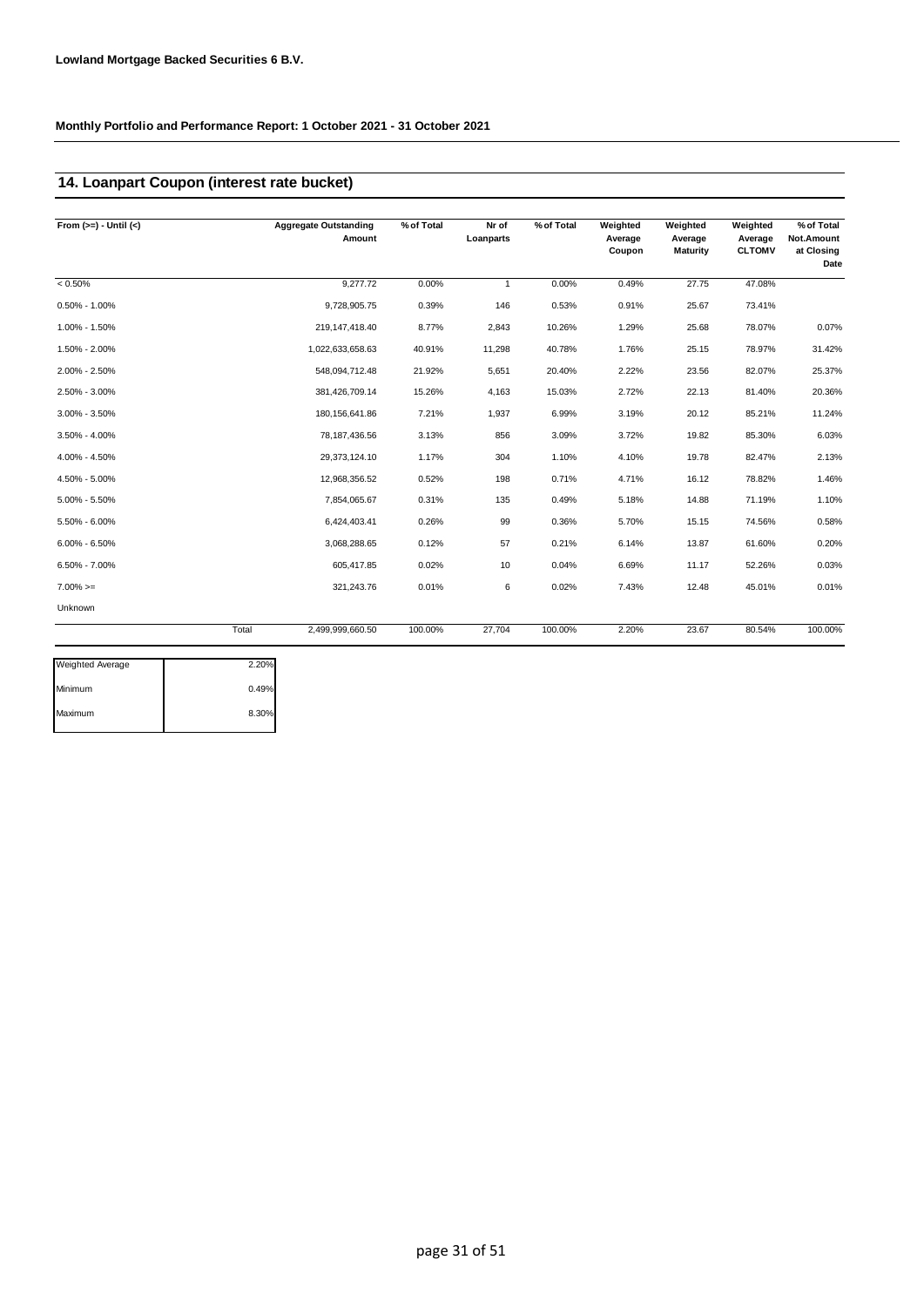## **15. Remaining Interest Rate Fixed Period**

| From $(>=) -$ Until $(<)$   | <b>Aggregate Outstanding</b><br>Amount | % of Total | Nr of<br>Loanparts | % of Total | Weighted<br>Average<br>Coupon | Weighted<br>Average<br>Maturity | Weighted<br>Average<br><b>CLTOMV</b> | % of Total<br>Not.Amount<br>at Closing<br>Date |
|-----------------------------|----------------------------------------|------------|--------------------|------------|-------------------------------|---------------------------------|--------------------------------------|------------------------------------------------|
| $\sqrt{2}$ month(s)         | 72,040,810.94                          | 2.88%      | 1,055              | 3.81%      | 2.19%                         | 16.14                           | 81.84%                               | 4.05%                                          |
| 12 month(s) - 24 month(s)   | 18,458,217.54                          | 0.74%      | 334                | 1.21%      | 3.34%                         | 16.70                           | 82.92%                               | 1.53%                                          |
| $24$ month(s) - 36 month(s) | 56,178,318.99                          | 2.25%      | 688                | 2.48%      | 3.66%                         | 20.49                           | 78.95%                               | 1.49%                                          |
| 36 month(s) - 48 month(s)   | 112,247,423.10                         | 4.49%      | 1,361              | 4.91%      | 2.91%                         | 19.51                           | 81.11%                               | 0.64%                                          |
| $48$ month(s) - 60 month(s) | 229,935,133.90                         | 9.20%      | 2,656              | 9.59%      | 2.53%                         | 20.30                           | 82.12%                               | 0.57%                                          |
| 60 month(s) - 72 month(s)   | 376,060,498.18                         | 15.04%     | 4,039              | 14.58%     | 2.02%                         | 23.13                           | 82.22%                               | 3.10%                                          |
| 72 month(s) - 84 month(s)   | 572,227,704.94                         | 22.89%     | 5,902              | 21.30%     | 1.97%                         | 25.05                           | 79.75%                               | 7.10%                                          |
| 84 month(s) - 96 month(s)   | 114,476,952.62                         | 4.58%      | 1,309              | 4.72%      | 2.05%                         | 24.02                           | 79.75%                               | 12.35%                                         |
| 96 month(s) - 108 month(s)  | 149,878,461.73                         | 6.00%      | 1,640              | 5.92%      | 1.64%                         | 24.78                           | 80.31%                               | 22.13%                                         |
| 108 month(s) - 120 month(s) | 106,051,266.80                         | 4.24%      | 1,227              | 4.43%      | 1.71%                         | 24.78                           | 79.30%                               | 29.08%                                         |
| 120 month(s) - 132 month(s) | 33,747,918.76                          | 1.35%      | 387                | 1.40%      | 2.40%                         | 22.86                           | 79.74%                               | 0.16%                                          |
| 132 month(s) - 144 month(s) | 43,591,412.51                          | 1.74%      | 467                | 1.69%      | 2.40%                         | 23.74                           | 78.28%                               | 0.70%                                          |
| 144 month(s) - 156 month(s) | 6,364,523.28                           | 0.25%      | 83                 | 0.30%      | 2.79%                         | 21.42                           | 77.62%                               | 0.81%                                          |
| 156 month(s) - 168 month(s) | 29,819,632.44                          | 1.19%      | 330                | 1.19%      | 2.64%                         | 22.49                           | 77.85%                               | 1.26%                                          |
| 168 month(s) - 180 month(s) | 87,025,113.08                          | 3.48%      | 898                | 3.24%      | 2.84%                         | 23.32                           | 78.87%                               | 1.38%                                          |
| 180 month(s) - 192 month(s) | 94,393,391.61                          | 3.78%      | 962                | 3.47%      | 2.81%                         | 24.54                           | 80.57%                               | 0.04%                                          |
| 192 month(s) - 204 month(s) | 102,862,852.70                         | 4.11%      | 1,097              | 3.96%      | 2.79%                         | 25.50                           | 79.01%                               | 0.56%                                          |
| 204 month(s) - 216 month(s) | 26,907,375.82                          | 1.08%      | 340                | 1.23%      | 2.66%                         | 25.44                           | 77.73%                               | 3.49%                                          |
| 216 month(s) - 228 month(s) | 139,956,673.96                         | 5.60%      | 1,435              | 5.18%      | 1.80%                         | 27.21                           | 82.00%                               | 4.83%                                          |
| 228 month(s) - 240 month(s) | 127,350,611.75                         | 5.09%      | 1,483              | 5.35%      | 1.62%                         | 27.39                           | 80.56%                               | 4.72%                                          |
| 240 month(s) - 252 month(s) | 425,365.85                             | 0.02%      | 11                 | 0.04%      | 1.56%                         | 30.00                           | 67.14%                               | 0.00%                                          |
| 252 month(s) - 264 month(s) |                                        |            |                    |            |                               |                                 |                                      |                                                |
| 264 month(s) - 276 month(s) |                                        |            |                    |            |                               |                                 |                                      | 0.01%                                          |
| 276 month(s) - 288 month(s) |                                        |            |                    |            |                               |                                 |                                      |                                                |
| 288 month(s) - 300 month(s) |                                        |            |                    |            |                               |                                 |                                      |                                                |
| 300 month(s) - 312 month(s) |                                        |            |                    |            |                               |                                 |                                      |                                                |
| 312 month(s) - 324 month(s) |                                        |            |                    |            |                               |                                 |                                      |                                                |
| 324 month(s) - 336 month(s) |                                        |            |                    |            |                               |                                 |                                      |                                                |
| 336 month(s) - 348 month(s) |                                        |            |                    |            |                               |                                 |                                      |                                                |
| 348 month(s) - 360 month(s) |                                        |            |                    |            |                               |                                 |                                      |                                                |
| $360$ month(s) $>=$         |                                        |            |                    |            |                               |                                 |                                      |                                                |
| Unknown                     |                                        |            |                    |            |                               |                                 |                                      |                                                |
|                             | Total<br>2,499,999,660.50              | 100.00%    | 27,704             | 100.00%    | 2.20%                         | 23.67                           | 80.54%                               | 100.00%                                        |

| <b>Weighted Average</b> | 104.41 month(s) |
|-------------------------|-----------------|
| Minimum                 | month(s)        |
| Maximum                 | 240 month(s)    |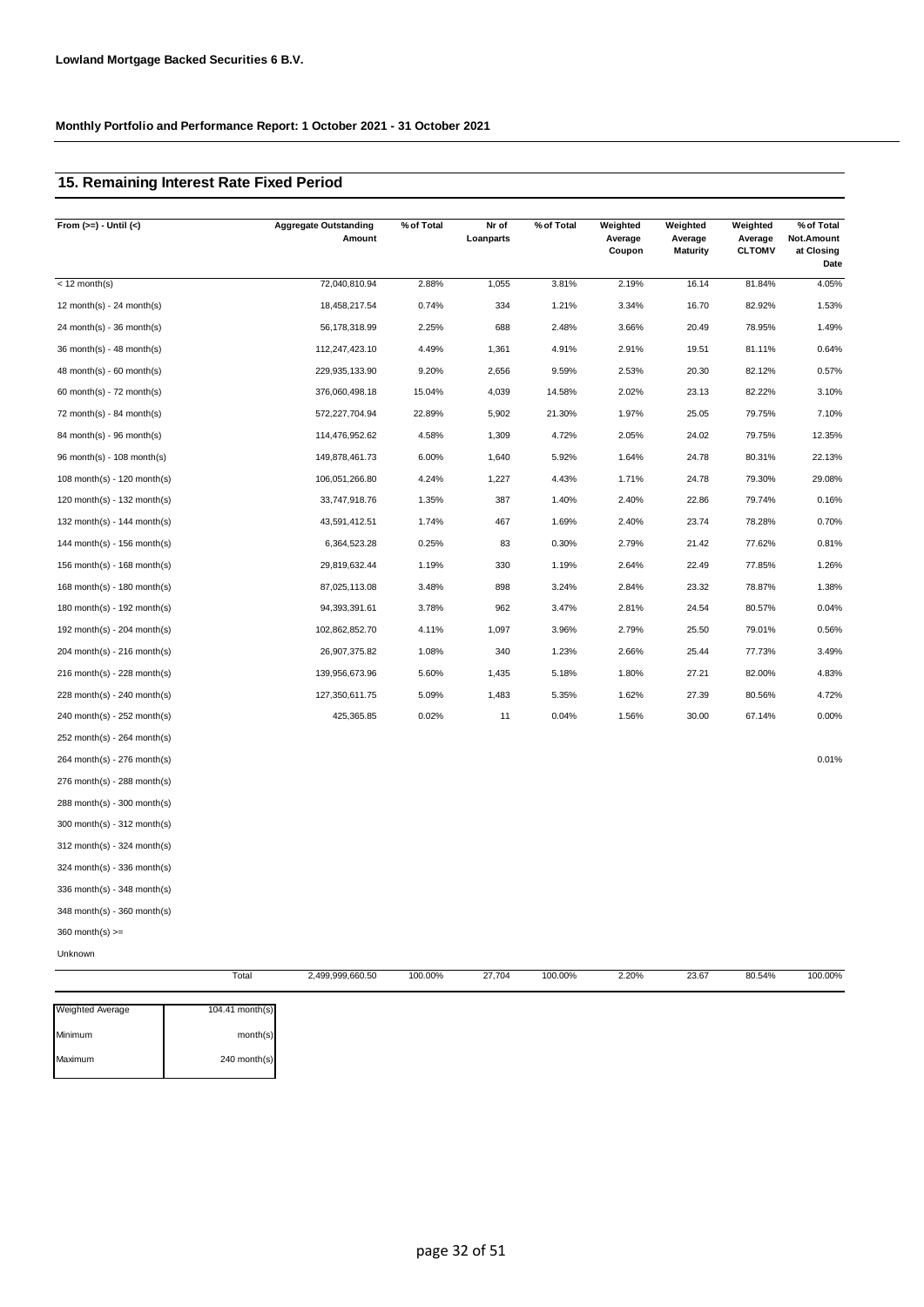### **16. Interest Payment Type**

| Description                     |       | <b>Aggregate Outstanding</b><br>Amount | % of Total | Nr of<br>Loanparts | % of Total | Weighted<br>Average<br>Coupon | Weighted<br>Average<br><b>Maturity</b> | Weighted<br>Average<br><b>CLTOMV</b> | % of Total<br><b>Not.Amount</b><br>at Closing<br>Date |
|---------------------------------|-------|----------------------------------------|------------|--------------------|------------|-------------------------------|----------------------------------------|--------------------------------------|-------------------------------------------------------|
| Fixed Interest Rate Mortgage    |       | 2,462,956,682.67                       | 98.52%     | 27.176             | 98.09%     | 2.20%                         | 23.81                                  | 80.47%                               | 98.00%                                                |
| Floating Interest Rate Mortgage |       | 37.042.977.83                          | 1.48%      | 528                | 1.91%      | 1.87%                         | 14.75                                  | 85.36%                               | 2.00%                                                 |
| Unknown                         |       |                                        |            |                    |            |                               |                                        |                                      |                                                       |
|                                 | Total | 2,499,999,660.50                       | 100.00%    | 27.704             | 100.00%    | 2.20%                         | 23.67                                  | 80.54%                               | 100.00%                                               |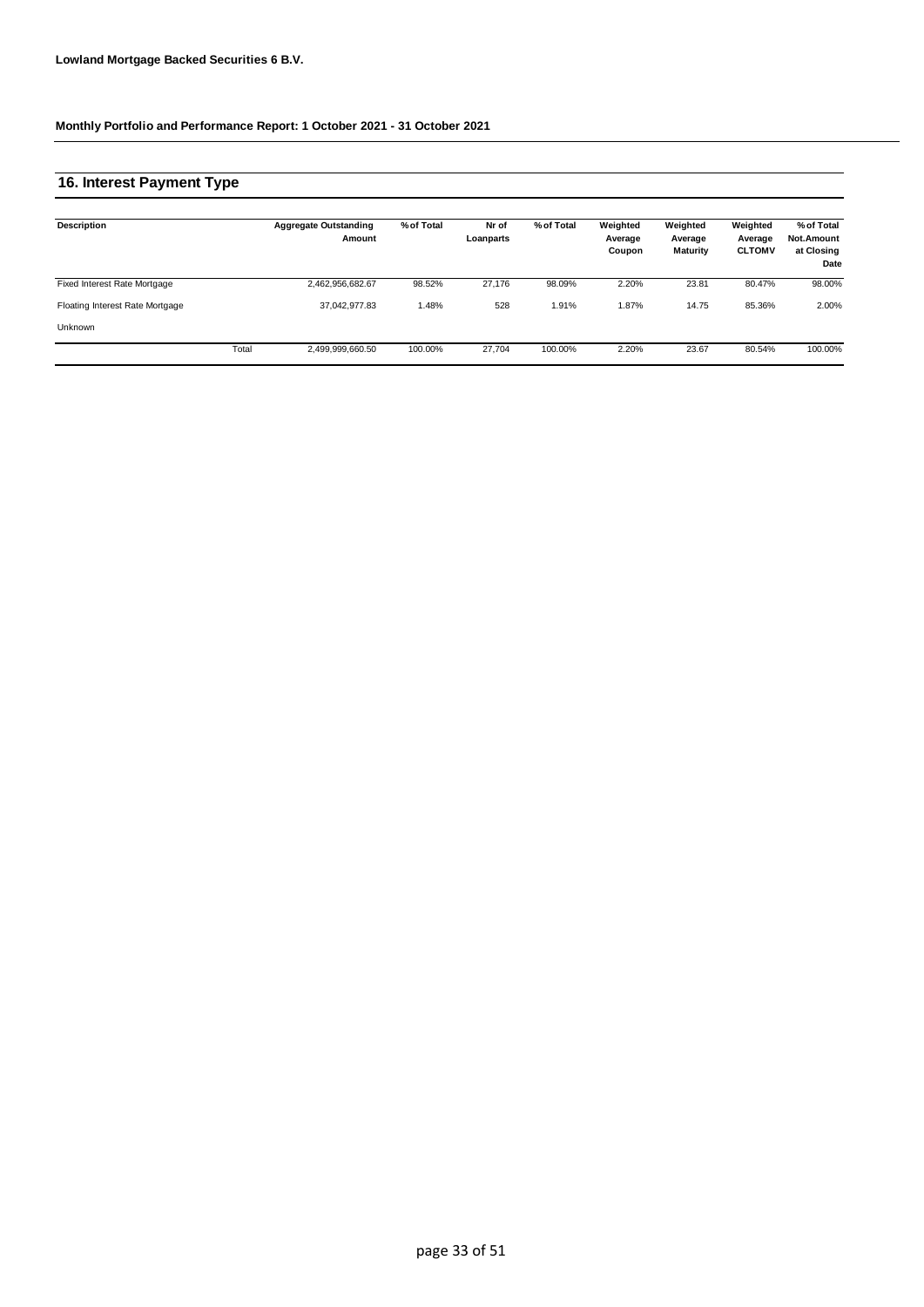## **17. Property Description**

| <b>Description</b> |       | <b>Aggregate Outstanding</b><br>Amount | % of Total | Nr of<br><b>Borrowers</b> | % of Total | Weighted<br>Average<br>Coupon | Weighted<br>Average<br>Maturity | Weighted<br>Average<br><b>CLTOMV</b> | % of Total<br>Not.Amount<br>at Closing<br>Date |
|--------------------|-------|----------------------------------------|------------|---------------------------|------------|-------------------------------|---------------------------------|--------------------------------------|------------------------------------------------|
| House              |       | 2,169,851,939.45                       | 86.79%     | 10,434                    | 83.08%     | 2.22%                         | 23.59                           | 80.64%                               | 84.43%                                         |
| Apartment          |       | 326.518.612.53                         | 13.06%     | 2,095                     | 16.68%     | 2.02%                         | 24.23                           | 80.10%                               | 15.47%                                         |
| Other              |       | 3.629.108.52                           | 0.15%      | 30                        | 0.24%      | 2.16%                         | 21.64                           | 59.59%                               | 0.10%                                          |
|                    | Total | 2,499,999,660.50                       | 100.00%    | 12,559                    | 100.00%    | 2.20%                         | 23.67                           | 80.54%                               | 100.00%                                        |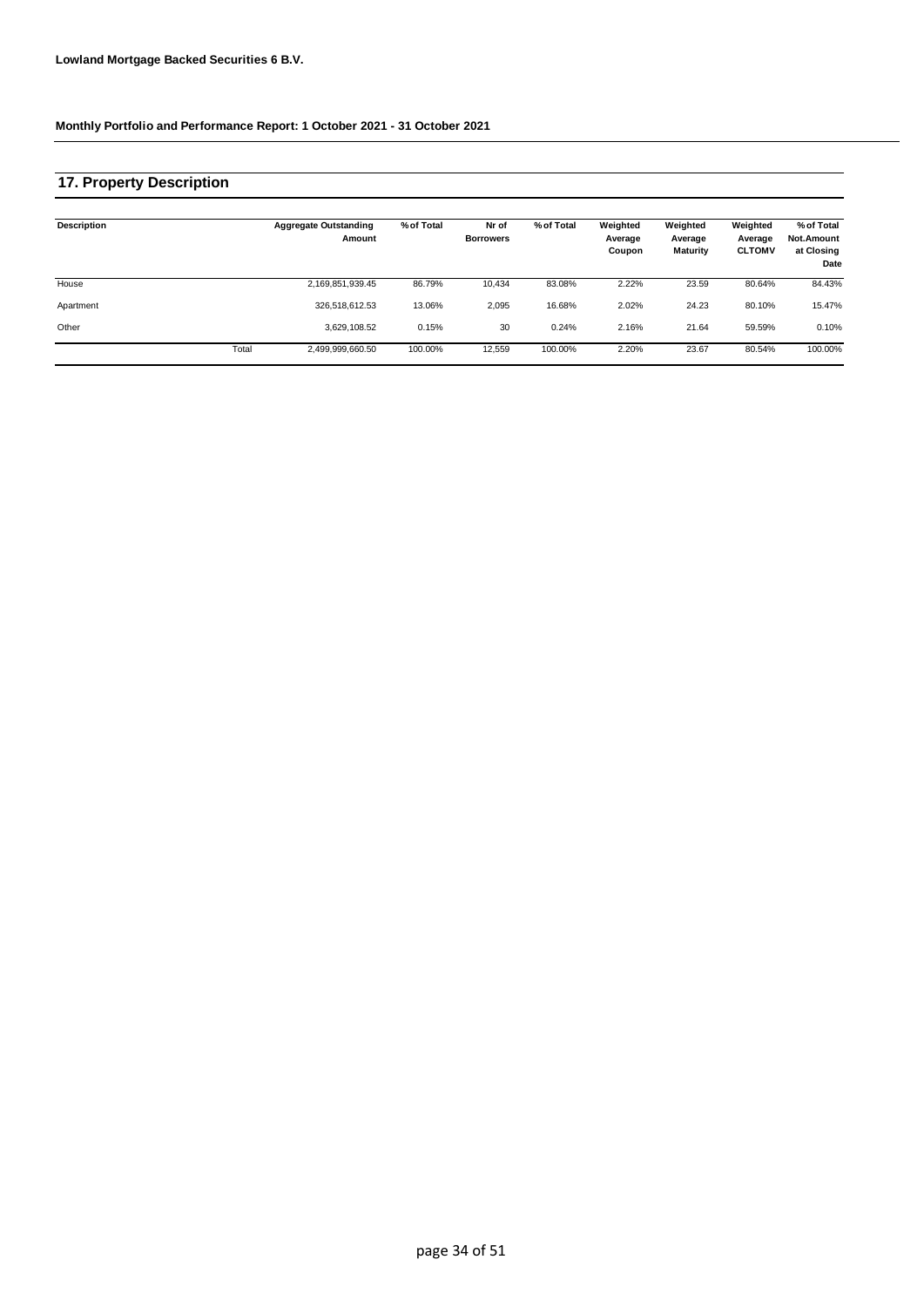## **18. Geographical Distribution (by province)**

| Province              |       | <b>Aggregate Outstanding</b><br>Amount | % of Total | Nr of Loans | % of Total | Weighted<br>Average<br>Coupon | Weighted<br>Average<br><b>Maturity</b> | Weighted<br>Average<br><b>CLTOMV</b> | % of Total<br>Not.Amount<br>at Closing<br>Date |
|-----------------------|-------|----------------------------------------|------------|-------------|------------|-------------------------------|----------------------------------------|--------------------------------------|------------------------------------------------|
| Drenthe               |       | 85,507,763.67                          | 3.42%      | 502         | 4.00%      | 2.27%                         | 23.61                                  | 84.35%                               | 3.27%                                          |
| Flevoland             |       | 95,178,938.30                          | 3.81%      | 509         | 4.05%      | 2.23%                         | 22.56                                  | 84.69%                               | 3.82%                                          |
| Friesland             |       | 62,704,608.56                          | 2.51%      | 369         | 2.94%      | 2.16%                         | 23.99                                  | 83.33%                               | 2.36%                                          |
| Gelderland            |       | 392,462,669.98                         | 15.70%     | 1,885       | 15.01%     | 2.23%                         | 23.60                                  | 81.32%                               | 15.79%                                         |
| Groningen             |       | 65,258,911.33                          | 2.61%      | 429         | 3.42%      | 2.28%                         | 22.62                                  | 83.16%                               | 2.51%                                          |
| Limburg               |       | 274,318,342.19                         | 10.97%     | 1,565       | 12.46%     | 2.40%                         | 22.27                                  | 81.30%                               | 10.57%                                         |
| Noord-Brabant         |       | 365, 104, 546.17                       | 14.60%     | 1,693       | 13.48%     | 2.18%                         | 24.11                                  | 80.35%                               | 15.32%                                         |
| Noord-Holland         |       | 336,792,848.66                         | 13.47%     | 1,472       | 11.72%     | 2.09%                         | 24.11                                  | 77.26%                               | 13.29%                                         |
| Overijssel            |       | 188,312,398.41                         | 7.53%      | 1,007       | 8.02%      | 2.23%                         | 23.73                                  | 81.96%                               | 8.08%                                          |
| Utrecht               |       | 167,360,792.96                         | 6.69%      | 753         | 6.00%      | 2.16%                         | 24.01                                  | 76.87%                               | 6.99%                                          |
| Zeeland               |       | 39,021,226.30                          | 1.56%      | 243         | 1.93%      | 2.26%                         | 22.83                                  | 79.03%                               | 1.45%                                          |
| Zuid-Holland          |       | 427,976,613.97                         | 17.12%     | 2,132       | 16.98%     | 2.10%                         | 24.22                                  | 80.53%                               | 16.55%                                         |
| Unknown/Not specified |       |                                        |            |             |            |                               |                                        |                                      |                                                |
|                       | Total | 2,499,999,660.50                       | 100.00%    | 12,559      | 100.00%    | 2.20%                         | 23.67                                  | 80.54%                               | 100.00%                                        |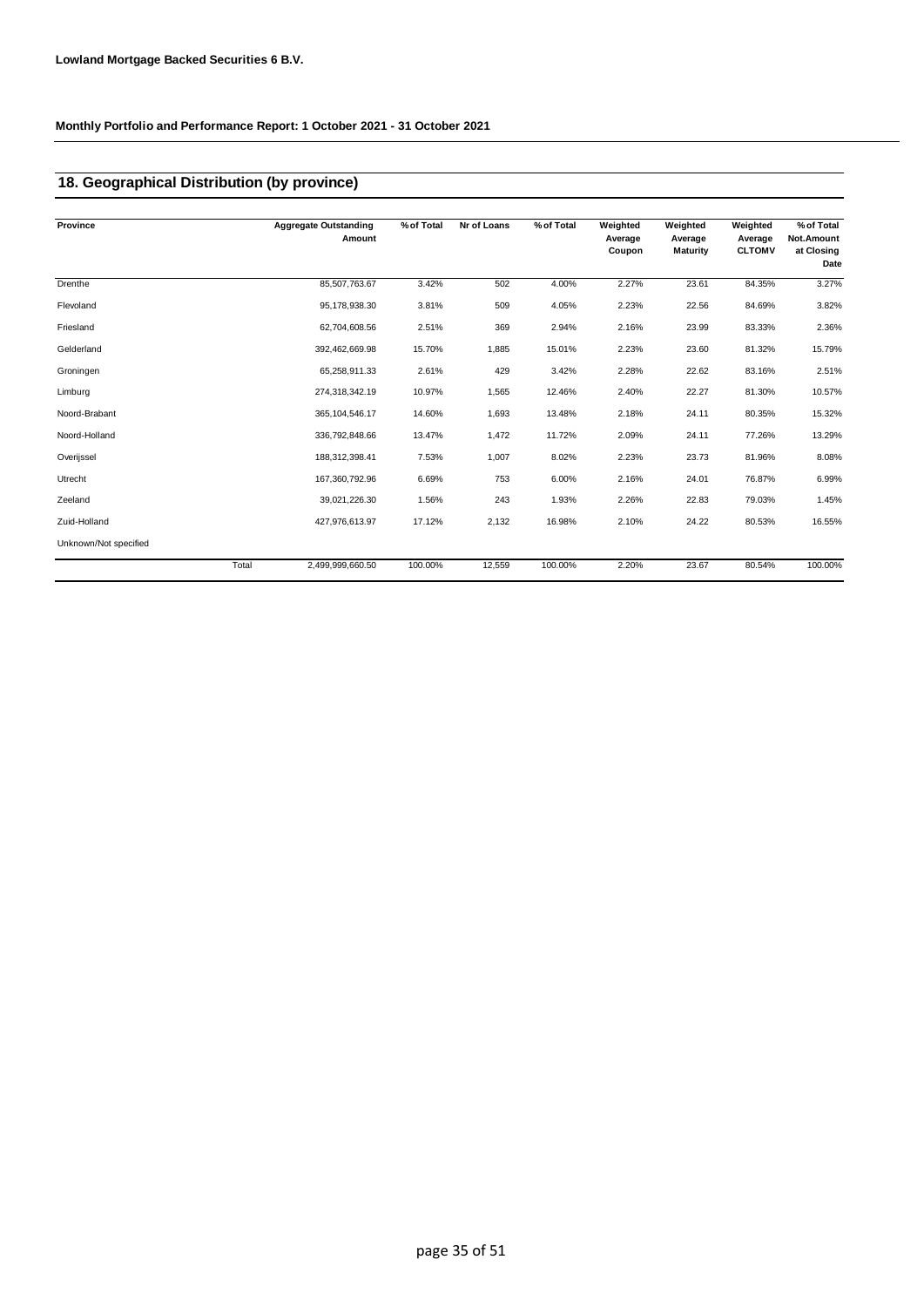## **19. Geographical Distribution (by economic region)**

| <b>Economic Region</b>                     | <b>Aggregate Outstanding</b><br>Amount | % of Total | Nr of Loans | % of Total | Weighted<br>Average<br>Coupon | Weighted<br>Average<br><b>Maturity</b> | Weighted<br>Average<br><b>CLTOMV</b> | % of Total<br>Not.Amount<br>at Closing<br>Date |
|--------------------------------------------|----------------------------------------|------------|-------------|------------|-------------------------------|----------------------------------------|--------------------------------------|------------------------------------------------|
| NL111 - Oost-Groningen                     | 19,896,948.57                          | 0.80%      | 139         | 1.11%      | 2.33%                         | 22.52                                  | 85.26%                               | 0.77%                                          |
| NL112 - Delfzijl en omgeving               | 6,320,249.37                           | 0.25%      | 42          | 0.33%      | 2.15%                         | 23.65                                  | 87.93%                               | 0.22%                                          |
| NL113- Overig Groningen                    | 39,041,713.39                          | 1.56%      | 248         | 1.97%      | 2.27%                         | 22.50                                  | 81.32%                               | 1.53%                                          |
| NL121- Noord-Friesland                     | 29,865,026.46                          | 1.19%      | 180         | 1.43%      | 2.16%                         | 24.49                                  | 83.85%                               | 1.00%                                          |
| NL122- Zuidwest-Friesland                  | 12,257,921.57                          | 0.49%      | 75          | 0.60%      | 2.10%                         | 24.29                                  | 82.64%                               | 0.52%                                          |
| NL123- Zuidoost-Friesland                  | 20,581,660.53                          | 0.82%      | 114         | 0.91%      | 2.18%                         | 23.10                                  | 83.00%                               | 0.84%                                          |
| NL131- Noord-Drenthe                       | 29,274,253.20                          | 1.17%      | 149         | 1.19%      | 2.29%                         | 24.22                                  | 83.03%                               | 0.88%                                          |
| NL132- Zuidoost-Drenthe                    | 36, 352, 187.92                        | 1.45%      | 237         | 1.89%      | 2.28%                         | 23.09                                  | 85.47%                               | 1.55%                                          |
| NL133- Zuidwest-Drenthe                    | 19,881,322.55                          | 0.80%      | 116         | 0.92%      | 2.23%                         | 23.67                                  | 84.27%                               | 0.84%                                          |
| NL211- Noord-Overijssel                    | 59,508,397.64                          | 2.38%      | 310         | 2.47%      | 2.18%                         | 23.63                                  | 81.08%                               | 2.53%                                          |
| NL212- Zuidwest-Overijssel                 | 24,848,463.38                          | 0.99%      | 134         | 1.07%      | 2.21%                         | 23.67                                  | 79.35%                               | 1.01%                                          |
| NL213- Twente                              | 103,955,537.39                         | 4.16%      | 563         | 4.48%      | 2.26%                         | 23.80                                  | 83.08%                               | 4.54%                                          |
| NL221- Veluwe                              | 106,627,083.18                         | 4.27%      | 480         | 3.82%      | 2.18%                         | 24.25                                  | 79.53%                               | 4.43%                                          |
| NL224- Zuidwest-Gelderland                 | 44,856,313.08                          | 1.79%      | 208         | 1.66%      | 2.21%                         | 24.34                                  | 81.06%                               | 1.67%                                          |
| NL225- Achterhoek                          | 89,938,434.44                          | 3.60%      | 450         | 3.58%      | 2.34%                         | 23.34                                  | 82.51%                               | 3.54%                                          |
| NL226- Arnhem/Nijmegen                     | 151,401,243.65                         | 6.06%      | 749         | 5.96%      | 2.21%                         | 23.07                                  | 81.92%                               | 6.17%                                          |
| NL230- Flevoland                           | 95,178,938.30                          | 3.81%      | 509         | 4.05%      | 2.23%                         | 22.56                                  | 84.69%                               | 3.82%                                          |
| NL310- Utrecht                             | 167,000,388.59                         | 6.68%      | 751         | 5.98%      | 2.16%                         | 24.01                                  | 76.87%                               | 6.97%                                          |
| NL321- Kop van Noord-Holland               | 44,854,033.36                          | 1.79%      | 243         | 1.93%      | 2.14%                         | 24.35                                  | 80.75%                               | 1.79%                                          |
| NL322- Alkmaar en omgeving                 | 34,955,898.99                          | 1.40%      | 167         | 1.33%      | 2.12%                         | 23.84                                  | 80.75%                               | 1.43%                                          |
| NL323- IJmond                              | 22,264,293.05                          | 0.89%      | 103         | 0.82%      | 2.06%                         | 24.53                                  | 78.35%                               | 0.76%                                          |
| NL324- Agglomeratie Haarlem                | 30,945,428.54                          | 1.24%      | 117         | 0.93%      | 2.05%                         | 24.34                                  | 75.64%                               | 1.14%                                          |
| NL325- Zaanstreek                          | 19,627,001.88                          | 0.79%      | 90          | 0.72%      | 2.02%                         | 24.43                                  | 82.85%                               | 0.61%                                          |
| NL326- Groot-Amsterdam                     | 147,758,453.23                         | 5.91%      | 602         | 4.79%      | 2.08%                         | 23.96                                  | 74.80%                               | 6.09%                                          |
| NL327- Het Gooi en Vechtstreek             | 36, 387, 739.61                        | 1.46%      | 150         | 1.19%      | 2.14%                         | 24.02                                  | 77.31%                               | 1.47%                                          |
| NL331- Agglomeratie Leiden en Bollenstreek | 58,738,388.65                          | 2.35%      | 246         | 1.96%      | 2.10%                         | 25.00                                  | 76.90%                               | 2.15%                                          |
| NL332- Agglomeratie 's-Gravenhage          | 95,700,508.87                          | 3.83%      | 468         | 3.73%      | 2.06%                         | 24.36                                  | 79.49%                               | 3.58%                                          |
| NL333- Delft en Westland                   | 23,196,751.05                          | 0.93%      | 113         | 0.90%      | 2.10%                         | 24.07                                  | 78.10%                               | 1.00%                                          |
| NL334- Oost-Zuid-Holland                   | 42,876,326.04                          | 1.72%      | 211         | 1.68%      | 2.09%                         | 24.47                                  | 80.50%                               | 1.58%                                          |
| NL335- Groot-Rijnmond                      | 150,981,230.77                         | 6.04%      | 789         | 6.28%      | 2.08%                         | 24.07                                  | 82.29%                               | 5.90%                                          |
| NL336- Zuidoost-Zuid-Holland               | 56,483,408.59                          | 2.26%      | 305         | 2.43%      | 2.25%                         | 23.45                                  | 82.43%                               | 2.32%                                          |
| NL341- Zeeuwsch-Vlaanderen                 | 12,027,862.43                          | 0.48%      | 84          | 0.67%      | 2.25%                         | 22.37                                  | 77.56%                               | 0.43%                                          |
| NL342- Overig Zeeland                      | 26,993,363.87                          | 1.08%      | 159         | 1.27%      | 2.26%                         | 23.03                                  | 79.68%                               | 1.01%                                          |
| NL411- West-Noord-Brabant                  | 85, 181, 067.62                        | 3.41%      | 410         | 3.26%      | 2.15%                         | 24.18                                  | 81.08%                               | 3.66%                                          |
| NL412- Midden-Noord-Brabant                | 64,773,897.09                          | 2.59%      | 312         | 2.48%      | 2.14%                         | 24.26                                  | 81.83%                               | 2.58%                                          |
| NL413- Noordoost-Noord-Brabant             | 109,455,581.57                         | 4.38%      | 488         | 3.89%      | 2.20%                         | 24.12                                  | 79.20%                               | 4.34%                                          |
| NL414- Zuidoost-Noord-Brabant              | 105,693,999.89                         | 4.23%      | 483         | 3.85%      | 2.20%                         | 23.96                                  | 80.05%                               | 4.72%                                          |
| NL421- Noord-Limburg                       | 66,362,233.37                          | 2.65%      | 351         | 2.79%      | 2.34%                         | 22.96                                  | 80.70%                               | 2.78%                                          |
| NL422- Midden-Limburg                      | 67,714,668.22                          | 2.71%      | 364         | 2.90%      | 2.40%                         | 22.90                                  | 80.13%                               | 2.37%                                          |
| NL423- Zuid-Limburg                        | 140,241,440.60                         | 5.61%      | 850         | 6.77%      | 2.43%                         | 21.63                                  | 82.15%                               | 5.43%                                          |
| Unknown/Not specified                      |                                        |            |             |            |                               |                                        |                                      | 0.02%                                          |
|                                            | Total<br>2,499,999,660.50              | 100.00%    | 12,559      | 100.00%    | 2.20%                         | 23.67                                  | 80.54%                               | 100.00%                                        |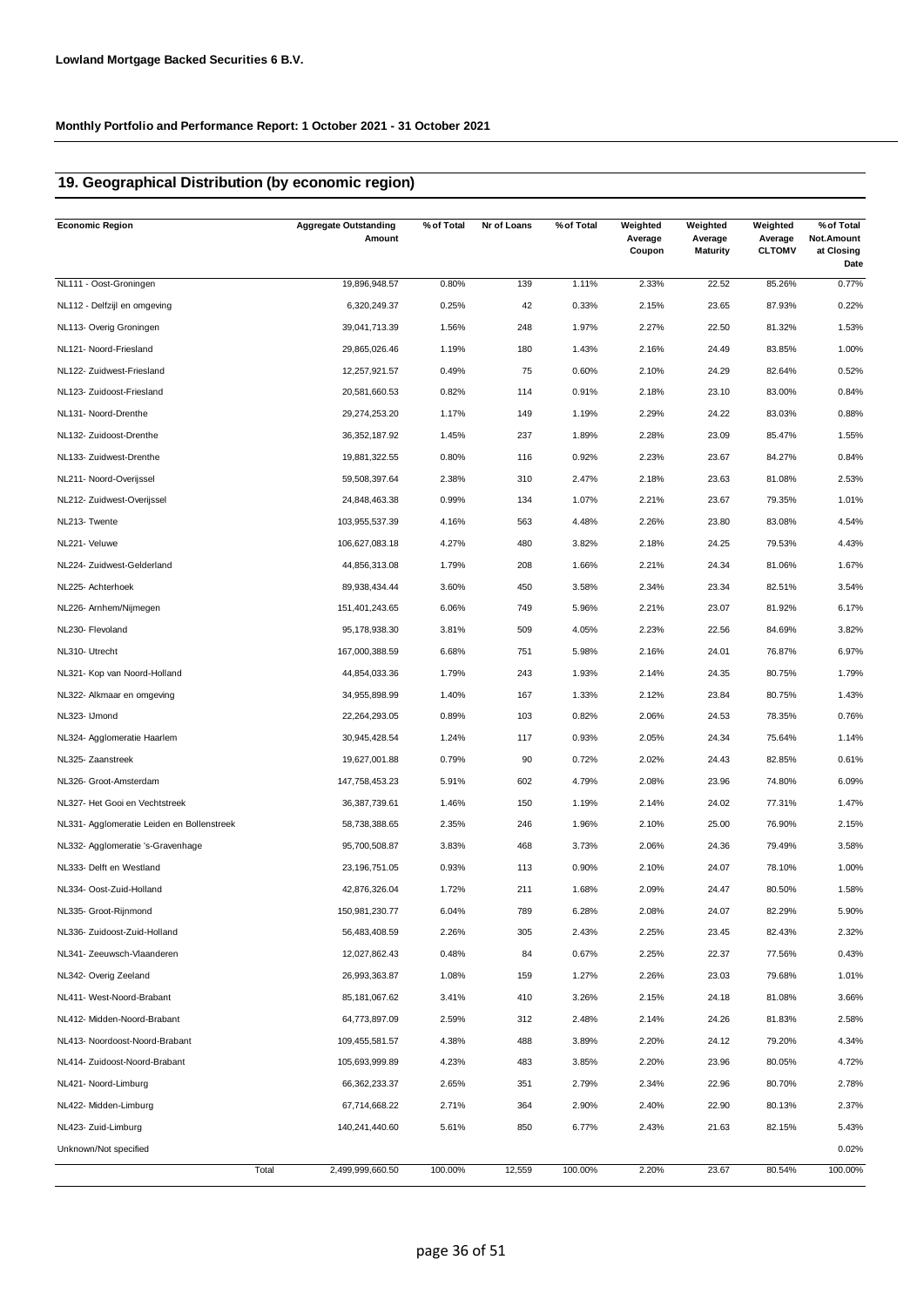## **20. Construction Deposits (% of net princ. amount)**

| From $(>=) -$ Until $(<)$ |       | <b>Aggregate Outstanding</b><br>Amount | % of Total | Nr of<br><b>Borrowers</b> | % of Total | Weighted<br>Average<br>Coupon | Weighted<br>Average<br><b>Maturity</b> | Weighted<br>Average<br><b>CLTOMV</b> | % of Total<br>Not.Amount<br>at Closing<br>Date |
|---------------------------|-------|----------------------------------------|------------|---------------------------|------------|-------------------------------|----------------------------------------|--------------------------------------|------------------------------------------------|
| 0%                        |       | 2,303,302,557.66                       | 92.13%     | 11,803                    | 93.98%     | 2.24%                         | 23.36                                  | 80.52%                               | 84.95%                                         |
| 0% - 10%                  |       | 141,731,321.49                         | 5.67%      | 554                       | 4.41%      | 1.72%                         | 27.21                                  | 82.35%                               | 11.67%                                         |
| 10% - 20%                 |       | 28,896,454.62                          | 1.16%      | 109                       | 0.87%      | 1.75%                         | 27.26                                  | 77.21%                               | 1.37%                                          |
| 20% - 30%                 |       | 9,731,726.84                           | 0.39%      | 35                        | 0.28%      | 1.57%                         | 28.07                                  | 82.31%                               | 0.56%                                          |
| 30% - 40%                 |       | 7,177,337.40                           | 0.29%      | 25                        | 0.20%      | 1.65%                         | 27.69                                  | 72.34%                               | 0.50%                                          |
| 40% - 50%                 |       | 3,317,906.86                           | 0.13%      | 11                        | 0.09%      | 1.74%                         | 28.28                                  | 72.72%                               | 0.30%                                          |
| 50% - 60%                 |       | 2,276,987.73                           | 0.09%      | 9                         | 0.07%      | 1.46%                         | 28.80                                  | 68.68%                               | 0.24%                                          |
| 60% - 70%                 |       | 1,860,133.07                           | 0.07%      | $\overline{7}$            | 0.06%      | 1.50%                         | 28.90                                  | 82.91%                               | 0.22%                                          |
| 70% - 80%                 |       | 321,599.18                             | 0.01%      | 1                         | 0.01%      | 1.63%                         | 23.82                                  | 75.98%                               | 0.06%                                          |
| 80% - 90%                 |       | 957,092.68                             | 0.04%      | $\overline{2}$            | 0.02%      | 1.50%                         | 23.88                                  | 70.31%                               | 0.05%                                          |
| 90% - 100%                |       | 100,000.00                             | 0.00%      | 1                         | 0.01%      | 1.58%                         | 29.75                                  | 23.53%                               | 0.06%                                          |
| $100\% >$                 |       | 326,542.97                             | 0.01%      | $\overline{2}$            | 0.02%      | 1.58%                         | 26.24                                  | 37.21%                               | 0.01%                                          |
|                           | Total | 2,499,999,660.50                       | 100.00%    | 12,559                    | 100.00%    | 2.20%                         | 23.67                                  | 80.54%                               | 100.00%                                        |

| <b>Weighted Average</b> | 1%   |
|-------------------------|------|
| Minimum                 | 0%   |
| Maximum                 | 102% |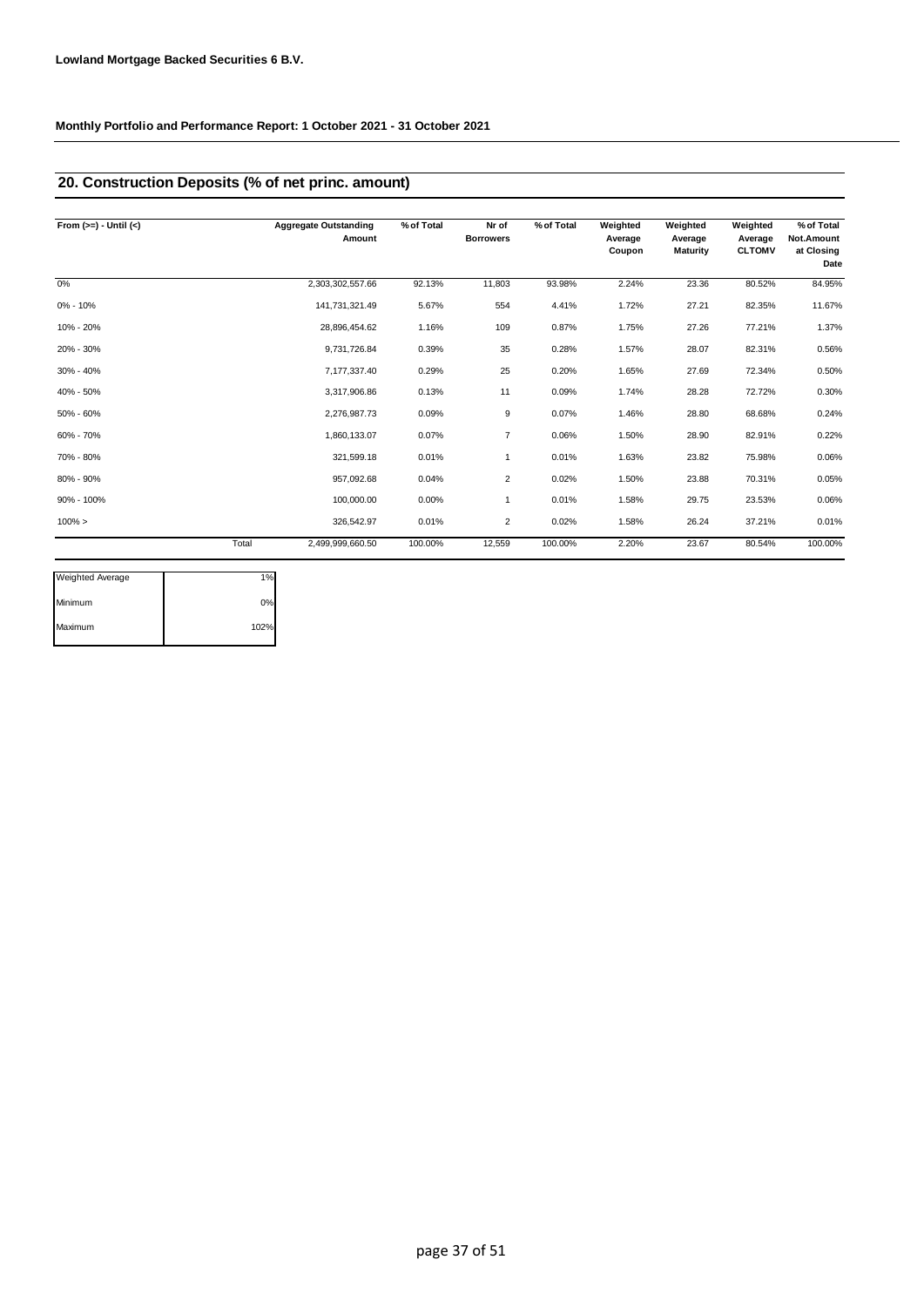| 21. Occupancy         |       |                                        |            |                           |            |                               |                                        |                                      |                                                |
|-----------------------|-------|----------------------------------------|------------|---------------------------|------------|-------------------------------|----------------------------------------|--------------------------------------|------------------------------------------------|
| <b>Description</b>    |       | <b>Aggregate Outstanding</b><br>Amount | % of Total | Nr of<br><b>Borrowers</b> | % of Total | Weighted<br>Average<br>Coupon | Weighted<br>Average<br><b>Maturity</b> | Weighted<br>Average<br><b>CLTOMV</b> | % of Total<br>Not.Amount<br>at Closing<br>Date |
| <b>Owner Occupied</b> |       | 2,499,999,660.50                       | 100.00%    | 12,559                    | 100.00%    | 2.20%                         | 23.67                                  | 80.54%                               | 100.00%                                        |
| Buy-to-let            |       |                                        |            |                           |            |                               |                                        |                                      |                                                |
| Unknown               |       |                                        |            |                           |            |                               |                                        |                                      |                                                |
|                       | Total | 2,499,999,660.50                       | 100.00%    | 12,559                    | 100.00%    | 2.20%                         | 23.67                                  | 80.54%                               | 100.00%                                        |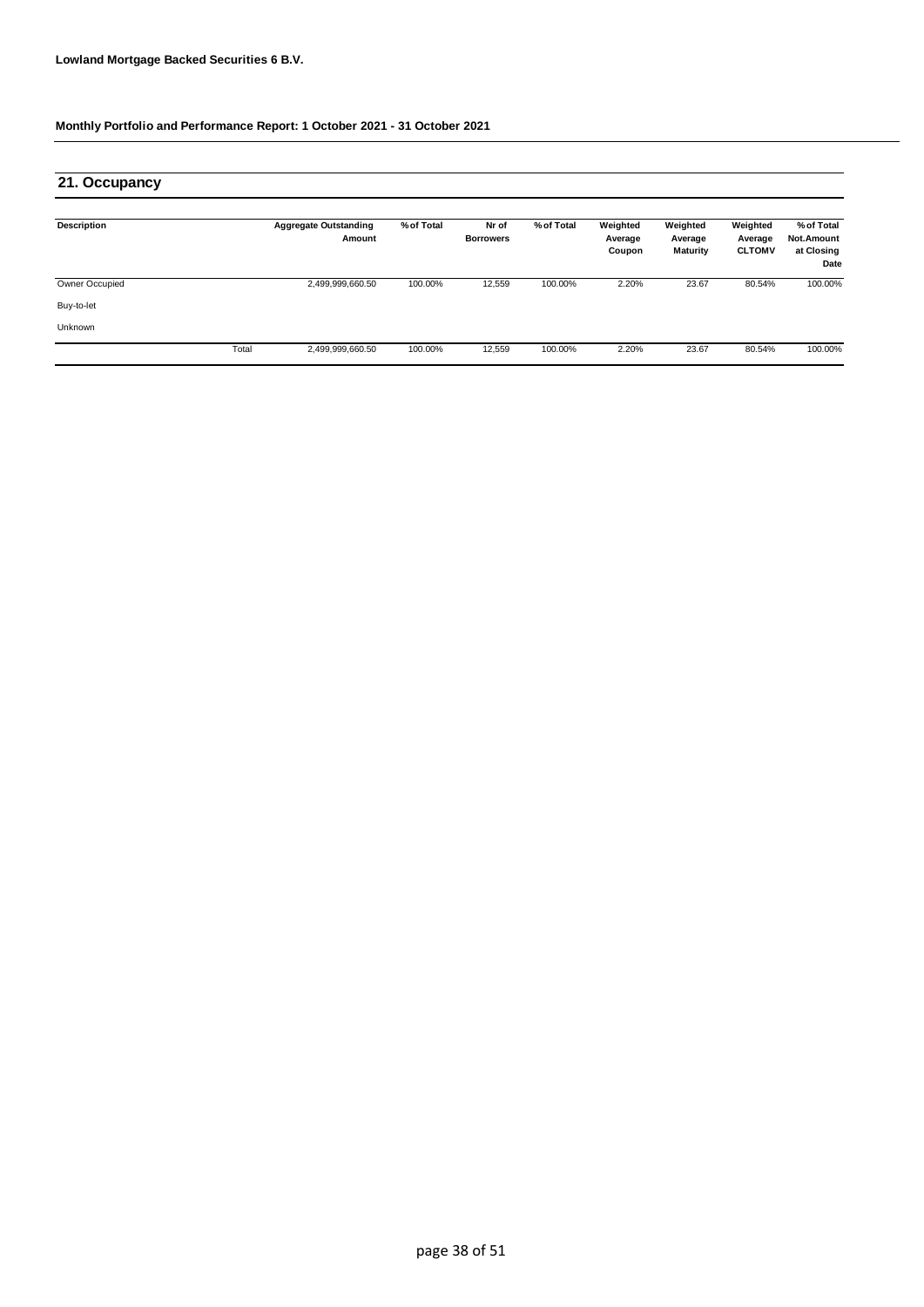## **22. Employment Status Borrower**

| <b>Description</b> |       | <b>Aggregate Outstanding</b><br>Amount | % of Total | Nr of<br><b>Borrowers</b> | % of Total | Weighted<br>Average<br>Coupon | Weighted<br>Average<br><b>Maturity</b> | Weighted<br>Average<br><b>CLTOMV</b> | % of Total<br>Not.Amount<br>at Closing<br>Date |
|--------------------|-------|----------------------------------------|------------|---------------------------|------------|-------------------------------|----------------------------------------|--------------------------------------|------------------------------------------------|
| Employed           |       | 2,400,424,317.26                       | 96.02%     | 12,147                    | 96.72%     | 2.20%                         | 23.68                                  | 80.80%                               | 95.31%                                         |
| Self Employed      |       | 67, 343, 245. 14                       | 2.69%      | 215                       | 1.71%      | 2.16%                         | 25.07                                  | 74.06%                               | 2.98%                                          |
| Other              |       | 20,689,704.34                          | 0.83%      | 139                       | 1.11%      | 2.21%                         | 21.78                                  | 70.38%                               | 0.57%                                          |
| Unknown            |       | 11,542,393.76                          | 0.46%      | 58                        | 0.46%      | 2.65%                         | 15.58                                  | 85.64%                               | 1.15%                                          |
| Null values        |       |                                        |            |                           |            |                               |                                        |                                      |                                                |
|                    | Total | 2,499,999,660.50                       | 100.00%    | 12,559                    | 100.00%    | 2.20%                         | 23.67                                  | 80.54%                               | 100.00%                                        |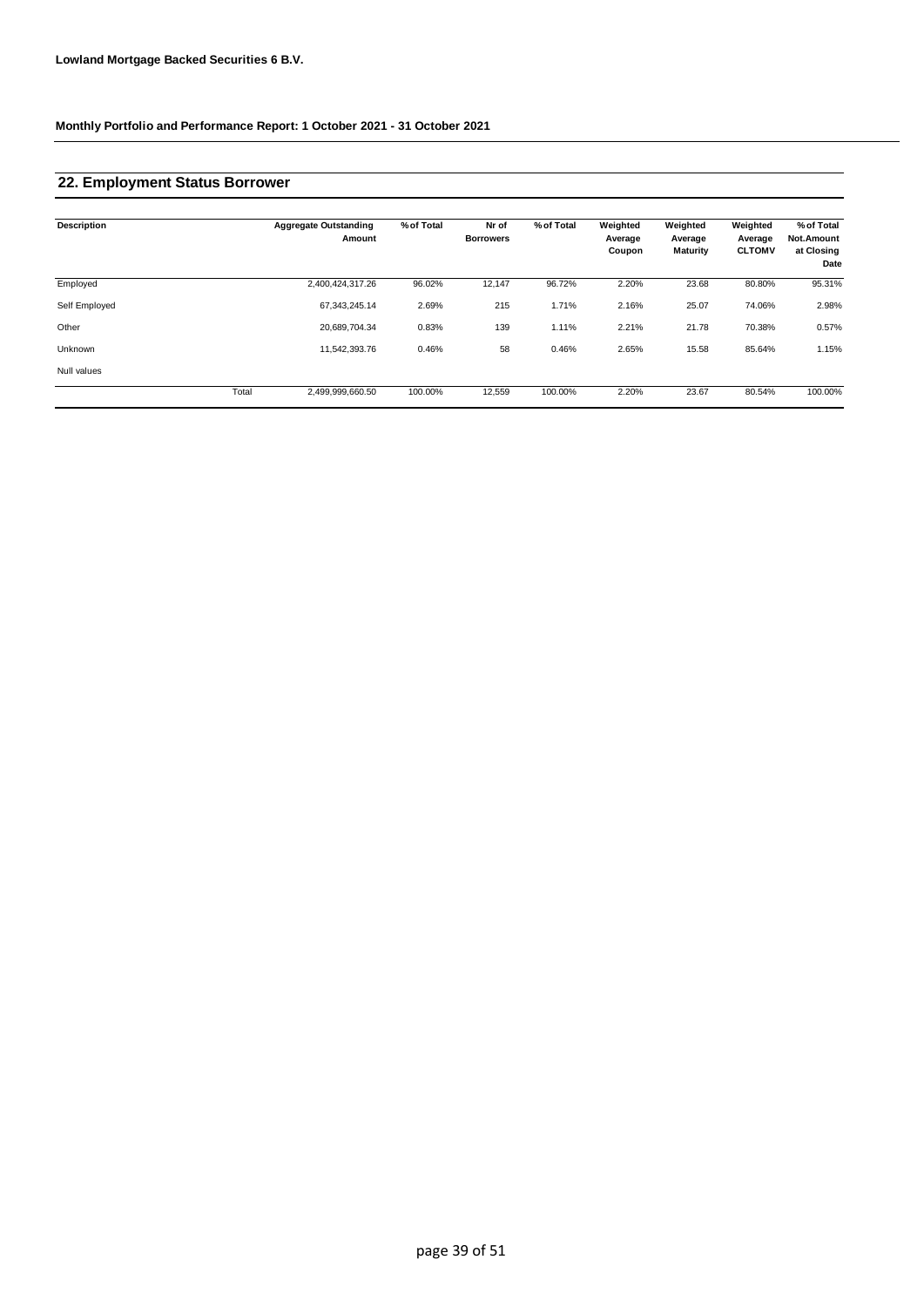### **23. Loan To Income**

| From $(>=) -$ Until $(<)$ |       | <b>Aggregate Outstanding</b><br>Amount | % of Total | Nr of<br><b>Borrowers</b> | % of Total | Weighted<br>Average<br>Coupon | Weighted<br>Average<br>Maturity | Weighted<br>Average<br><b>CLTOMV</b> | % of Total<br>Not.Amount<br>at Closing |
|---------------------------|-------|----------------------------------------|------------|---------------------------|------------|-------------------------------|---------------------------------|--------------------------------------|----------------------------------------|
|                           |       |                                        |            |                           |            |                               |                                 |                                      | Date                                   |
| Self Certified (main)     |       |                                        |            |                           |            |                               |                                 |                                      | 0.03%                                  |
| < 0.5                     |       | 2,465,613.70                           | 0.10%      | 111                       | 0.88%      | 2.31%                         | 17.61                           | 38.01%                               | 0.03%                                  |
| $0.5 - 1.0$               |       | 6,728,721.60                           | 0.27%      | 128                       | 1.02%      | 2.50%                         | 16.96                           | 30.58%                               | 0.17%                                  |
| $1.0 - 1.5$               |       | 18,189,083.61                          | 0.73%      | 207                       | 1.65%      | 2.41%                         | 18.11                           | 44.49%                               | 0.27%                                  |
| $1.5 - 2.0$               |       | 42,567,865.31                          | 1.70%      | 314                       | 2.50%      | 2.35%                         | 20.97                           | 62.18%                               | 1.05%                                  |
| $2.0 - 2.5$               |       | 110,900,466.51                         | 4.44%      | 693                       | 5.52%      | 2.35%                         | 21.86                           | 68.07%                               | 2.72%                                  |
| $2.5 - 3.0$               |       | 211,052,636.48                         | 8.44%      | 1,191                     | 9.48%      | 2.30%                         | 22.79                           | 75.18%                               | 6.16%                                  |
| $3.0 - 3.5$               |       | 379, 364, 637. 76                      | 15.17%     | 1,991                     | 15.85%     | 2.26%                         | 23.70                           | 79.55%                               | 11.94%                                 |
| $3.5 - 4.0$               |       | 597,041,054.10                         | 23.88%     | 3,018                     | 24.03%     | 2.21%                         | 24.34                           | 82.19%                               | 18.84%                                 |
| $4.0 - 4.5$               |       | 599,478,732.04                         | 23.98%     | 2,807                     | 22.35%     | 2.09%                         | 24.82                           | 83.14%                               | 30.59%                                 |
| $4.5 - 5.0$               |       | 285,727,051.32                         | 11.43%     | 1,130                     | 9.00%      | 2.08%                         | 24.46                           | 84.14%                               | 16.48%                                 |
| $5.0 - 5.5$               |       | 113,041,018.88                         | 4.52%      | 432                       | 3.44%      | 2.17%                         | 22.94                           | 85.38%                               | 5.89%                                  |
| $5.5 - 6.0$               |       | 50,699,750.33                          | 2.03%      | 196                       | 1.56%      | 2.30%                         | 21.40                           | 83.53%                               | 2.20%                                  |
| $6.0 - 6.5$               |       | 28,467,171.72                          | 1.14%      | 119                       | 0.95%      | 2.23%                         | 19.84                           | 86.66%                               | 1.57%                                  |
| $6.5 - 7.0$               |       | 18,087,464.87                          | 0.72%      | 75                        | 0.60%      | 2.47%                         | 17.25                           | 87.20%                               | 0.86%                                  |
| $7.0 =$                   |       | 36, 188, 392. 27                       | 1.45%      | 147                       | 1.17%      | 2.46%                         | 17.27                           | 86.10%                               | 1.17%                                  |
| Unknown                   |       |                                        |            |                           |            |                               |                                 |                                      |                                        |
|                           | Total | 2,499,999,660.50                       | 100.00%    | 12,559                    | 100.00%    | 2.20%                         | 23.67                           | 80.54%                               | 100.00%                                |

| <b>Weighted Average</b> | 4.C   |
|-------------------------|-------|
| Minimum                 | 0.0   |
| Maximum                 | 618.4 |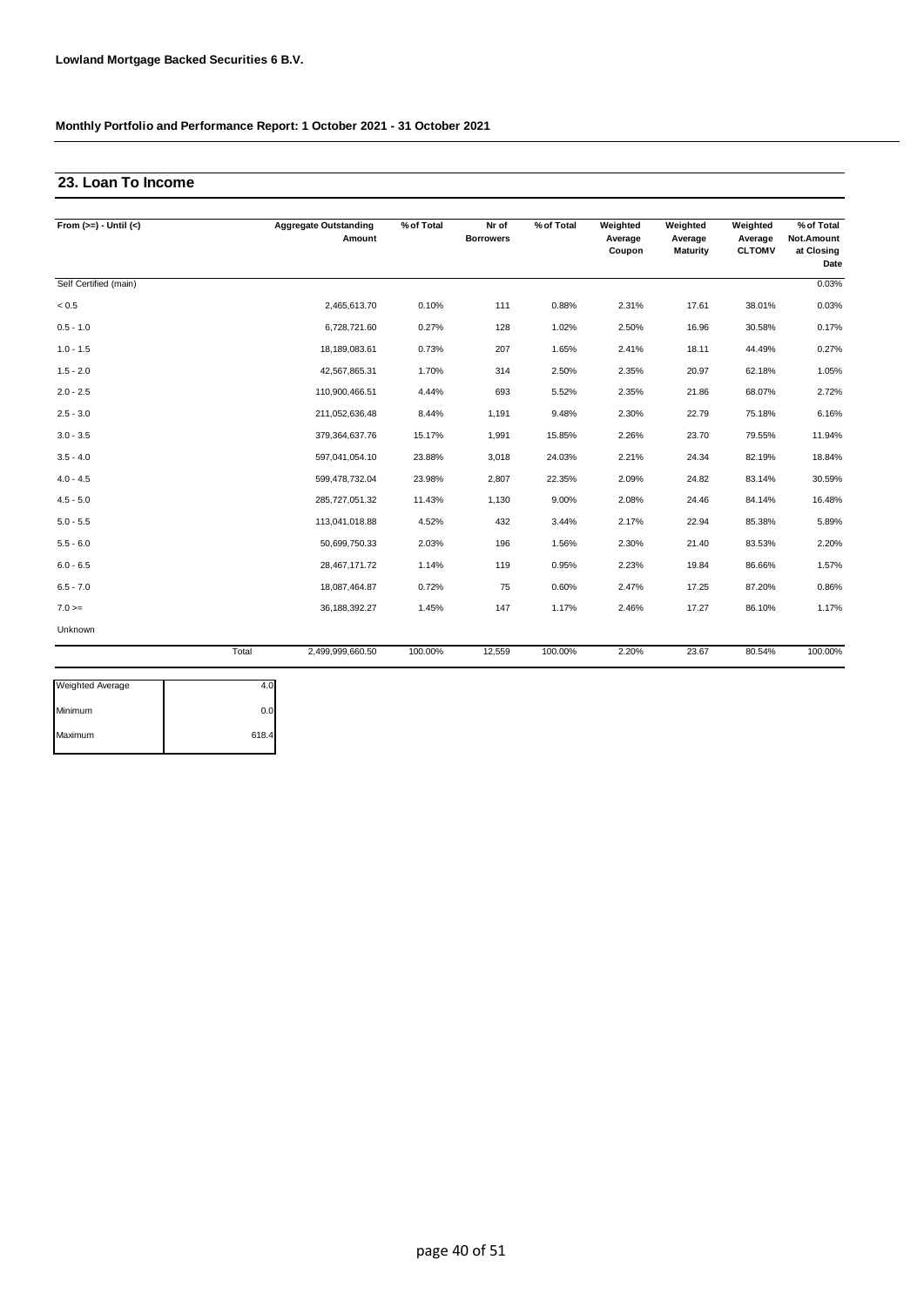### **24. Debt Service to Income**

| From $(>=) -$ Until $(<)$ |       | <b>Aggregate Outstanding</b><br>Amount | % of Total | Nr of<br><b>Borrowers</b> | % of Total | Weighted<br>Average<br>Coupon | Weighted<br>Average<br><b>Maturity</b> | Weighted<br>Average<br><b>CLTOMV</b> | % of Total<br>Not.Amount<br>at Closing<br>Date |
|---------------------------|-------|----------------------------------------|------------|---------------------------|------------|-------------------------------|----------------------------------------|--------------------------------------|------------------------------------------------|
| $< 5\%$                   |       | 24,533,564.00                          | 0.98%      | 319                       | 2.54%      | 1.86%                         | 19.30                                  | 46.65%                               | 0.46%                                          |
| 5% - 10%                  |       | 177,417,479.40                         | 7.10%      | 1,036                     | 8.25%      | 1.96%                         | 21.36                                  | 71.00%                               | 4.61%                                          |
| 10% - 15%                 |       | 651,434,687.13                         | 26.06%     | 3,168                     | 25.22%     | 2.08%                         | 23.33                                  | 79.63%                               | 21.67%                                         |
| 15% - 20%                 |       | 1,051,963,984.04                       | 42.08%     | 5,145                     | 40.97%     | 2.13%                         | 24.46                                  | 82.44%                               | 42.55%                                         |
| 20% - 25%                 |       | 495,840,183.82                         | 19.83%     | 2,383                     | 18.97%     | 2.43%                         | 23.94                                  | 82.40%                               | 24.62%                                         |
| 25% - 30%                 |       | 78,449,849.52                          | 3.14%      | 399                       | 3.18%      | 2.99%                         | 22.03                                  | 83.00%                               | 4.96%                                          |
| 30% - 35%                 |       | 11,024,892.77                          | 0.44%      | 59                        | 0.47%      | 3.27%                         | 19.93                                  | 83.83%                               | 0.86%                                          |
| 35% - 40%                 |       | 3,444,114.02                           | 0.14%      | 21                        | 0.17%      | 3.00%                         | 18.31                                  | 77.98%                               | 0.18%                                          |
| 40% - 45%                 |       | 1,494,870.40                           | 0.06%      | $\overline{7}$            | 0.06%      | 2.37%                         | 19.03                                  | 75.88%                               | 0.04%                                          |
| 45% - 50%                 |       | 1,325,279.26                           | 0.05%      | $\overline{7}$            | 0.06%      | 2.87%                         | 17.65                                  | 68.13%                               | 0.02%                                          |
| 50% - 55%                 |       | 427,356.56                             | 0.02%      | 3                         | 0.02%      | 2.91%                         | 17.42                                  | 84.62%                               |                                                |
| 55% - 60%                 |       | 190,000.00                             | 0.01%      | $\mathbf{1}$              | 0.01%      | 2.62%                         | 13.92                                  | 86.86%                               | 0.02%                                          |
| 60% - 65%                 |       | 309,931.32                             | 0.01%      | $\overline{2}$            | 0.02%      | 3.53%                         | 17.52                                  | 91.53%                               |                                                |
| 65% - 70%                 |       | 601,042.18                             | 0.02%      | 3                         | 0.02%      | 3.31%                         | 20.35                                  | 80.74%                               |                                                |
| $70\%>=$                  |       | 1,542,426.08                           | 0.06%      | 6                         | 0.05%      | 2.58%                         | 18.34                                  | 70.91%                               | 0.00%                                          |
| Unknown                   |       |                                        |            |                           |            |                               |                                        |                                      |                                                |
|                           | Total | 2.499.999.660.50                       | 100.00%    | 12.559                    | 100.00%    | 2.20%                         | 23.67                                  | 80.54%                               | 100.00%                                        |

| <b>Weighted Average</b> | 18%    |
|-------------------------|--------|
| Minimum                 | 0%     |
| Maximum                 | 3,093% |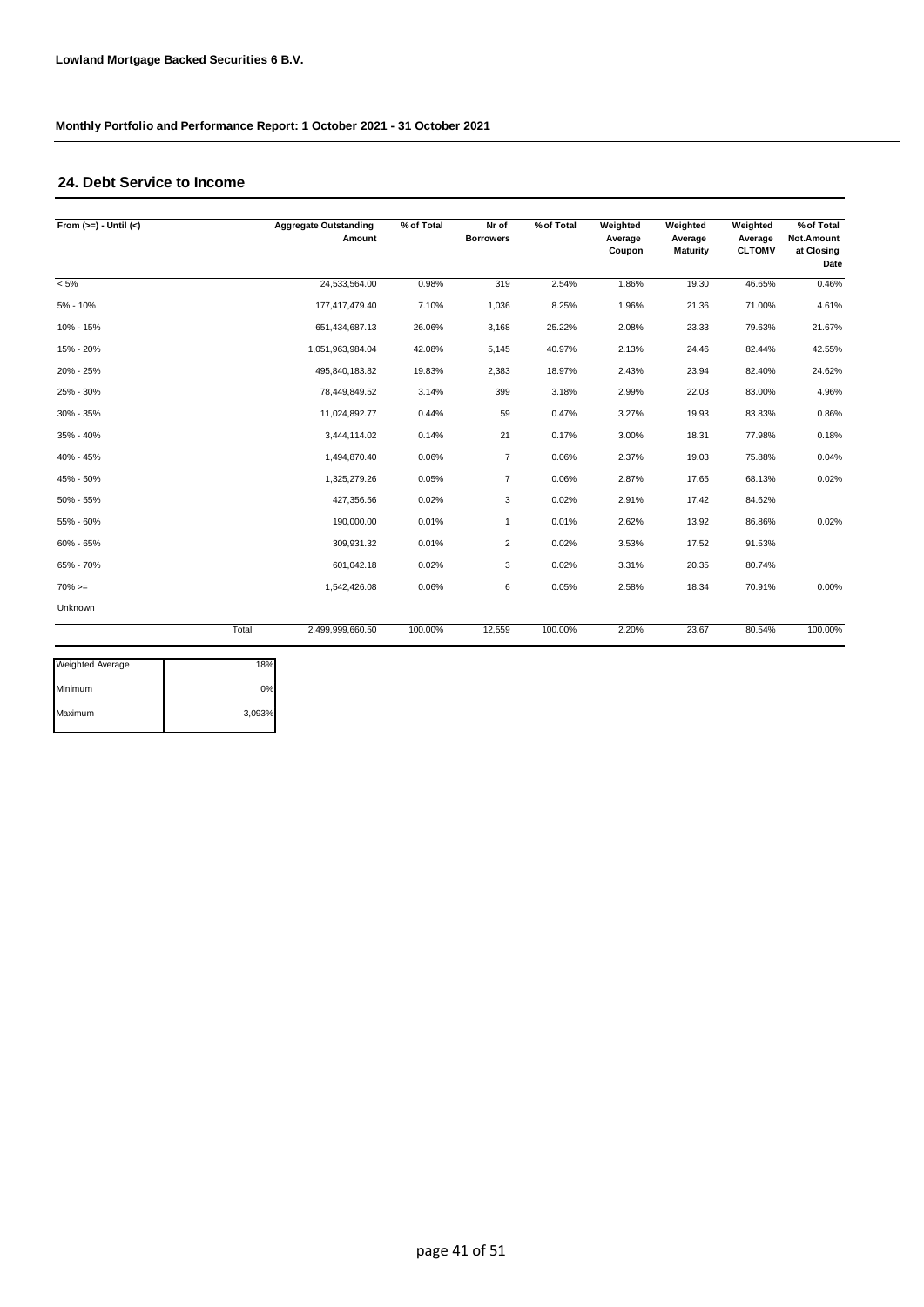### **25. Loanpart Payment Frequency**

| <b>Description</b> |       | <b>Aggregate Outstanding</b><br>Amount | % of Total | Nr of<br>Loansparts | % of Total | Weighted<br>Average<br>Coupon | Weighted<br>Average<br><b>Maturity</b> | Weighted<br>Average<br><b>CLTOMV</b> | % of Total<br>Not.Amount<br>at Closing<br>Date |
|--------------------|-------|----------------------------------------|------------|---------------------|------------|-------------------------------|----------------------------------------|--------------------------------------|------------------------------------------------|
| Monthly            |       | 2,499,999,660.50                       | 100.00%    | 27,704              | 100.00%    | 2.20%                         | 23.67                                  | 80.54%                               | 100.00%                                        |
| Quarterly          |       |                                        |            |                     |            |                               |                                        |                                      |                                                |
| Semi-annualy       |       |                                        |            |                     |            |                               |                                        |                                      |                                                |
| Annualy            |       |                                        |            |                     |            |                               |                                        |                                      |                                                |
| Unknown            |       |                                        |            |                     |            |                               |                                        |                                      | $0.00\%$                                       |
|                    | Total | 2,499,999,660.50                       | 100.00%    | 27,704              | 100.00%    | 2.20%                         | 23.67                                  | 80.54%                               | 100.00%                                        |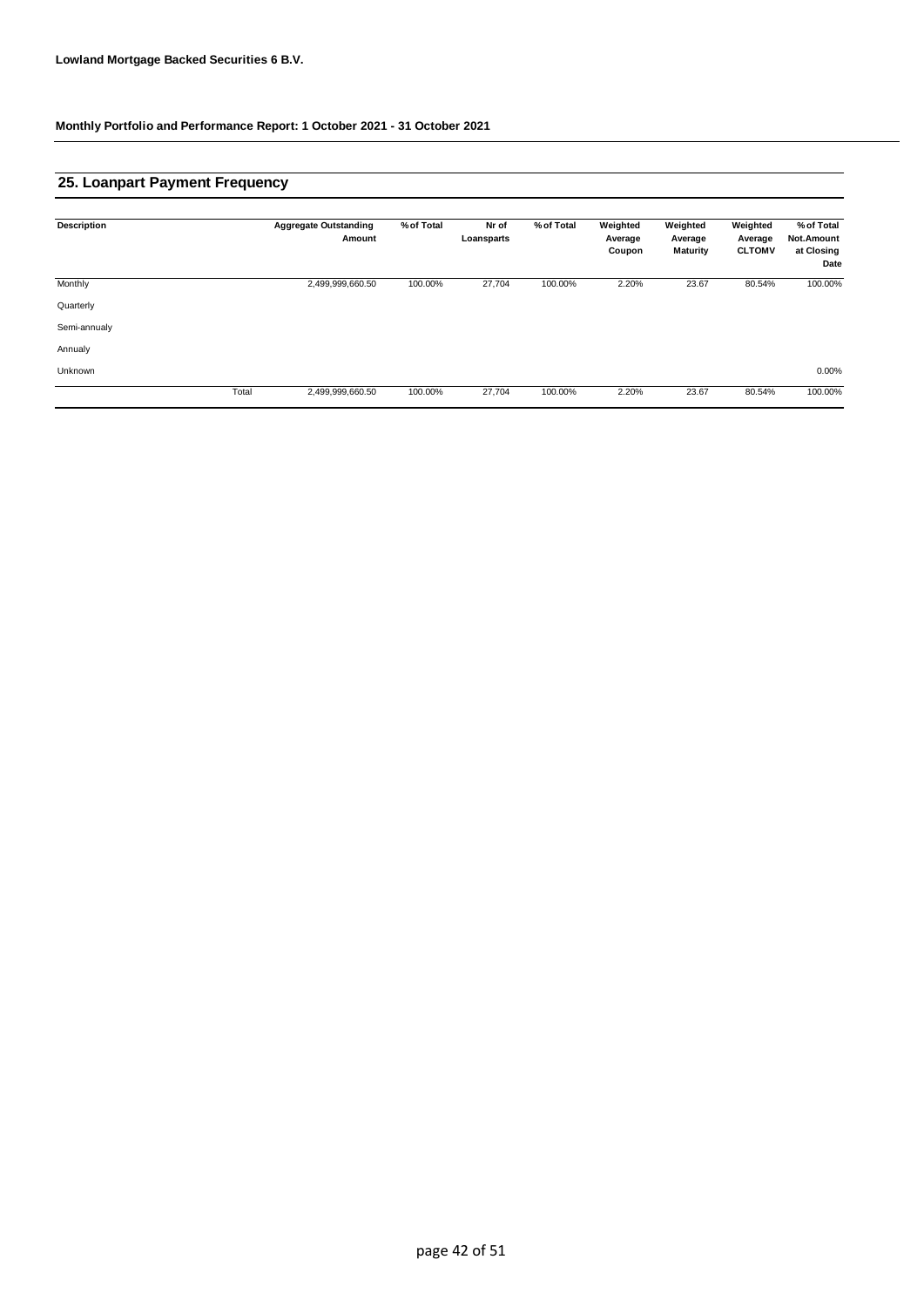## **26a. Guarantee Type - Loan**

| Description          |       | <b>Aggregate Outstanding</b><br>Amount | % of Total | Nr of Loans | % of Total | Weighted<br>Average<br>Coupon | Weighted<br>Average<br><b>Maturity</b> | Weighted<br>Average<br><b>CLTOMV</b> | % of Total<br>Not.Amount<br>at Closing<br>Date |
|----------------------|-------|----------------------------------------|------------|-------------|------------|-------------------------------|----------------------------------------|--------------------------------------|------------------------------------------------|
| <b>NHG Guarantee</b> |       | 1,057,009,648.30                       | 42.28%     | 6,569       | 52.31%     | 2.08%                         | 24.56                                  | 83.80%                               | 45.39%                                         |
| Non-NHG Guarantee    |       | 1,442,990,012.20                       | 57.72%     | 5,990       | 47.69%     | 2.28%                         | 23.02                                  | 78.15%                               | 54.61%                                         |
| Other                |       |                                        |            |             |            |                               |                                        |                                      |                                                |
|                      | Total | 2,499,999,660.50                       | 100.00%    | 12,559      | 100.00%    | 2.20%                         | 23.67                                  | 80.54%                               | 100.00%                                        |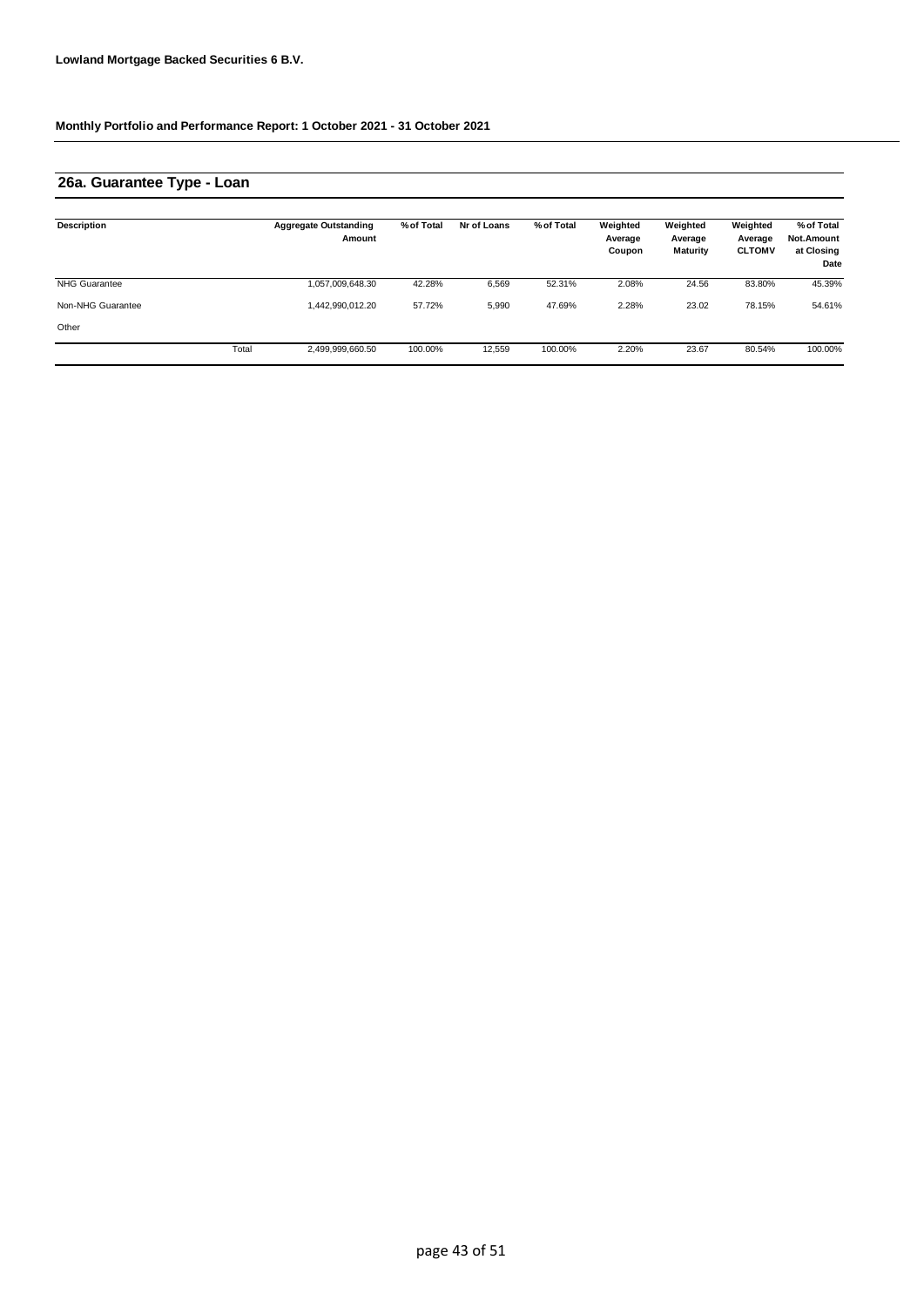## **26b. Guarantee Type - Loanpart**

| <b>Description</b>   |       | <b>Aggregate Outstanding</b><br>Amount | % of Total | Nr of<br>Loanparts | % of Total | Weighted<br>Average<br>Coupon | Weighted<br>Average<br><b>Maturity</b> | Weighted<br>Average<br><b>CLTOMV</b> | % of Total<br><b>Not.Amount</b><br>at Closing<br>Date |
|----------------------|-------|----------------------------------------|------------|--------------------|------------|-------------------------------|----------------------------------------|--------------------------------------|-------------------------------------------------------|
| <b>NHG Guarantee</b> |       | 1,128,996,124.93                       | 45.16%     | 13.494             | 48.71%     | 2.09%                         | 24.36                                  | 83.65%                               | 47.56%                                                |
| Non-NHG Guarantee    |       | 1,371,003,535.57                       | 54.84%     | 14,210             | 51.29%     | 2.29%                         | 23.10                                  | 77.98%                               | 52.44%                                                |
| Unknown              |       |                                        |            |                    |            |                               |                                        |                                      |                                                       |
|                      | Total | 2,499,999,660.50                       | 100.00%    | 27.704             | 100.00%    | 2.20%                         | 23.67                                  | 80.54%                               | 100.00%                                               |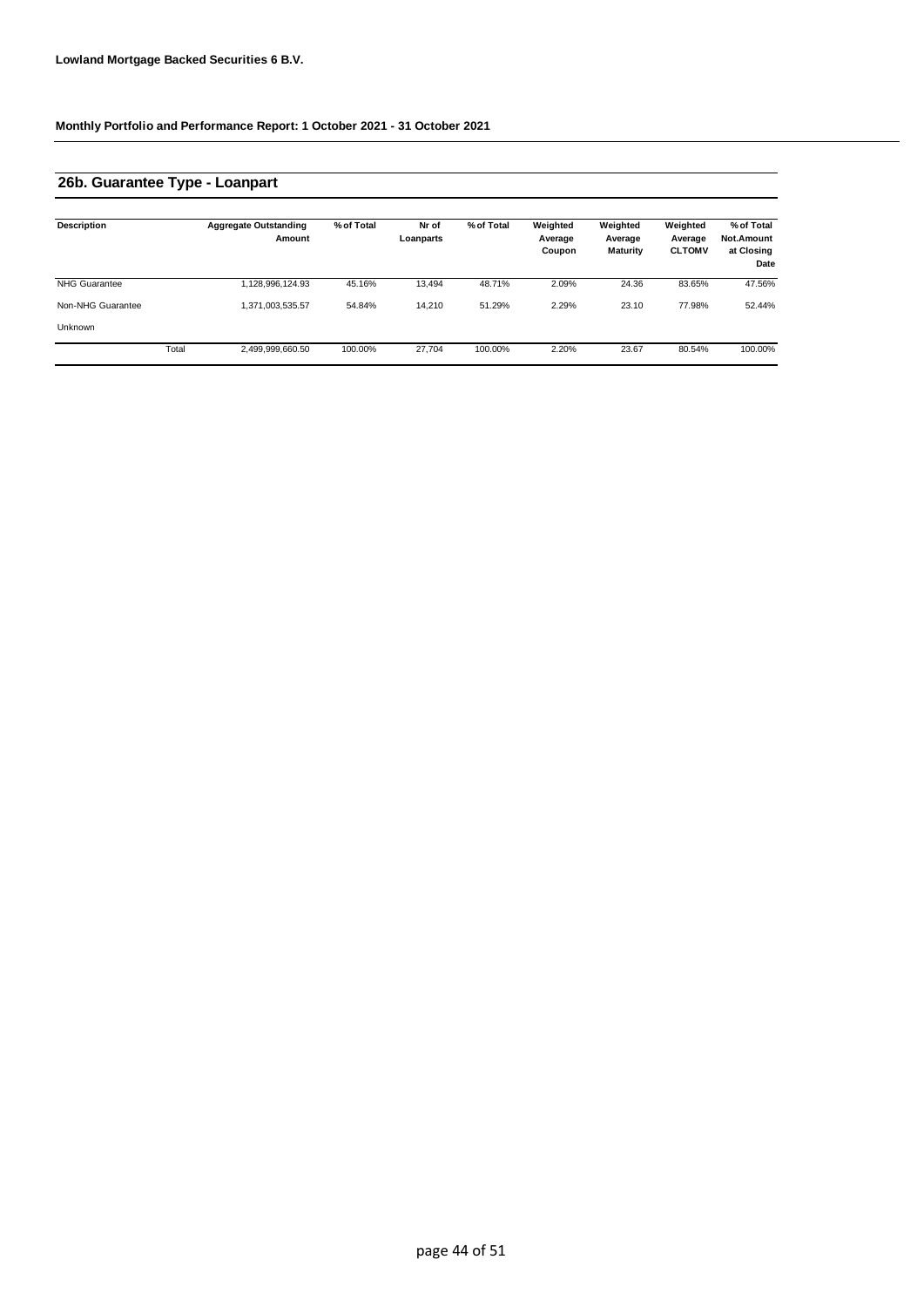| 27. Originator |       |                                        |            |             |            |                               |                                        |                                      |                                                |
|----------------|-------|----------------------------------------|------------|-------------|------------|-------------------------------|----------------------------------------|--------------------------------------|------------------------------------------------|
| Originator     |       | <b>Aggregate Outstanding</b><br>Amount | % of Total | Nr of Loans | % of Total | Weighted<br>Average<br>Coupon | Weighted<br>Average<br><b>Maturity</b> | Weighted<br>Average<br><b>CLTOMV</b> | % of Total<br>Not.Amount<br>at Closing<br>Date |
| Reaal          |       |                                        |            |             |            |                               |                                        |                                      |                                                |
| de Volksbank   |       | 2,499,999,660.50                       | 100.00%    | 12.559      | 100.00%    | 2.20%                         | 23.67                                  | 80.54%                               | 100.00%                                        |
|                | Total | 2,499,999,660.50                       | 100.00%    | 12,559      | 100.00%    | 2.20%                         | 23.67                                  | 80.54%                               | 100.00%                                        |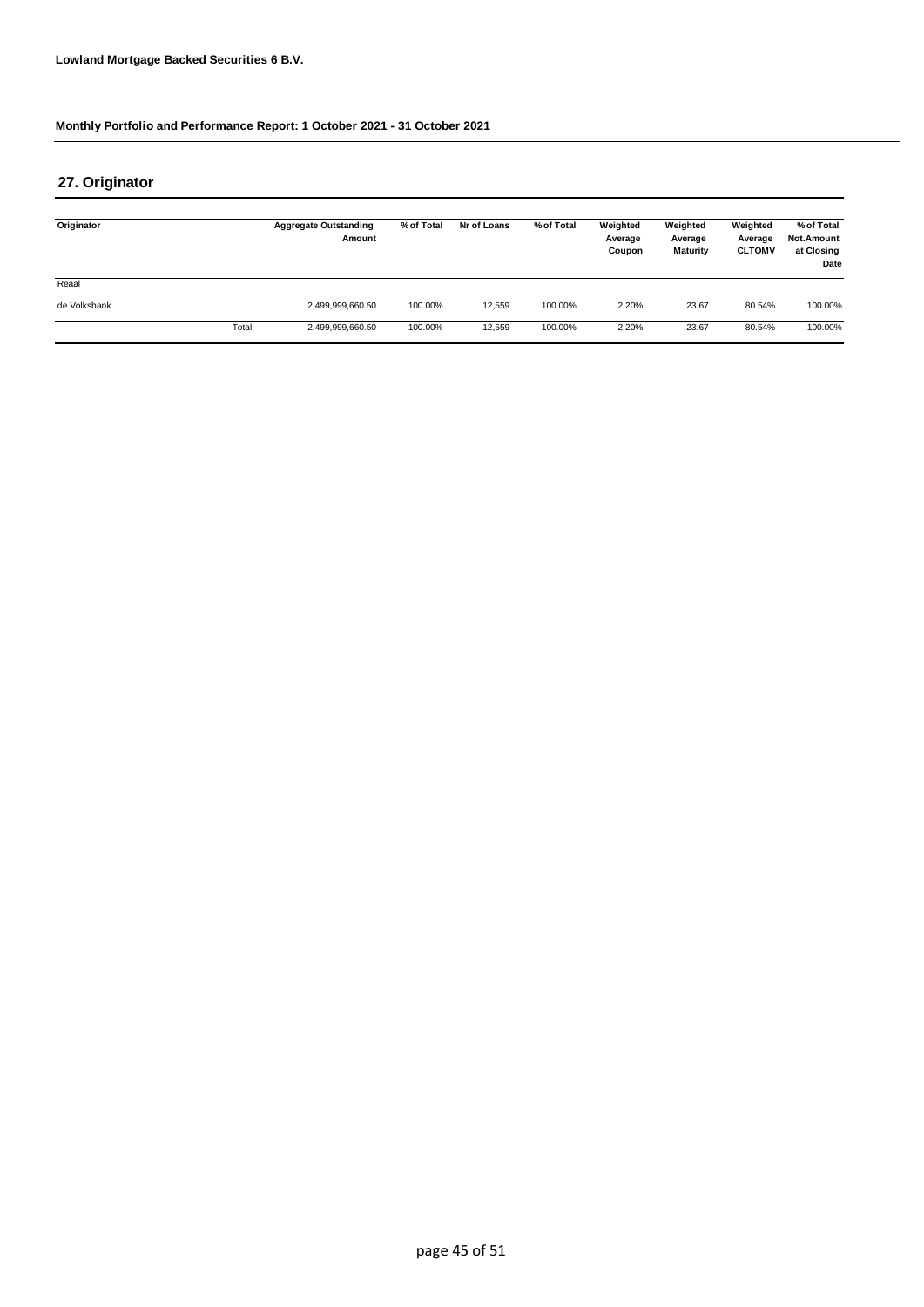| 28. Servicer |       |                                        |            |             |            |                               |                                 |                                      |                                                |
|--------------|-------|----------------------------------------|------------|-------------|------------|-------------------------------|---------------------------------|--------------------------------------|------------------------------------------------|
| Servicer     |       | <b>Aggregate Outstanding</b><br>Amount | % of Total | Nr of Loans | % of Total | Weighted<br>Average<br>Coupon | Weighted<br>Average<br>Maturity | Weighted<br>Average<br><b>CLTOMV</b> | % of Total<br>Not.Amount<br>at Closing<br>Date |
| de Volksbank |       | 2,499,999,660.50                       | 100.00%    | 12,559      | 100.00%    | 2.20%                         | 23.67                           | 80.54%                               | 100.00%                                        |
|              | Total | 2,499,999,660.50                       | 100.00%    | 12,559      | 100.00%    | 2.20%                         | 23.67                           | 80.54%                               | 100.00%                                        |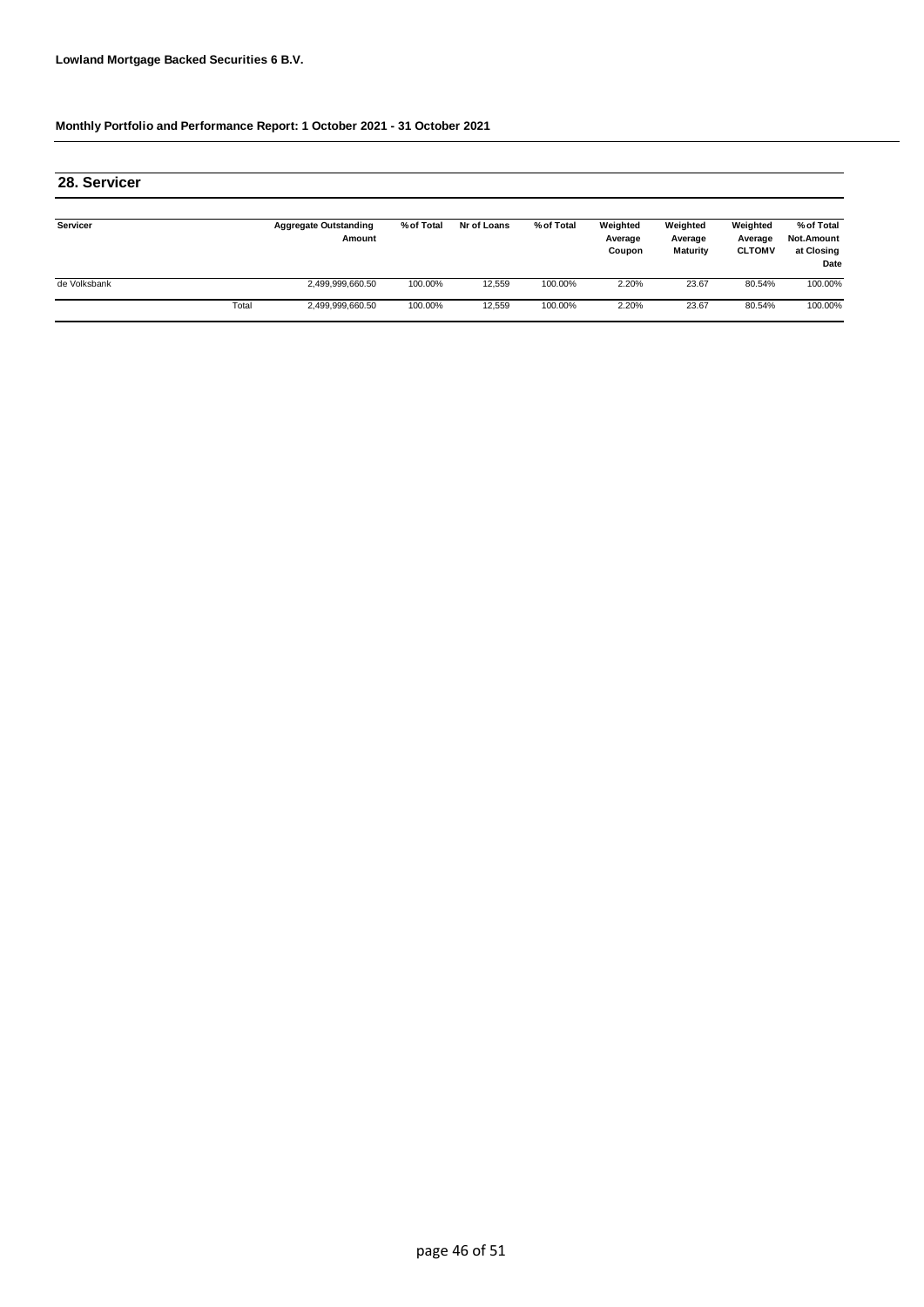#### **Insurance Policy Provider Aggregate Outstanding Amount % of Total Nr of Loanparts Weighted % of Total Weighted Average Coupon Weighted Average CLTOMV % of Total Not. Amount at Closing** Unknown 2,463,243,233.72 98.53% 26,948 2.18% 80.70% 98.46% SRLEV 36,756,426.78 1.47% 756 3.17% 69.73% 1.54% Total 2,499,999,660.50 100.00% 27,704 100.00% 2.20% 23.67 80.54% 100.00% **29. Capital Insurance** 100.00% **Average Maturity** 97.27% 23.83 2.73% 13.27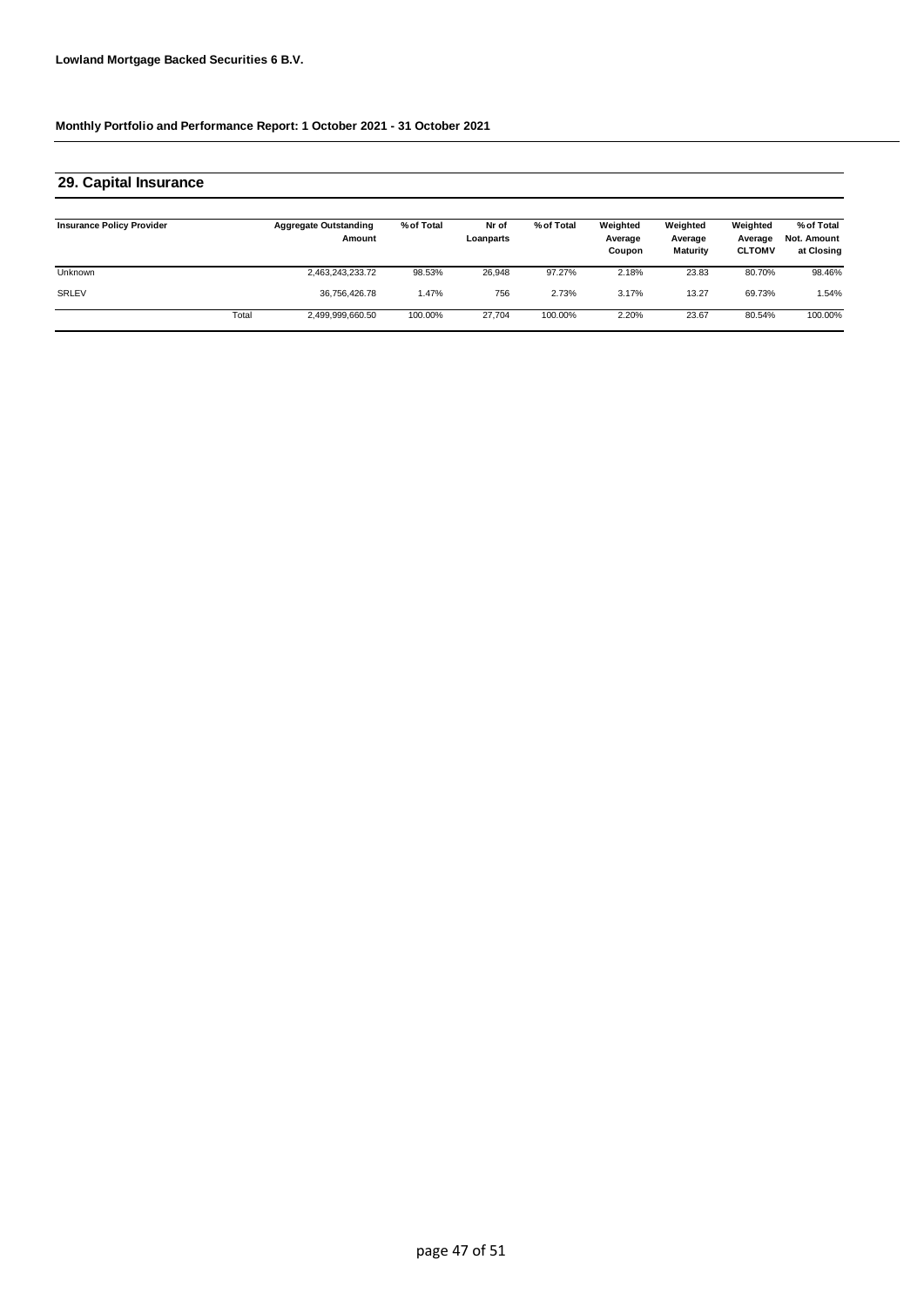### **Glossary**

| Term                                                                             | <b>Definition / Calculation</b>                                                                                                                                                                                                                                                                                                                                                                                                                                    |
|----------------------------------------------------------------------------------|--------------------------------------------------------------------------------------------------------------------------------------------------------------------------------------------------------------------------------------------------------------------------------------------------------------------------------------------------------------------------------------------------------------------------------------------------------------------|
| Arrears                                                                          | means an amount that is overdue exceeding EUR 11;                                                                                                                                                                                                                                                                                                                                                                                                                  |
| Article 405 of the CRR                                                           | means Article 405 of Regulation (EU) No 575/2013 of the European Parliament and of the Council of 26 June 2013 on prudential                                                                                                                                                                                                                                                                                                                                       |
| Article 51 of the AIFMR                                                          | requirements for credit institutions and investment firms and amending Regulation (EU) No 648/2012;<br>means Article 51 of the Commission Delegated Regulation No 231/2013 of 19 December 2012 supplementing Directive 2011/61/EU of the<br>European Parliament and of the Council with regard to exemptions, general operating conditions, depositaries, leverage, transparency and<br>supervision;                                                               |
| Back-Up Servicer                                                                 | N/A;                                                                                                                                                                                                                                                                                                                                                                                                                                                               |
| Cash Advance Facility                                                            | means the cash advance facility as referred to in Clause 3.1 of the Cash Advance Facility Agreement;                                                                                                                                                                                                                                                                                                                                                               |
| Cash Advance Facility Maximum Available Amount<br>Cash Advance Facility Provider | means an amount equal to the greater of (i) 1.6 per cent. of the Principal Amount Outstanding of the Class A Notes on such date and (ii) 0.6<br>per cent of the Principal Amount Outstanding of the Class A Notes as at the Closing Date.<br>means de Volkbank N.V.;                                                                                                                                                                                               |
| Cash Advance Facility Stand-by Drawing Account                                   | means the Issuer Collection Account on which any Cash Advance Facility Stand-by Drawing will be deposited;                                                                                                                                                                                                                                                                                                                                                         |
| Constant Default Rate (CDR)                                                      | represents the percentage of outstanding principal balances in the pool that are in default in relation to the principal balance of the mortgage                                                                                                                                                                                                                                                                                                                   |
|                                                                                  | pool;                                                                                                                                                                                                                                                                                                                                                                                                                                                              |
| Constant Prepayment Rate (CPR)                                                   | means prepayment as ratio of the principal mortgage balance outstanding at the beginning of the relevant period;                                                                                                                                                                                                                                                                                                                                                   |
| <b>Construction Deposit</b><br><b>Construction Deposit Guarantee</b>             | means in relation to a Mortgage Loan, that part of the Mortgage Loan which the relevant Borrower requested to be disbursed into a blocked<br>account held in his name with the relevant Seller, the proceeds of which may be applied towards construction of, or improvements to, the<br>N/A;                                                                                                                                                                      |
|                                                                                  |                                                                                                                                                                                                                                                                                                                                                                                                                                                                    |
| Coupon                                                                           | means the interest coupons appertaining to the Notes;                                                                                                                                                                                                                                                                                                                                                                                                              |
| Credit Enhancement                                                               | the combined structural features that improve the credit worthiness of the respective notes.                                                                                                                                                                                                                                                                                                                                                                       |
| <b>Credit Rating</b>                                                             | an assessment of the credit worthiness of the notes assigned by the Credit Rating Agencies;                                                                                                                                                                                                                                                                                                                                                                        |
| Curr. Loan to Original Foreclosure Value (CLTOFV)                                | means the ratio calculated by dividing the current outstanding loan amount by the Orignal Foreclosure Value;                                                                                                                                                                                                                                                                                                                                                       |
| Current Loan to Indexed Foreclosure Value (CLTIFV)                               | means the ratio calculated by dividing the current outstanding loan amount by the Indexed Foreclosure Value;                                                                                                                                                                                                                                                                                                                                                       |
| Current Loan to Indexed Market Value (CLTIMV)                                    | means the ratio calculated by dividing the current outstanding loan amount by the Indexed Market Value;                                                                                                                                                                                                                                                                                                                                                            |
| Current Loan to Original Market Value (CLTOMV)                                   | means the ratio calculated by dividing the current outstanding loan amount by the Original Market Value;                                                                                                                                                                                                                                                                                                                                                           |
| Custodian                                                                        | means ING Bank N.V.                                                                                                                                                                                                                                                                                                                                                                                                                                                |
| Cut-Off Date                                                                     | means (i) with respect to the Mortgage Receivables purchased on the Closing Date, 30 september 2018 and (ii) with respect to Further<br>Advance Receivables purchased on a Notes Payment Date, the first day of the month of the relevant Notes Payment Date;<br>means Actual/360 for the class A1 notes and 30/360 for the class A2 notes;                                                                                                                        |
| Day Count Convention                                                             |                                                                                                                                                                                                                                                                                                                                                                                                                                                                    |
| Debt Service to Income                                                           | means the ratio calculated by dividing the amount a borrower is required to pay (in interest and principal repayments) on an annual basis by<br>the borrower(s) disposable income;                                                                                                                                                                                                                                                                                 |
| Deferred Purchase Price                                                          | means part of the purchase price for the Mortgage Receivables equal to the sum of all Deferred Purchase Price Instalments;                                                                                                                                                                                                                                                                                                                                         |
| Deferred Purchase Price Installment                                              | means, after application of the relevant available amounts in accordance with the relevant Priority of Payments, any amount remaining after<br>all items ranking higher than the item relating to the Deferred Purchase Price have been satisfied;<br>refer to Arrears;                                                                                                                                                                                            |
| Delinquency                                                                      |                                                                                                                                                                                                                                                                                                                                                                                                                                                                    |
| Economic Region (NUTS)<br><b>Equivalent Securities</b>                           | The Nomenclature of Territorial Units for Statistics (NUTS) was drawn up by Eurostat more than 30 years ago in order to provide a single<br>uniform breakdown of territorial units for the production of regional statistics for the European Union. The NUTS classification has been used<br>in EU legislation since 1988;<br>securities equivalent to Purchased Securities under that Transaction. If and to the extent that such Purchased Securities have been |
|                                                                                  | redeemed, the expression shall mean a sum of money equivalent to the proceeds of the redemption (other than Distributions);                                                                                                                                                                                                                                                                                                                                        |
| <b>Excess Spread</b>                                                             | N/A:                                                                                                                                                                                                                                                                                                                                                                                                                                                               |
| <b>Excess Spread Margin</b>                                                      | N/A;                                                                                                                                                                                                                                                                                                                                                                                                                                                               |
| <b>Final Maturity Date</b>                                                       | means the Notes Payment Date falling in October 2055;                                                                                                                                                                                                                                                                                                                                                                                                              |
| First Optional Redemption Date                                                   | means the Notes Payment Date falling in October 2023;                                                                                                                                                                                                                                                                                                                                                                                                              |
| Foreclosed Mortgage Loan                                                         | means all mortgage rights and ancillary rights have been exercised;                                                                                                                                                                                                                                                                                                                                                                                                |
| Foreclosed NHG Loan                                                              | means all mortgage rights and ancillary rights have been exercised on mortgage loan that has the benefit of an NHG Guarantee;                                                                                                                                                                                                                                                                                                                                      |
| Foreclosed Non NHG Loan                                                          | means all mortgage rights and ancillary rights have been exercised on mortgage loan that does not have the benefit of an NHG Guarantee;                                                                                                                                                                                                                                                                                                                            |
| Foreclosure                                                                      | means forced (partial) repayment of the mortgage loan;                                                                                                                                                                                                                                                                                                                                                                                                             |
| Foreclosure Value                                                                | means the estimated value of the mortgaged property if the mortgaged property would be sold in a public auction;                                                                                                                                                                                                                                                                                                                                                   |
| Further Advances / Modified Loans                                                | "Further Advance" means a loan or a further advance to be made to a Borrower under a Mortgage Loan, which is secured by the same<br>Mortgage;                                                                                                                                                                                                                                                                                                                      |
| Indexed Foreclosure Value                                                        | means the estimated value of the mortgaged property if the mortgaged property would be sold in a public auction multiplied with the<br>indexation rate per the valuation date;                                                                                                                                                                                                                                                                                     |
| Indexed Market Value                                                             | means the value of the collateral multiplied with the indexation rate per the valuation date, multiplied with the market value factor;                                                                                                                                                                                                                                                                                                                             |
| Interest Rate Fixed Period                                                       | relates to the period for which mortgage loan interest has been fixed;                                                                                                                                                                                                                                                                                                                                                                                             |
| <b>Issuer Account Bank</b>                                                       | means Rabobank.                                                                                                                                                                                                                                                                                                                                                                                                                                                    |
| <b>Issuer Transaction Account</b>                                                | means the Issuer Collection Account.                                                                                                                                                                                                                                                                                                                                                                                                                               |
| Loan to Income (LTI)                                                             | means the ratio calculated by dividing the original loan amount by the income of the borrower at the moment of origination of the Mortgage<br>Loan;                                                                                                                                                                                                                                                                                                                |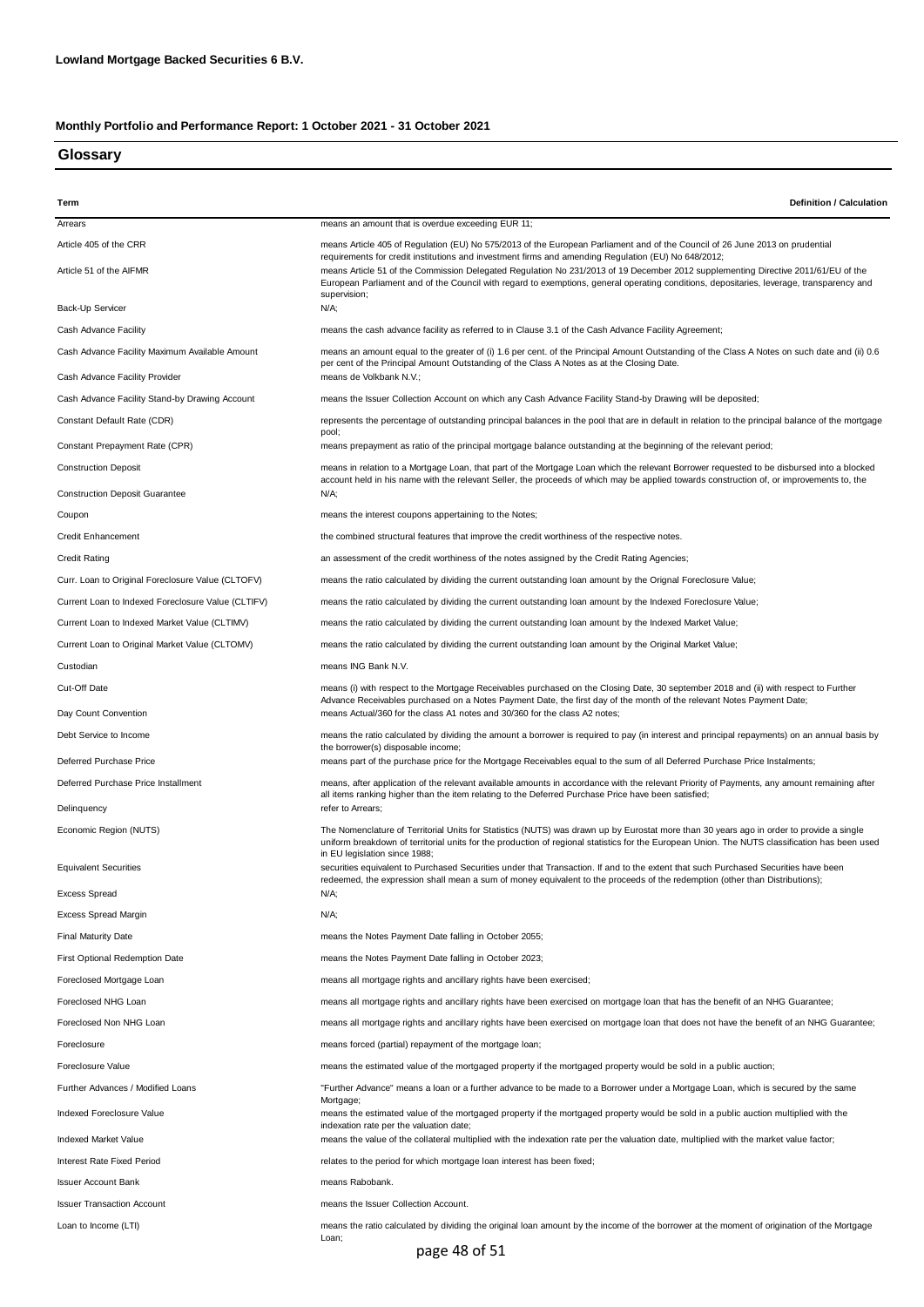| Loanpart Payment Frequency                        | monthly;                                                                                                                                                                                                                                                                                                                                                                                                                                                                                                                                                                                                                                                                                                                                                                                                                                                                                                                                                                                                                                                                                                                                                                                                                                                                                                                                                                                                                                                                                                                                                                                                                                                                                                                                                                                                                                                                                                                                                                                                                                                                                                                                                                                                                                                                                                                                                                                                                                            |
|---------------------------------------------------|-----------------------------------------------------------------------------------------------------------------------------------------------------------------------------------------------------------------------------------------------------------------------------------------------------------------------------------------------------------------------------------------------------------------------------------------------------------------------------------------------------------------------------------------------------------------------------------------------------------------------------------------------------------------------------------------------------------------------------------------------------------------------------------------------------------------------------------------------------------------------------------------------------------------------------------------------------------------------------------------------------------------------------------------------------------------------------------------------------------------------------------------------------------------------------------------------------------------------------------------------------------------------------------------------------------------------------------------------------------------------------------------------------------------------------------------------------------------------------------------------------------------------------------------------------------------------------------------------------------------------------------------------------------------------------------------------------------------------------------------------------------------------------------------------------------------------------------------------------------------------------------------------------------------------------------------------------------------------------------------------------------------------------------------------------------------------------------------------------------------------------------------------------------------------------------------------------------------------------------------------------------------------------------------------------------------------------------------------------------------------------------------------------------------------------------------------------|
| Loanpart(s)                                       | means one or more of the loan parts (leningdelen) of which a Mortgage Loan consists;                                                                                                                                                                                                                                                                                                                                                                                                                                                                                                                                                                                                                                                                                                                                                                                                                                                                                                                                                                                                                                                                                                                                                                                                                                                                                                                                                                                                                                                                                                                                                                                                                                                                                                                                                                                                                                                                                                                                                                                                                                                                                                                                                                                                                                                                                                                                                                |
| Loss                                              | refer to Realised Loss;                                                                                                                                                                                                                                                                                                                                                                                                                                                                                                                                                                                                                                                                                                                                                                                                                                                                                                                                                                                                                                                                                                                                                                                                                                                                                                                                                                                                                                                                                                                                                                                                                                                                                                                                                                                                                                                                                                                                                                                                                                                                                                                                                                                                                                                                                                                                                                                                                             |
| Loss Severity                                     | means loss as a percentage of the principal outstanding at foreclosure;                                                                                                                                                                                                                                                                                                                                                                                                                                                                                                                                                                                                                                                                                                                                                                                                                                                                                                                                                                                                                                                                                                                                                                                                                                                                                                                                                                                                                                                                                                                                                                                                                                                                                                                                                                                                                                                                                                                                                                                                                                                                                                                                                                                                                                                                                                                                                                             |
| Market Value                                      | means estimated value of the mortgaged property if the mortgaged property would be privately sold voluntarily;                                                                                                                                                                                                                                                                                                                                                                                                                                                                                                                                                                                                                                                                                                                                                                                                                                                                                                                                                                                                                                                                                                                                                                                                                                                                                                                                                                                                                                                                                                                                                                                                                                                                                                                                                                                                                                                                                                                                                                                                                                                                                                                                                                                                                                                                                                                                      |
| Mortgage Loan                                     | means the mortgage loans granted by the relevant Seller to the relevant borrowers which may consist of one or more Loan Parts as set forth<br>in the List of Mortgage Loans and, after any purchase and assignment of any New Mortgage Receivables or Further Advance Receivables<br>has taken place in accordance with the Mortgage Receivables Purchase Agreement, the relevant New Mortgage Loans and/or Further<br>Advances, to the extent not retransferred or otherwise disposed of by the Issuer;                                                                                                                                                                                                                                                                                                                                                                                                                                                                                                                                                                                                                                                                                                                                                                                                                                                                                                                                                                                                                                                                                                                                                                                                                                                                                                                                                                                                                                                                                                                                                                                                                                                                                                                                                                                                                                                                                                                                            |
| Mortgage Loan Portfolio                           | means the portfolio of Mortgage Loans;                                                                                                                                                                                                                                                                                                                                                                                                                                                                                                                                                                                                                                                                                                                                                                                                                                                                                                                                                                                                                                                                                                                                                                                                                                                                                                                                                                                                                                                                                                                                                                                                                                                                                                                                                                                                                                                                                                                                                                                                                                                                                                                                                                                                                                                                                                                                                                                                              |
| Mortgage Receivable(s)                            | means any and all rights of the relevant Seller (and after assignment of such rights to the Issuer, of the Issuer) against the Borrower under or<br>in connection with a Mortgage Loan, including any and all claims of the relevant Seller (or the Issuer after assignment) on the Borrower as a<br>result of the Mortgage Loan being terminated, dissolved or declared null and void;                                                                                                                                                                                                                                                                                                                                                                                                                                                                                                                                                                                                                                                                                                                                                                                                                                                                                                                                                                                                                                                                                                                                                                                                                                                                                                                                                                                                                                                                                                                                                                                                                                                                                                                                                                                                                                                                                                                                                                                                                                                             |
| <b>NHG Guarantee</b>                              | means a guarantee (borgtocht) under the NHG Conditions granted by Stichting WEW;                                                                                                                                                                                                                                                                                                                                                                                                                                                                                                                                                                                                                                                                                                                                                                                                                                                                                                                                                                                                                                                                                                                                                                                                                                                                                                                                                                                                                                                                                                                                                                                                                                                                                                                                                                                                                                                                                                                                                                                                                                                                                                                                                                                                                                                                                                                                                                    |
| NHG Loan                                          | means a Mortgage Loan that has the benefit of an NHG Guarantee;                                                                                                                                                                                                                                                                                                                                                                                                                                                                                                                                                                                                                                                                                                                                                                                                                                                                                                                                                                                                                                                                                                                                                                                                                                                                                                                                                                                                                                                                                                                                                                                                                                                                                                                                                                                                                                                                                                                                                                                                                                                                                                                                                                                                                                                                                                                                                                                     |
| Non NHG Loan                                      | means a Mortgage Loan that does not have the benefit of an NHG Guarantee;                                                                                                                                                                                                                                                                                                                                                                                                                                                                                                                                                                                                                                                                                                                                                                                                                                                                                                                                                                                                                                                                                                                                                                                                                                                                                                                                                                                                                                                                                                                                                                                                                                                                                                                                                                                                                                                                                                                                                                                                                                                                                                                                                                                                                                                                                                                                                                           |
| <b>Notification Events</b>                        | means any of the Assignment Notification Events and the Pledge Notification Events;                                                                                                                                                                                                                                                                                                                                                                                                                                                                                                                                                                                                                                                                                                                                                                                                                                                                                                                                                                                                                                                                                                                                                                                                                                                                                                                                                                                                                                                                                                                                                                                                                                                                                                                                                                                                                                                                                                                                                                                                                                                                                                                                                                                                                                                                                                                                                                 |
| Notification Trigger                              | A notification trigger is an event that when it occurs or a threshold that when it is breached, is considered to be an Assignment Notification<br>Event;                                                                                                                                                                                                                                                                                                                                                                                                                                                                                                                                                                                                                                                                                                                                                                                                                                                                                                                                                                                                                                                                                                                                                                                                                                                                                                                                                                                                                                                                                                                                                                                                                                                                                                                                                                                                                                                                                                                                                                                                                                                                                                                                                                                                                                                                                            |
| Occupancy                                         | means the way the mortgaged property is used (eg. owner occupied);                                                                                                                                                                                                                                                                                                                                                                                                                                                                                                                                                                                                                                                                                                                                                                                                                                                                                                                                                                                                                                                                                                                                                                                                                                                                                                                                                                                                                                                                                                                                                                                                                                                                                                                                                                                                                                                                                                                                                                                                                                                                                                                                                                                                                                                                                                                                                                                  |
| Orig. Loan to Original Foreclosure Value (OLTOFV) | means the ratio calculated by dividing the original principal amount of a Mortgage Receivable at the moment of origination by the Original<br>Foreclosure Value;                                                                                                                                                                                                                                                                                                                                                                                                                                                                                                                                                                                                                                                                                                                                                                                                                                                                                                                                                                                                                                                                                                                                                                                                                                                                                                                                                                                                                                                                                                                                                                                                                                                                                                                                                                                                                                                                                                                                                                                                                                                                                                                                                                                                                                                                                    |
| Orig. Loan to Original Market Value (OLTOMV)      | means the ratio calculated by dividing the original loan amount by the Original Market Value;                                                                                                                                                                                                                                                                                                                                                                                                                                                                                                                                                                                                                                                                                                                                                                                                                                                                                                                                                                                                                                                                                                                                                                                                                                                                                                                                                                                                                                                                                                                                                                                                                                                                                                                                                                                                                                                                                                                                                                                                                                                                                                                                                                                                                                                                                                                                                       |
| Original Foreclosure Value                        | means the Foreclosure Value as assessed by the relevant Originator at the time of granting the Mortgage Loan;                                                                                                                                                                                                                                                                                                                                                                                                                                                                                                                                                                                                                                                                                                                                                                                                                                                                                                                                                                                                                                                                                                                                                                                                                                                                                                                                                                                                                                                                                                                                                                                                                                                                                                                                                                                                                                                                                                                                                                                                                                                                                                                                                                                                                                                                                                                                       |
| Original Market Value                             | means the value of the mortgaged property if the mortgaged property would be privately sold voluntarily, estimated during the assessment of<br>the application;                                                                                                                                                                                                                                                                                                                                                                                                                                                                                                                                                                                                                                                                                                                                                                                                                                                                                                                                                                                                                                                                                                                                                                                                                                                                                                                                                                                                                                                                                                                                                                                                                                                                                                                                                                                                                                                                                                                                                                                                                                                                                                                                                                                                                                                                                     |
| Originator                                        | means each of de Volksbank N.V.                                                                                                                                                                                                                                                                                                                                                                                                                                                                                                                                                                                                                                                                                                                                                                                                                                                                                                                                                                                                                                                                                                                                                                                                                                                                                                                                                                                                                                                                                                                                                                                                                                                                                                                                                                                                                                                                                                                                                                                                                                                                                                                                                                                                                                                                                                                                                                                                                     |
| Outstanding Principal Amount<br>Payment Ratio     | means, at any moment in time, (i) the outstanding principal amount of a Mortgage Receivable at such time and (ii), after a Realised Loss of<br>type (a) and (b) of the definition in respect of such Mortgage Receivable has been debited to the Principal Deficiency Ledger, zero;<br>The actual principal and interest payments received as ratio of the scheduled principal and interest payments during the relevant period;                                                                                                                                                                                                                                                                                                                                                                                                                                                                                                                                                                                                                                                                                                                                                                                                                                                                                                                                                                                                                                                                                                                                                                                                                                                                                                                                                                                                                                                                                                                                                                                                                                                                                                                                                                                                                                                                                                                                                                                                                    |
| Penalties                                         | means amounts to be paid by the borrower with regard to amounts in arrears and or (partial) prepayment of the mortgage loan according to                                                                                                                                                                                                                                                                                                                                                                                                                                                                                                                                                                                                                                                                                                                                                                                                                                                                                                                                                                                                                                                                                                                                                                                                                                                                                                                                                                                                                                                                                                                                                                                                                                                                                                                                                                                                                                                                                                                                                                                                                                                                                                                                                                                                                                                                                                            |
| Performing Loans                                  | the relevant mortgage contract and applicable general conditions;<br>means Mortgage Loans that are not in Arrears or Delinquent;                                                                                                                                                                                                                                                                                                                                                                                                                                                                                                                                                                                                                                                                                                                                                                                                                                                                                                                                                                                                                                                                                                                                                                                                                                                                                                                                                                                                                                                                                                                                                                                                                                                                                                                                                                                                                                                                                                                                                                                                                                                                                                                                                                                                                                                                                                                    |
| Post-Foreclosure Proceeds                         | means all amounts with regard to the relevant mortgage loan received after foreclosure of that mortgage loan;                                                                                                                                                                                                                                                                                                                                                                                                                                                                                                                                                                                                                                                                                                                                                                                                                                                                                                                                                                                                                                                                                                                                                                                                                                                                                                                                                                                                                                                                                                                                                                                                                                                                                                                                                                                                                                                                                                                                                                                                                                                                                                                                                                                                                                                                                                                                       |
| Prepayments                                       | means non scheduled principal paid by the borrower prior to the expected maturity date;                                                                                                                                                                                                                                                                                                                                                                                                                                                                                                                                                                                                                                                                                                                                                                                                                                                                                                                                                                                                                                                                                                                                                                                                                                                                                                                                                                                                                                                                                                                                                                                                                                                                                                                                                                                                                                                                                                                                                                                                                                                                                                                                                                                                                                                                                                                                                             |
| Principal Deficiency Ledger                       | means the principal deficiency ledger relating to the relevant Classes of Notes and comprising sub-ledgers for each such Class of Notes;                                                                                                                                                                                                                                                                                                                                                                                                                                                                                                                                                                                                                                                                                                                                                                                                                                                                                                                                                                                                                                                                                                                                                                                                                                                                                                                                                                                                                                                                                                                                                                                                                                                                                                                                                                                                                                                                                                                                                                                                                                                                                                                                                                                                                                                                                                            |
| Principal Payment Date                            | means the current monthly payment date on which principal is paid out on the relevant notes;                                                                                                                                                                                                                                                                                                                                                                                                                                                                                                                                                                                                                                                                                                                                                                                                                                                                                                                                                                                                                                                                                                                                                                                                                                                                                                                                                                                                                                                                                                                                                                                                                                                                                                                                                                                                                                                                                                                                                                                                                                                                                                                                                                                                                                                                                                                                                        |
| Principal Payment Rate (PPR)                      | means scheduled repayment as ratio of scheduled repayments to the principal mortgage balance outstanding at the beginning of the<br>relevant period;                                                                                                                                                                                                                                                                                                                                                                                                                                                                                                                                                                                                                                                                                                                                                                                                                                                                                                                                                                                                                                                                                                                                                                                                                                                                                                                                                                                                                                                                                                                                                                                                                                                                                                                                                                                                                                                                                                                                                                                                                                                                                                                                                                                                                                                                                                |
| Prospectus                                        | means the prospectus dated 18 October 2018 relating to the issue of the Notes;                                                                                                                                                                                                                                                                                                                                                                                                                                                                                                                                                                                                                                                                                                                                                                                                                                                                                                                                                                                                                                                                                                                                                                                                                                                                                                                                                                                                                                                                                                                                                                                                                                                                                                                                                                                                                                                                                                                                                                                                                                                                                                                                                                                                                                                                                                                                                                      |
| <b>Realised Losses</b>                            | means, on any relevant Notes Calculation Date, the sum of<br>(a) with respect to the Mortgage Receivables in respect of which the relevant Seller, the relevant Servicer on behalf of the Issuer, the Issuer<br>or the Security Trustee has completed the foreclosure, such that there is no more collateral securing the Mortgage Receivable, in the<br>immediately preceding Notes Calculation Period, the amount by which (i) the aggregate Outstanding Principal Amount of all Mortgage<br>Receivables less, with respect to the Savings Mortgage Receivables and Bank Savings Mortgage Receivables, the Participations, exceeds (ii)<br>the amount of the Net Foreclosure Proceeds applied to reduce the Outstanding Principal Amount of the Mortgage Receivables less, with<br>respect to Savings Mortgage Receivables and Bank Savings Mortgage Receivables, the Participations; and<br>(b) with respect to the Mortgage Receivables sold by the Issuer in the immediately preceding Notes Calculation Period, the amount by which<br>(i) the aggregate Outstanding Principal Amount of such Mortgage Receivables, less, with respect to Savings Mortgage Receivables and Bank<br>Savings Mortgage Receivables, the Participations, exceeds (ii) the purchase price of the Mortgage Receivables sold to the extent relating to<br>principal, less, with respect to the Savings Mortgage Receivables and Bank Savings Mortgage Receivables, the Participations; and<br>(c) with respect to the Mortgage Receivables in respect of which the Borrower has (x) successfully asserted set-off or defence to payments or<br>(y) repaid or prepaid any amount in the immediately preceding Notes Calculation Period, the amount by which (i) the aggregate Outstanding<br>Principal Amount of such Mortgage Receivables less, with respect to Savings Mortgage Receivables and Bank Savings Mortgage<br>Receivables, the Participations, prior to such set-off or defence or repayment or prepayment exceeds (ii) the aggregate Outstanding Principal<br>Amount of such Mortgage Receivables, less, with respect to Savings Mortgage Receivables and Bank Savings Mortgage Receivables, the<br>Participations after such set-off or defence or repayment or prepayment having been made, unless, and to the extent, such amount is<br>received from the relevant Seller or otherwise in accordance with any item of the Available Principal Funds; |
| Recoveries                                        | refer to Post-Foreclosure-Proceeds;                                                                                                                                                                                                                                                                                                                                                                                                                                                                                                                                                                                                                                                                                                                                                                                                                                                                                                                                                                                                                                                                                                                                                                                                                                                                                                                                                                                                                                                                                                                                                                                                                                                                                                                                                                                                                                                                                                                                                                                                                                                                                                                                                                                                                                                                                                                                                                                                                 |
| Redemption Priority of Payments                   | means the priority of payments set out as such Clause 5.4 of the Trust Deed;                                                                                                                                                                                                                                                                                                                                                                                                                                                                                                                                                                                                                                                                                                                                                                                                                                                                                                                                                                                                                                                                                                                                                                                                                                                                                                                                                                                                                                                                                                                                                                                                                                                                                                                                                                                                                                                                                                                                                                                                                                                                                                                                                                                                                                                                                                                                                                        |
| Remaining Tenor                                   | the length of time until the final maturity date of the mortgage loan expressed in years;                                                                                                                                                                                                                                                                                                                                                                                                                                                                                                                                                                                                                                                                                                                                                                                                                                                                                                                                                                                                                                                                                                                                                                                                                                                                                                                                                                                                                                                                                                                                                                                                                                                                                                                                                                                                                                                                                                                                                                                                                                                                                                                                                                                                                                                                                                                                                           |
| Replacements                                      | N/A;                                                                                                                                                                                                                                                                                                                                                                                                                                                                                                                                                                                                                                                                                                                                                                                                                                                                                                                                                                                                                                                                                                                                                                                                                                                                                                                                                                                                                                                                                                                                                                                                                                                                                                                                                                                                                                                                                                                                                                                                                                                                                                                                                                                                                                                                                                                                                                                                                                                |
| Replenishments<br>Repossesions                    | means any Portfolio Mortgage Loan which is sold and assigned by the Seller to the Issuer pursuant to clause 6 and 11 of the Mortgage<br>Receivables Purchase Agreement;<br>refer to foreclosure;                                                                                                                                                                                                                                                                                                                                                                                                                                                                                                                                                                                                                                                                                                                                                                                                                                                                                                                                                                                                                                                                                                                                                                                                                                                                                                                                                                                                                                                                                                                                                                                                                                                                                                                                                                                                                                                                                                                                                                                                                                                                                                                                                                                                                                                    |
| Reserve Account                                   | N/A;                                                                                                                                                                                                                                                                                                                                                                                                                                                                                                                                                                                                                                                                                                                                                                                                                                                                                                                                                                                                                                                                                                                                                                                                                                                                                                                                                                                                                                                                                                                                                                                                                                                                                                                                                                                                                                                                                                                                                                                                                                                                                                                                                                                                                                                                                                                                                                                                                                                |
| Reserve Account Target Level                      | N/A;                                                                                                                                                                                                                                                                                                                                                                                                                                                                                                                                                                                                                                                                                                                                                                                                                                                                                                                                                                                                                                                                                                                                                                                                                                                                                                                                                                                                                                                                                                                                                                                                                                                                                                                                                                                                                                                                                                                                                                                                                                                                                                                                                                                                                                                                                                                                                                                                                                                |
| Revenue Priority of Payments                      | means the priority of payments said of state of Payments) of this Prospectus;<br>$\beta$                                                                                                                                                                                                                                                                                                                                                                                                                                                                                                                                                                                                                                                                                                                                                                                                                                                                                                                                                                                                                                                                                                                                                                                                                                                                                                                                                                                                                                                                                                                                                                                                                                                                                                                                                                                                                                                                                                                                                                                                                                                                                                                                                                                                                                                                                                                                                            |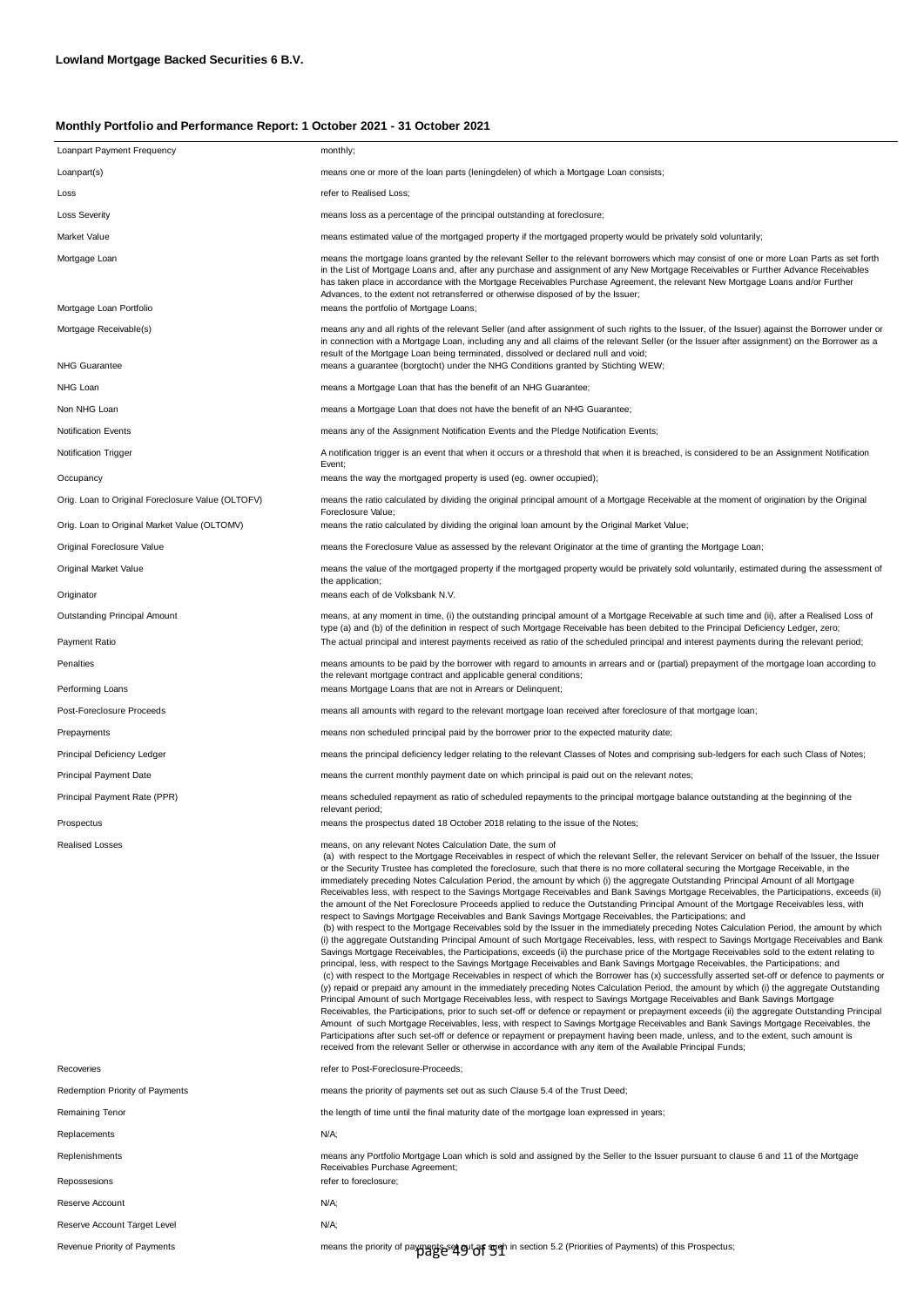| <b>Saving Deposits</b>            | means savings in a bank account, pledged to the mortgage lender, which are meant to repay the loan at maturity;                                                                                                        |
|-----------------------------------|------------------------------------------------------------------------------------------------------------------------------------------------------------------------------------------------------------------------|
| Seasoning                         | means the difference between the loan start date and the current reporting period;                                                                                                                                     |
| Seller                            | means each of de Volksbank N.V.;                                                                                                                                                                                       |
| Servicer                          | means each of de Volksbank N.V.;                                                                                                                                                                                       |
| <b>Signing Date</b>               | means 18 October 2018 or such later date as may be agreed between the Issuer, the Seller and the Manager;                                                                                                              |
| <b>Special Servicer</b>           | N/A;                                                                                                                                                                                                                   |
| Subordinated Loan                 | N/A;                                                                                                                                                                                                                   |
| Swap Counterparty                 | N/A;                                                                                                                                                                                                                   |
| Swap Counterparty Default Payment | N/A;                                                                                                                                                                                                                   |
| Swap Notional Amount              | N/A;                                                                                                                                                                                                                   |
| <b>Trust Deed</b>                 | means the trust deed entered into by, amongst others, the Issuer and the Security Trustee dated the Closing Date;                                                                                                      |
| Weighted Average Life             | means the expected average total number of years needed for the issuer to repay all principal, whereby the time between origination and<br>each repayment is weighted by the repayment amount;                         |
| Weighted Average Maturity         | means the expected average number of years between the reporting date and the maturity of each loan, whereby the time between the<br>reporting date and the maturity of each loan is weighted by the size of the loan; |
| WEW                               | Stichting Waarborgfonds Eigen Woning;                                                                                                                                                                                  |
| <b>WEW Claims</b>                 | means losses which are claimed with the WEW based on the NHG conditions:                                                                                                                                               |